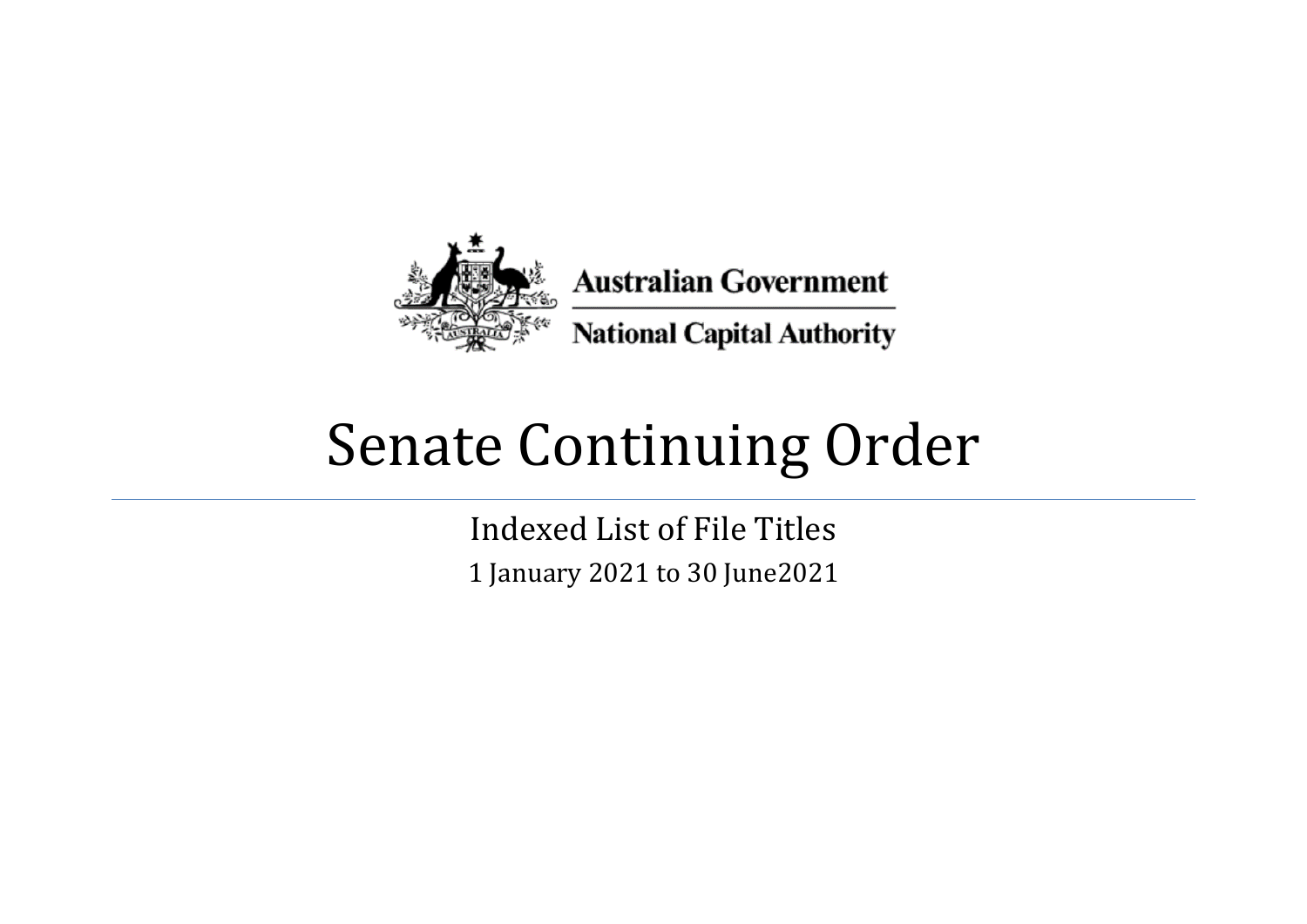| <b>Chief Executive Office Branch</b> |                                                                    |
|--------------------------------------|--------------------------------------------------------------------|
| <b>Record Number</b>                 | <b>File Title</b>                                                  |
| 18/124/16                            | Events - ACT Aquathlon - January 2019                              |
| 18/124/17                            | Events - *** Booking 2020 - January 2019                           |
| 18/124/18                            | Events - *** Enquiry - January 2019                                |
| 18/124/19                            | Events - AMEX Open Air Cinema - January 2019                       |
| 18/124/20                            | Events - Annual or Multi Date Bookings 2019 - January 2019         |
| 18/124/21                            | Events - Australia Day Flag Raising and Citizenship - January 2019 |
| 18/124/22                            | Events - Australia Day Barbecue - January 2019                     |
| 18/124/23                            | Events - Australia Day Festival - January 2019                     |
| 18/124/24                            | Events - Australia Day Gun Salute - Regatta Point - January 2019   |
| 18/124/25                            | Events - Australia Day In The Park 2019 - January 2019             |
| 18/124/26                            | Events - Canberra Native Cup - January 2019                        |
| 18/124/27                            | Events - Canberra Trilogy Triathlon - January 2019                 |
| 18/124/28                            | Events - *** Rose Gardens - January 2019                           |
| 18/124/29                            | Events - *** Wedding OPHRG - January 2019                          |
| 18/124/30                            | Events - Fishing Comp - January 2019                               |
| 18/124/31                            | Events - *** Booking - January 2019                                |
| 18/124/32                            | Events - Mumford and Sons - January 2019                           |
| 18/124/33                            | Events - *** - Australia Day - January 2019                        |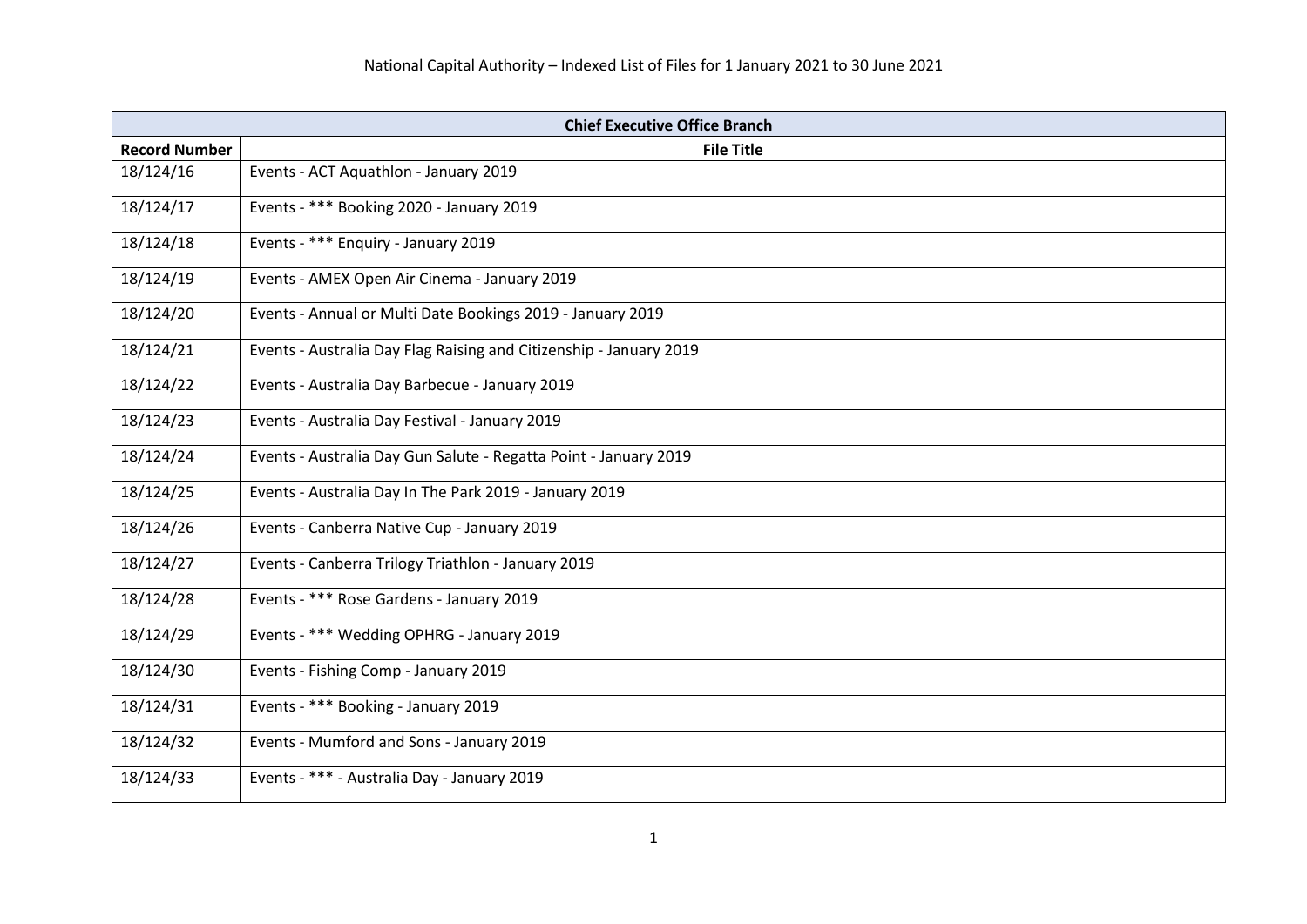| <b>Chief Executive Office Branch</b> |                                                         |
|--------------------------------------|---------------------------------------------------------|
| <b>Record Number</b>                 | <b>File Title</b>                                       |
| 18/124/34                            | Events - Phaly - Aussie Night Markets - January 2019    |
| 18/124/35                            | Events - Summernats - January 2019                      |
| 18/124/36                            | Events - Sunset Cinema - January 2019                   |
| 18/125/29                            | Events - Approved - February 2019                       |
| 18/125/30                            | Events - Black Bitch - February 2019                    |
| 18/125/31                            | Events - Lakespeare - February 2019                     |
| 18/125/32                            | Events - Le Diner en Blanc - February 2019              |
| 18/125/33                            | Events - Memory Walk and Jog - February 2019            |
| 18/125/34                            | Events - Minerals Week APH - February 2019              |
| 18/125/35                            | Events - Mobile Blood Service - February 2019           |
| 18/125/36                            | Events - Mother Language Walk - February 2019           |
| 18/125/37                            | Events - Multicultural Festival - February 2019         |
| 18/125/38                            | Events - Rare Cancers Peak Charity Ride - February 2019 |
| 18/125/39                            | Events - Red Hot Summer Tour - February 2019            |
| 18/125/40                            | Events - Ride 4 Rescue - February 2019                  |
| 18/125/41                            | Events - Sanitarium Weet-Bix Triathlon - February 2019  |
| 18/125/42                            | Events - Sri Chinmoy Lake Swims - February 2019         |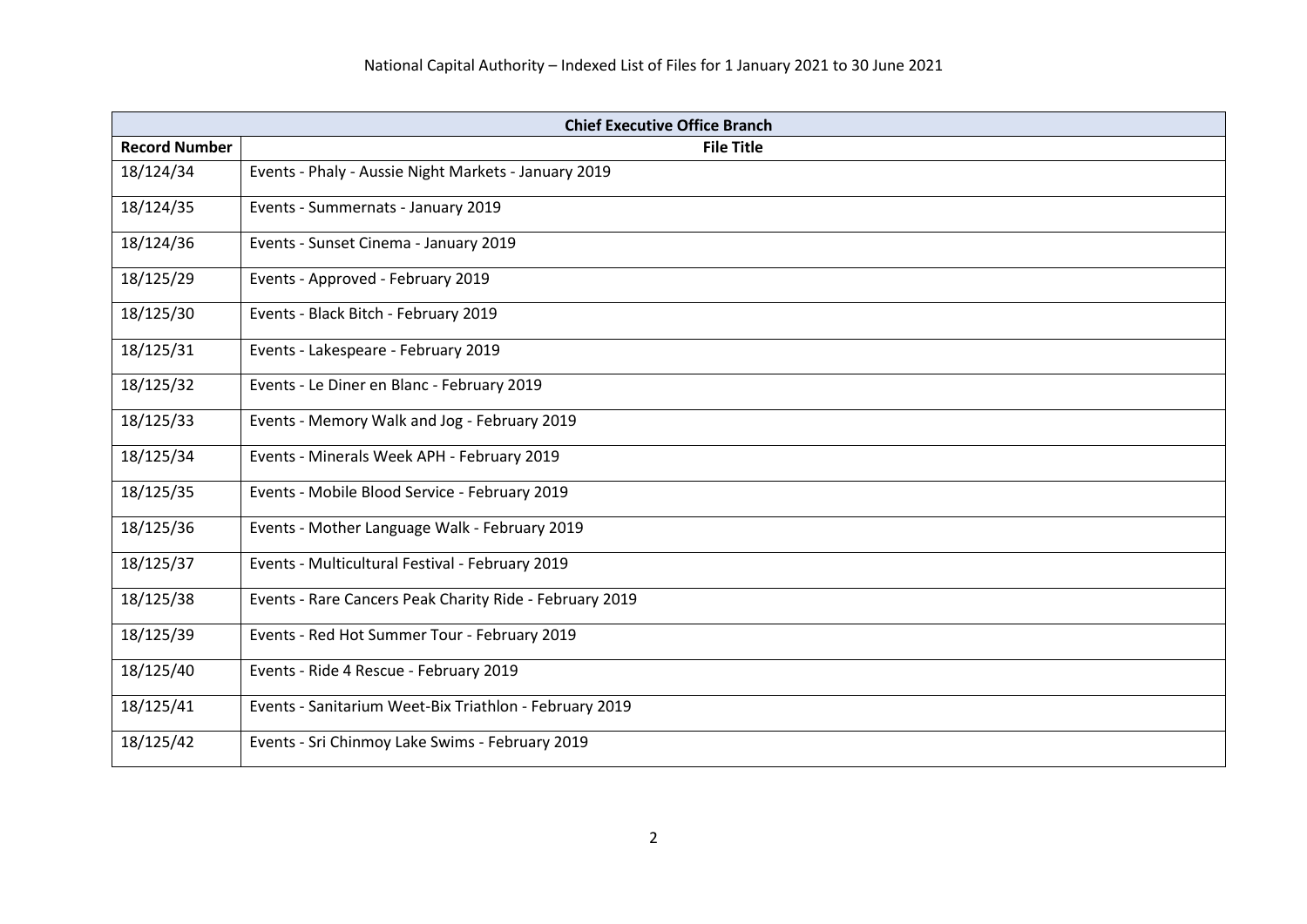| <b>Chief Executive Office Branch</b> |                                                                     |
|--------------------------------------|---------------------------------------------------------------------|
| <b>Record Number</b>                 | <b>File Title</b>                                                   |
| 18/125/43                            | Events - Summersalt TBC - February 2019                             |
| 18/125/44                            | Events - Symphony in the Park - February 2019                       |
| 18/125/45                            | Events - The Workers Bar Pop Up - February 2019                     |
| 18/125/46                            | Events - Valentines Day - NCE - February 2019                       |
| 18/125/47                            | Events - 460 Squadron - February 2019                               |
| 18/125/48                            | Events - ACT Teams Racing Regatta - February 2019                   |
| 18/125/49                            | Events - Annual Mother Language Walk - February 2019                |
| 18/125/50                            | Events - Australian Garden History Society - February 2019          |
| 18/125/51                            | Events - Barrenjoey Cross Country - February 2019                   |
| 18/125/52                            | Events - Bible Breakthrough - February 2019                         |
| 18/125/53                            | Events - Canberra Cretans Annual BBQ - February 2019                |
| 18/125/54                            | Events - Capital Lakes Sprints 2019 - February 2019                 |
| 18/125/55                            | Events - *** Wedding - February 2019                                |
| 18/125/56                            | Events - *** - February 2019                                        |
| 18/125/57                            | Events - Elite Energy Canberra Triathlon Festival - February 2019   |
| 18/125/58                            | Events - For Kids Sake - February 2019                              |
| 18/125/59                            | Events - Fountain Booking - February 2019                           |
| 18/125/60                            | Events - Friends of Grasslands and Grassy Woodlands - February 2019 |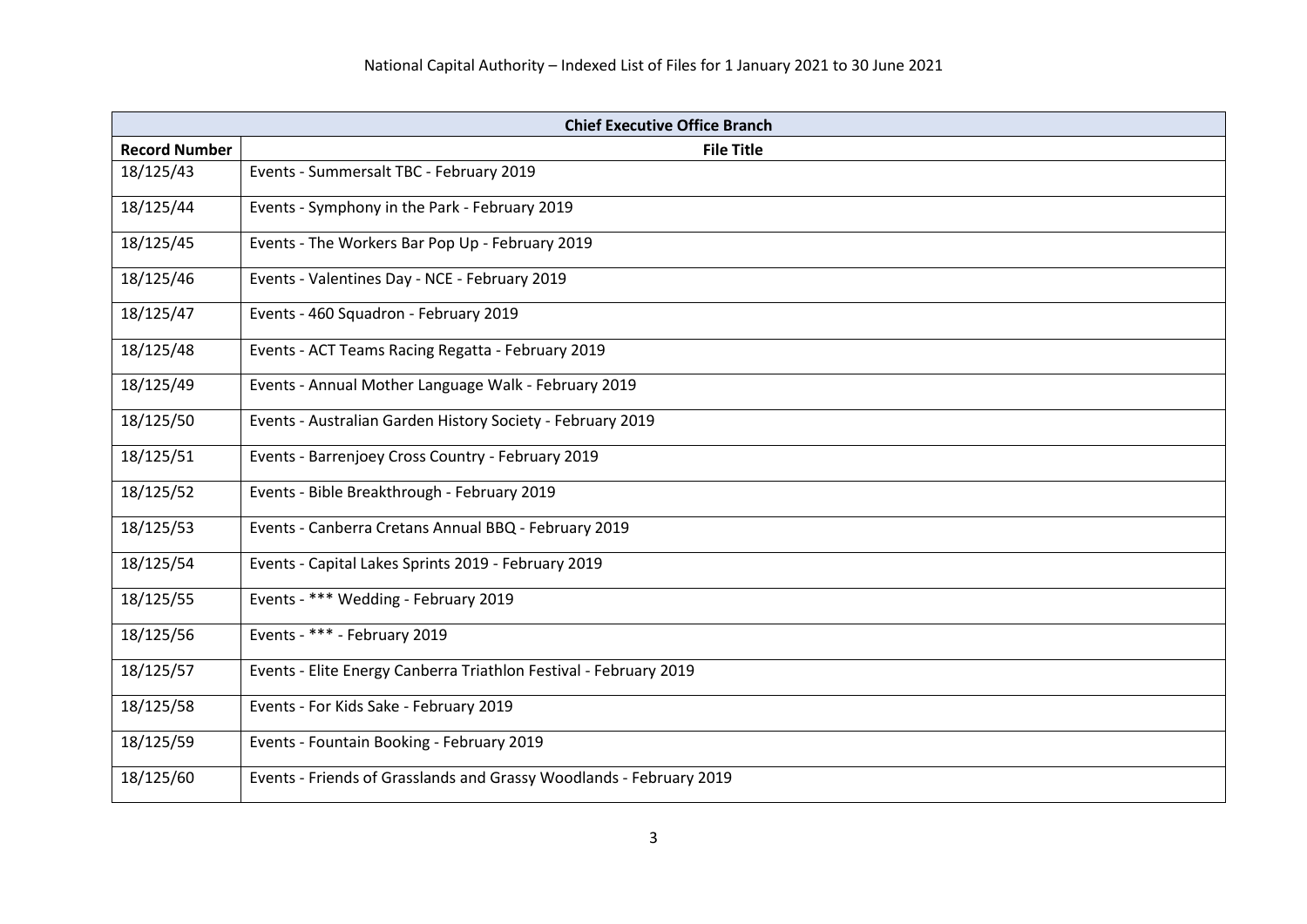| <b>Chief Executive Office Branch</b> |                                                                 |
|--------------------------------------|-----------------------------------------------------------------|
| <b>Record Number</b>                 | <b>File Title</b>                                               |
| 18/125/61                            | Events - Gift of Life Donate Life Walk - February 2019          |
| 18/125/62                            | Events - Indigenous Marathon Foundation CTG RUN - February 2019 |
| 18/125/63                            | Events - *** - February 2019                                    |
| 18/126/35                            | Events - Wedding - *** - March 2019                             |
| 18/126/36                            | Events - Armstrong Sidley Car Club Rally - March 2019           |
| 18/126/37                            | Events - AusIndia - March 2019                                  |
| 18/126/38                            | Events - Big Canberra Bike Ride - March 2019                    |
| 18/126/39                            | Events - Boathouse East Run Swim - March 2019                   |
| 18/126/40                            | Events - Canberra Balloon Spectacular - March 2019              |
| 18/126/41                            | Events - Canberra Comedy Festival - March 2019                  |
| 18/126/42                            | Events - Canberra Day 2019 - March 2019                         |
| 18/126/43                            | Events - Canberra Walking Festival - March 2019                 |
| 18/126/44                            | Events - Convoy for Cancer - March 2019                         |
| 18/126/45                            | Events - Day at the Lake - March 2019                           |
| 18/126/46                            | Events - Enlighten Filming - Wild Bear - March 2019             |
| 18/126/47                            | Events - Field Class at Stirling Park - March 2019              |
| 18/126/48                            | Events - Fields of Love at NGA - March 2019                     |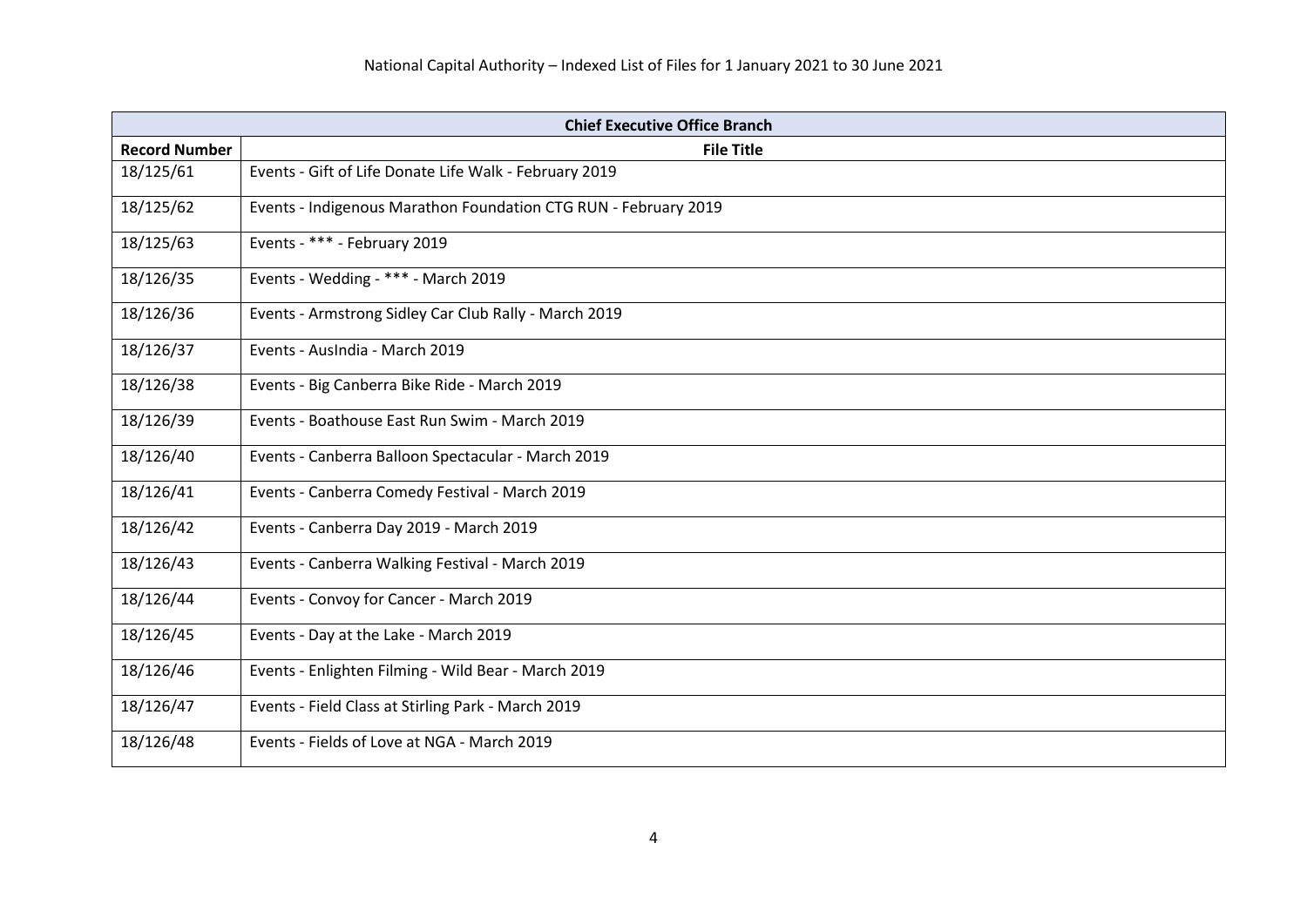| <b>Chief Executive Office Branch</b> |                                                                   |
|--------------------------------------|-------------------------------------------------------------------|
| <b>Record Number</b>                 | <b>File Title</b>                                                 |
| 18/126/49                            | Events - Greek Orthodox Memorial - March 2019                     |
| 18/126/50                            | Events - *** Wedding - March 2019                                 |
| 18/126/51                            | Events - Holi Mela - March 2019                                   |
| 18/126/52                            | Events - Lighting - Christchurch Memorial - March 2019            |
| 18/126/53                            | Events - Lighting - St Patricks Day - March 2019                  |
| 18/126/54                            | Events - Lighting - International Women's Day - March 2019        |
| 18/126/55                            | Events - Lights Canberra Action - March 2019                      |
| 18/126/56                            | Events - Marathon Championships and BGCC Bash - March 2019        |
| 18/126/57                            | Events - Marymead - March 2019                                    |
| 18/126/58                            | Events - MS Walk and Fun Run - March 2019                         |
| 18/126/59                            | Events - National Day of Prayer and Fasting - March 2019          |
| 18/126/60                            | Events - Navy Birthday Memorial Service - March 2019              |
| 18/126/61                            | Events - Night Noodle Market - March 2019                         |
| 18/126/62                            | Events - RAAF 98th Anniversary Flag Raising Ceremony - March 2019 |
| 18/126/63                            | Events - RAAF 98th Anniversary Commemorative Service - March 2019 |
| 18/126/64                            | Events - Ride for Peace - March 2019                              |
| 18/126/65                            | Events - Ross Schofield Convoy - March 2019                       |
| 18/126/66                            | Events - Rowing ACT Regattas - March 2019                         |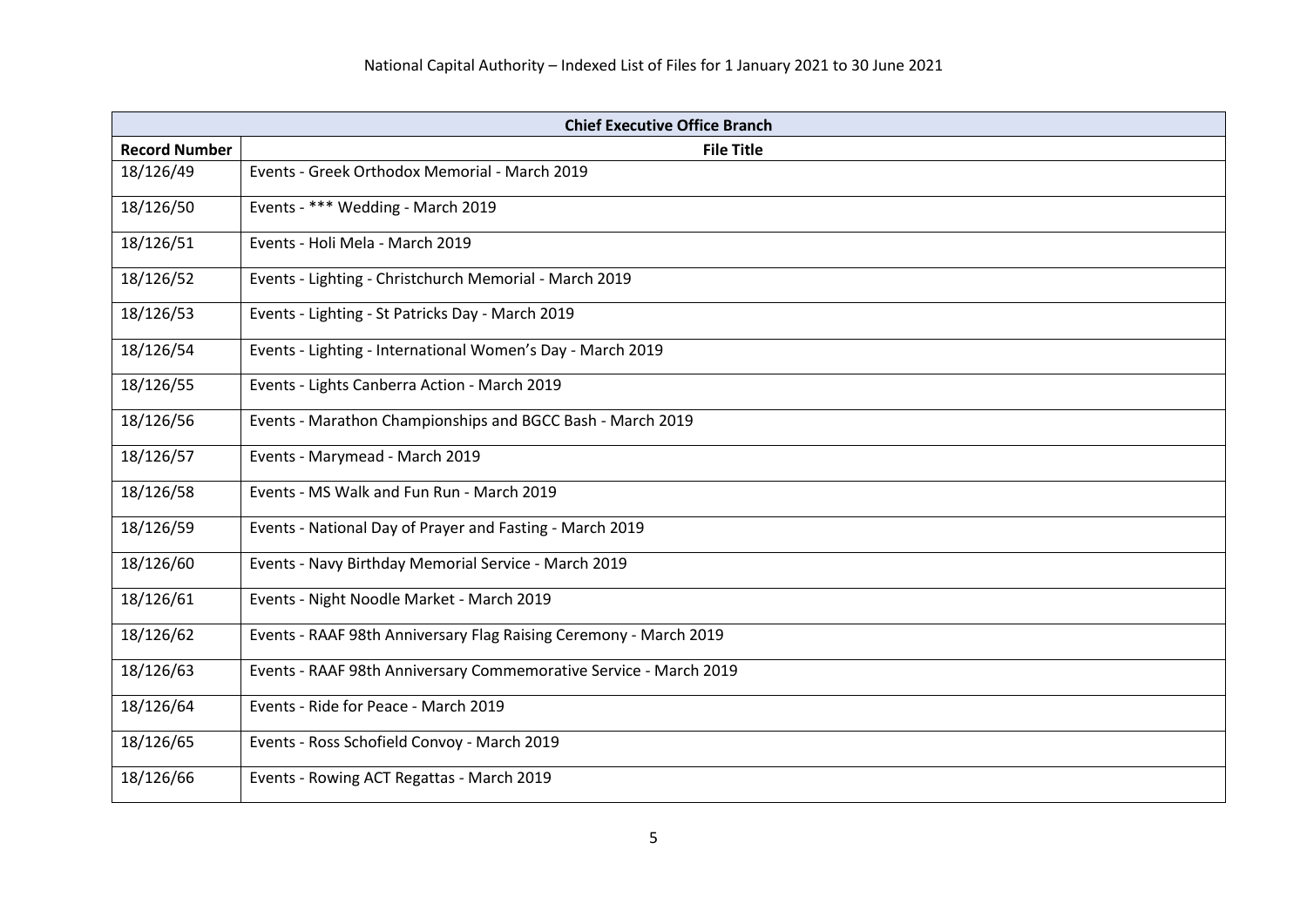| <b>Chief Executive Office Branch</b> |                                                               |
|--------------------------------------|---------------------------------------------------------------|
| 18/126/67                            | Events - Stirling Park 2 - 5 k Run - March 2019               |
| 18/126/68                            | Events - Symphony in the Park - March 2019                    |
| 18/126/69                            | Events - Turkish Catafalque ANZAC Parade - March 2019         |
| 18/126/70                            | Events - Walk for Epilepsy - March 2019                       |
| 18/126/71                            | Events - Walking off the War Within - March 2019              |
| 18/126/72                            | Events - Weston Creek Half Marathon - March 2019              |
| 18/126/73                            | Events - Wreath Laying Ceremony ANZAC Parade - March 2019     |
| 18/126/74                            | Events - WWF - March 2019                                     |
| 18/126/75                            | Events - RAAF - 14 March 2019                                 |
| 18/126/76                            | Events - 460 Squadron BBQ Annual Events - March 2019          |
| 18/128/27                            | Events - Election Pre-Polling 2019 - May 2019                 |
| 18/128/28                            | Events - 30th Birthday - Cancelled - May 2019                 |
| 18/128/29                            | Events - 547 Signal Troop Unit - May 2019                     |
| 18/128/30                            | Events - ABC Filming - May 2019                               |
| 18/128/31                            | Events - AFAC National Fire and Emergency Memorial - May 2019 |
| 18/128/32                            | Events - Airforce Reconciliation Day - May 2019               |
| 18/128/33                            | Events -*** - Cancelled - May 2019                            |
| 18/128/34                            | Events - Battle of Crete - May 2019                           |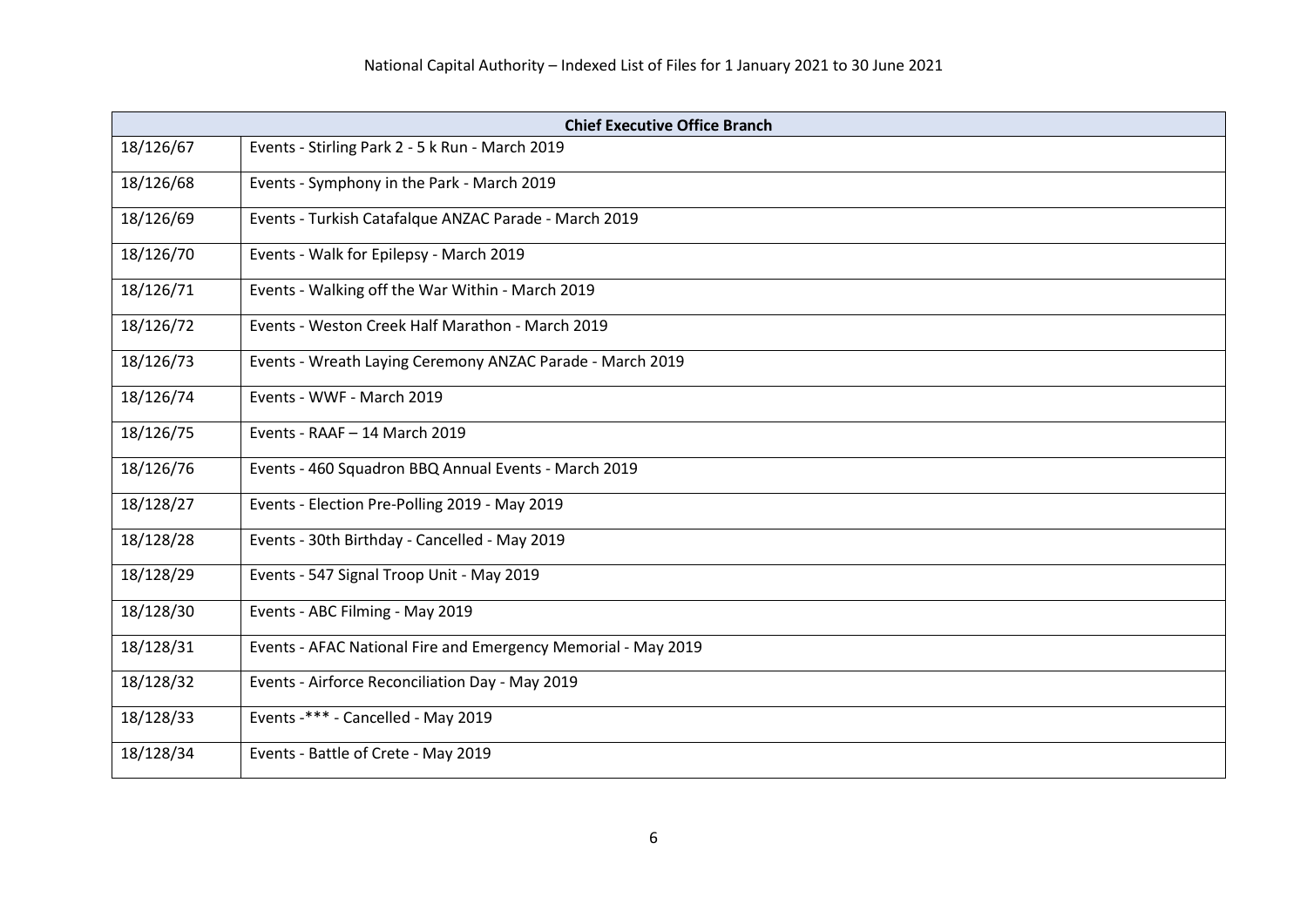| <b>Chief Executive Office Branch</b> |                                                          |
|--------------------------------------|----------------------------------------------------------|
| <b>Record Number</b>                 | <b>File Title</b>                                        |
| 18/128/35                            | Events - Battle of the Coral Sea - May 2019              |
| 18/128/36                            | Events - BBQ at Blamey Square - May 2019                 |
| 18/128/37                            | Events - *** - May 2019                                  |
| 18/128/38                            | Events - CH7 Sunrise Cross Location - May 2019           |
| 18/128/39                            | Events - Darren Wall Fun Run - May 2019                  |
| 18/128/40                            | Events - Election Festival 2019 - May 2019               |
| 18/128/41                            | Events - Fireworks - Lennox Gardens - May 2019           |
| 18/128/42                            | Events - Indigenous Marathon Foundation Run - May 2019   |
| 18/128/43                            | Events - Jays Longest Melanoma March - May 2019          |
| 18/128/44                            | Events - Lighting - Volunteer week lighting - May 2019   |
| 18/128/45                            | Events - Lighting - World IBD Day - May 2019             |
| 18/128/46                            | Events - Lighting - National Road Safety Week - May 2019 |
| 18/128/47                            | Events - Long ride Launch 2019 - May 2019                |
| 18/128/48                            | Events - May the 4th - May 2019                          |
| 18/128/49                            | Events - Million Paws Walk - May 2019                    |
| 18/128/50                            | Events - Mother's Day Classic - May 2019                 |
| 18/128/51                            | Events - MRA ACT Charity Blanket Ride - May 2019         |
| 18/128/52                            | Events - National Sorry Day Walk - May 2019              |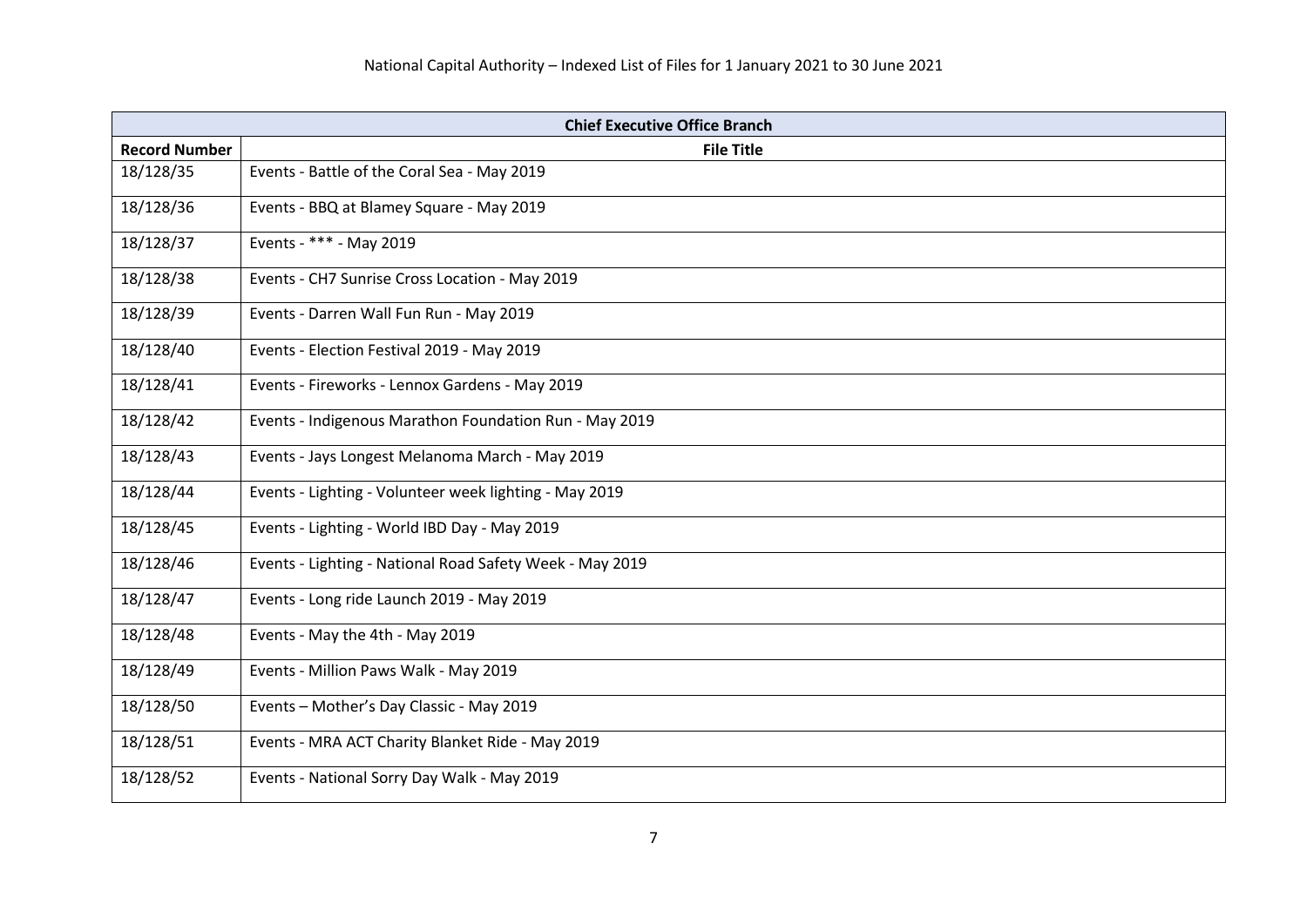| <b>Chief Executive Office Branch</b> |                                                          |
|--------------------------------------|----------------------------------------------------------|
| <b>Record Number</b>                 | <b>File Title</b>                                        |
| 18/128/53                            | Events - Office Parliamentary Group Photo - May 2019     |
| 18/128/54                            | Events - Rowing ACT winter time trial - May 2019         |
| 18/128/55                            | Events - Soul Jazz 1st Birthday - May 2019               |
| 18/128/56                            | Events - Stop Adani Rally - May 2019                     |
| 18/128/57                            | Events - Swedish Embassy - May 2019                      |
| 18/128/58                            | Events - UN Peacekeepers Service - May 2019              |
| 18/128/59                            | Events - Variety 5 Display Cars - May 2019               |
| 18/128/60                            | Events - WA - Mother's Day Picnic - May 2019             |
| 18/128/61                            | Events - Wedding - *** - Cancelled - May 2019            |
| 18/128/62                            | Events - Woods Bridge to Bridge Walk - May 2019          |
| 18/128/63                            | Events - YMCA Canberra Half Marathon - May 2019          |
| 18/129/13                            | Events - ASIC Filming - June 2019                        |
| 18/129/14                            | Events - Binh Ba Commemoration - June 2019               |
| 18/129/15                            | Events - Blanket Approval AIS Works Approval - June 2019 |
| 18/129/16                            | Events - Canberra Rally - June 2019                      |
| 18/129/17                            | Events - Church Survey - Tracey - June 2019              |
| 18/129/18                            | Events - Duntroon Field Trip - June 2019                 |
| 18/129/19                            | Events - *** - June 2019                                 |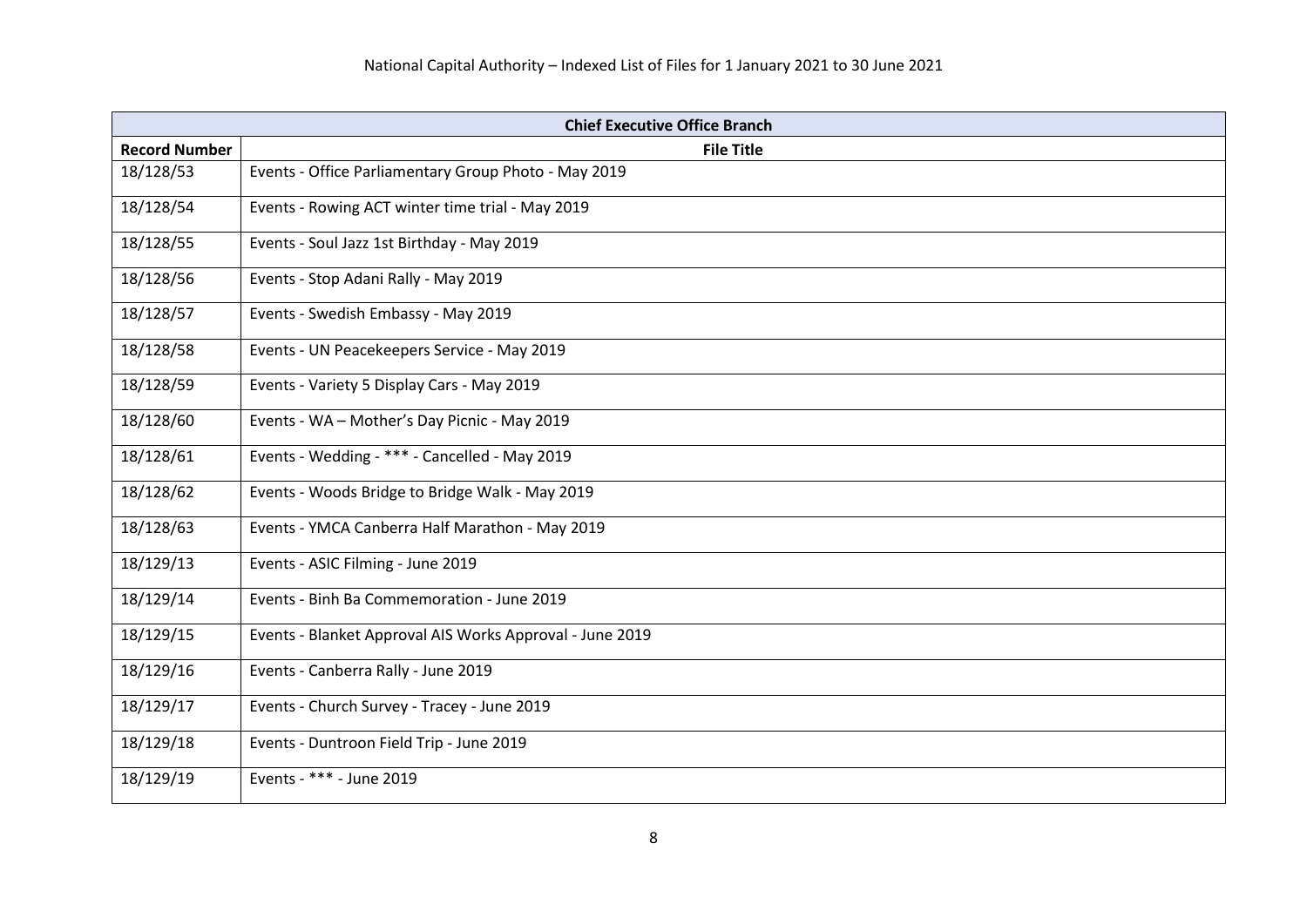| <b>Chief Executive Office Branch</b> |                                                                 |
|--------------------------------------|-----------------------------------------------------------------|
| <b>Record Number</b>                 | <b>File Title</b>                                               |
| 18/129/20                            | Events - Governor General Farewell - June 2019                  |
| 18/129/21                            | Events - International Yoga Day - Cancelled - June 2019         |
| 18/129/22                            | Events - QinetiQ Legacy Fundraising Barbecue - June 2019        |
| 18/129/23                            | Events - Queens Birthday - Mount Pleasant - June 2019           |
| 18/129/24                            | Events - Raiders - June 2019                                    |
| 18/129/25                            | Events - Seaside Scavenge - June 2019                           |
| 18/129/26                            | Events - Sri Chinmoy Half Marathon Smile and 2 Mile - June 2019 |
| 18/129/27                            | Events - Walk to dFeet - June 2019                              |
| 18/129/28                            | Events - Winter Solstice 2019 - June 2019                       |
| 18/130/11                            | Events - US 4th July Embassy - July 2019                        |
| 18/130/12                            | Events - Aussie Night Markets - July 2019                       |
| 18/130/13                            | Events - Blamey Sq Ceremonial - July 2019                       |
| 18/130/14                            | Events - Bravehearts 777 Marathon - July 2019                   |
| 18/130/15                            | Events - Canberra Action 4 Assange - July 2019                  |
| 18/130/16                            | Events - Chief Airforce Handover Parade - July 2019             |
| 18/130/17                            | Events - Donate Life Flags - July 2019                          |
| 18/130/18                            | Events - DreamWorks Flag Poles - July 2019                      |
| 18/130/19                            | Events - Eddies Walkathon - July 2019                           |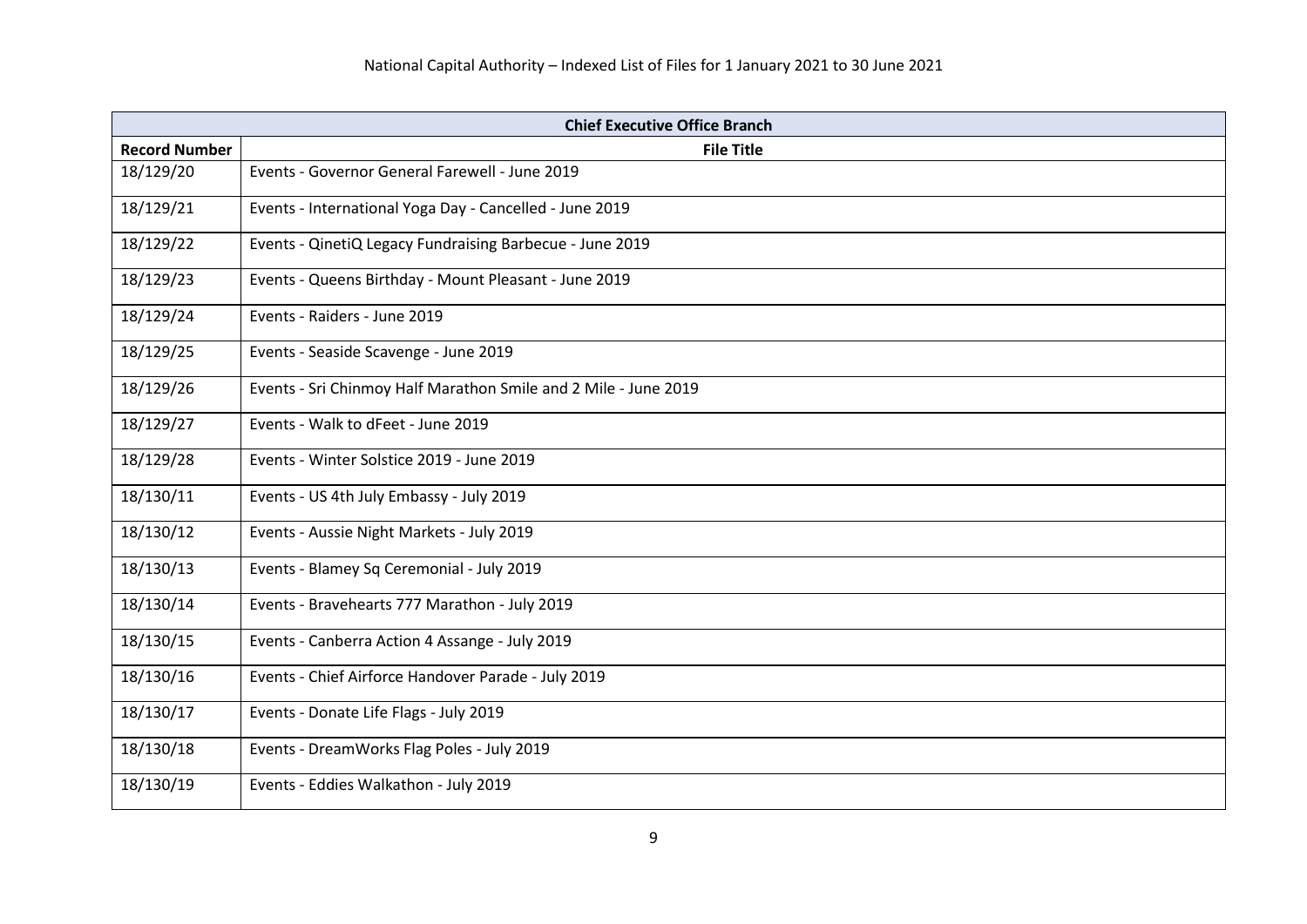| <b>Chief Executive Office Branch</b> |                                                              |
|--------------------------------------|--------------------------------------------------------------|
| <b>Record Number</b>                 | <b>File Title</b>                                            |
| 18/130/20                            | Events - Graduate Ball - Bake Sale Blamey Square - July 2019 |
| 18/130/21                            | Events - Kanga Cup - July 2019                               |
| 18/130/22                            | Events - Lighting - Donate Life - Cancelled - July 2019      |
| 18/130/23                            | Events - Lighting - Papua New Guinea - July 2019             |
| 18/130/24                            | Events - Questacon Midwinter - July 2019                     |
| 18/130/25                            | Events - ROKAF Memorial Service - July 2019                  |
| 18/130/26                            | Events - Santa Speedo Shuffle - July 2019                    |
| 18/131/09                            | Events - Army Demonstration Day - August 2019                |
| 18/131/10                            | Events - C2c YMCA Canberra Runners Club - August 2019        |
| 18/131/11                            | Events - Head of the Molonglo Rowing ACT - August 2019       |
| 18/131/12                            | Events - HMAS Canberra Commemorative Service - August 2019   |
| 18/131/13                            | Events - *** Wedding - Enquiry - August 2019                 |
| 18/131/14                            | Events - Korean Film Festival Works Approval - August 2019   |
| 18/131/15                            | Events - Multicultural Volunteer Expo - August 2019          |
| 18/131/16                            | Events - Vietnam Veterans Remembrance Day - August 2019      |
| 18/131/17                            | Events - Vikings Cyclist - Cancelled - August 2019           |
| 18/131/18                            | Events - Wedding - *** - August 2019                         |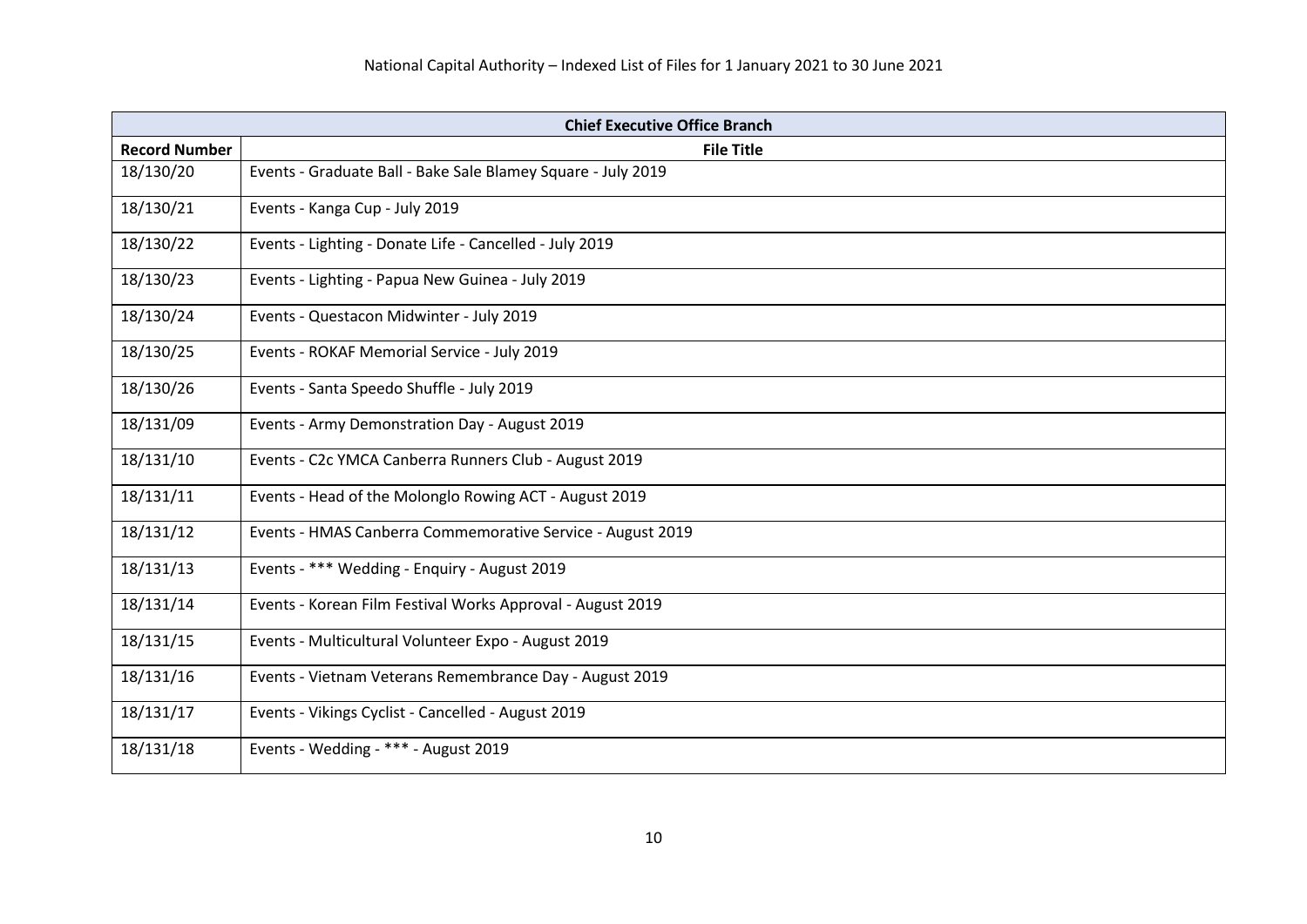| <b>Chief Executive Office Branch</b> |                                                               |
|--------------------------------------|---------------------------------------------------------------|
| <b>Record Number</b>                 | <b>File Title</b>                                             |
| 18/131/19                            | Events - Wedding Project - August 2019                        |
| 18/131/20                            | Events - You're Truly Desired Turns One - August 2019         |
| 18/132/24                            | Events - ACWAP Twilight Service - September 2019              |
| 18/132/25                            | Events - AFP Century Bike Ride - September 2019               |
| 18/132/26                            | Events - Army Ten Miler - September 2019                      |
| 18/132/27                            | Events - Bridal Shower - September 2019                       |
| 18/132/28                            | Events - Canberra Moon Festival - Tentative - September 2019  |
| 18/132/29                            | Events - Classic Car Cruise - September 2019                  |
| 18/132/30                            | Events - Daramalan Charity Walk - September 2019              |
| 18/132/31                            | Events - Design Canberra - September 2019                     |
| 18/132/32                            | Events - Distinguished Gentleman's Ride 2019 - September 2019 |
| 18/132/33                            | Events - Dream Baby Dream Event - September 2019              |
| 18/132/34                            | Events - Family Fun Day Yacht Club - September 2019           |
| 18/132/35                            | Events - Food and Wine Festival 2019 - September 2019         |
| 18/132/36                            | Events - Great Escape Car Rally - September 2019              |
| 18/132/37                            | Events - Ice Dragons - Come and Try Day - September 2019      |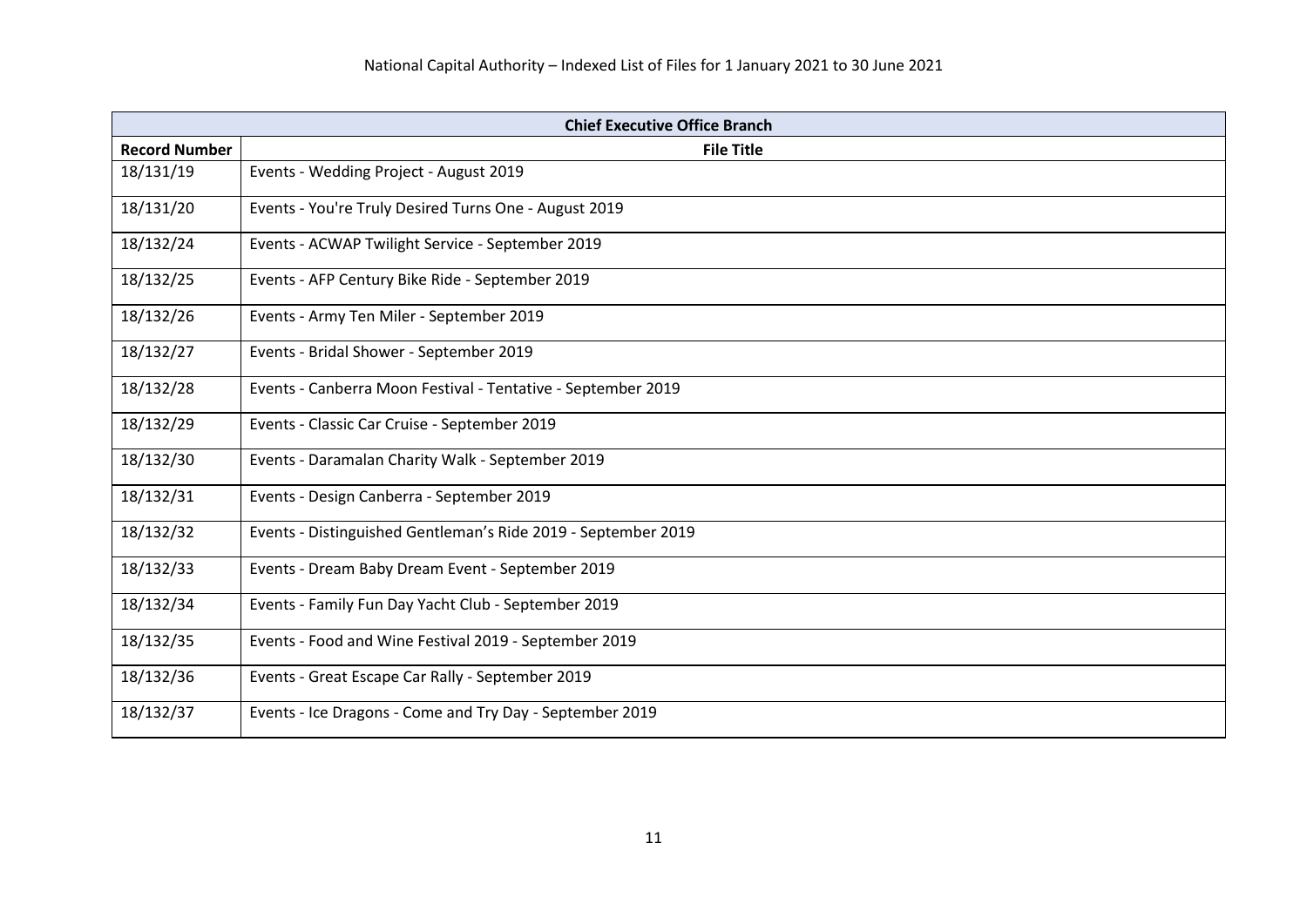| <b>Chief Executive Office Branch</b> |                                                                  |
|--------------------------------------|------------------------------------------------------------------|
| <b>Record Number</b>                 | <b>File Title</b>                                                |
| 18/132/38                            | Events - Lighting - Alzheimer's Day - Cancelled - September 2019 |
| 18/132/39                            | Events - Lighting - Dementia - September 2019                    |
| 18/132/40                            | Events - Lighting - Fiji - September 2019                        |
| 18/132/41                            | Events - Melbourne Cup Works Approval - September 2019           |
| 18/132/42                            | Events - Movie in Beds - September 2019                          |
| 18/132/43                            | Events - National Police Remembrance Lighting - September 2019   |
| 18/132/44                            | Events - Netherlands Memorial - September 2019                   |
| 18/132/45                            | Events - NF Hero Challenge - September 2019                      |
| 18/132/46                            | Events - Ocius and AMSA Conference - September 2019              |
| 18/132/47                            | Events - *** - September 2019                                    |
| 18/132/48                            | Events - Peacekeepers Day - September 2019                       |
| 18/132/49                            | Events - Raiders - September 2019                                |
| 18/132/50                            | Events - Rose Gardens - September 2019                           |
| 18/132/51                            | Events - *** Wedding - September 2019                            |
| 18/132/52                            | Events - Sri Chinmoy Ultra - September 2019                      |
| 18/132/53                            | Events - Stroke Society Fun Run - September 2019                 |
| 18/132/54                            | Events - Sweet Dreams - September 2019                           |
| 18/132/55                            | Events - Tourism Australia - Filming - September 2019            |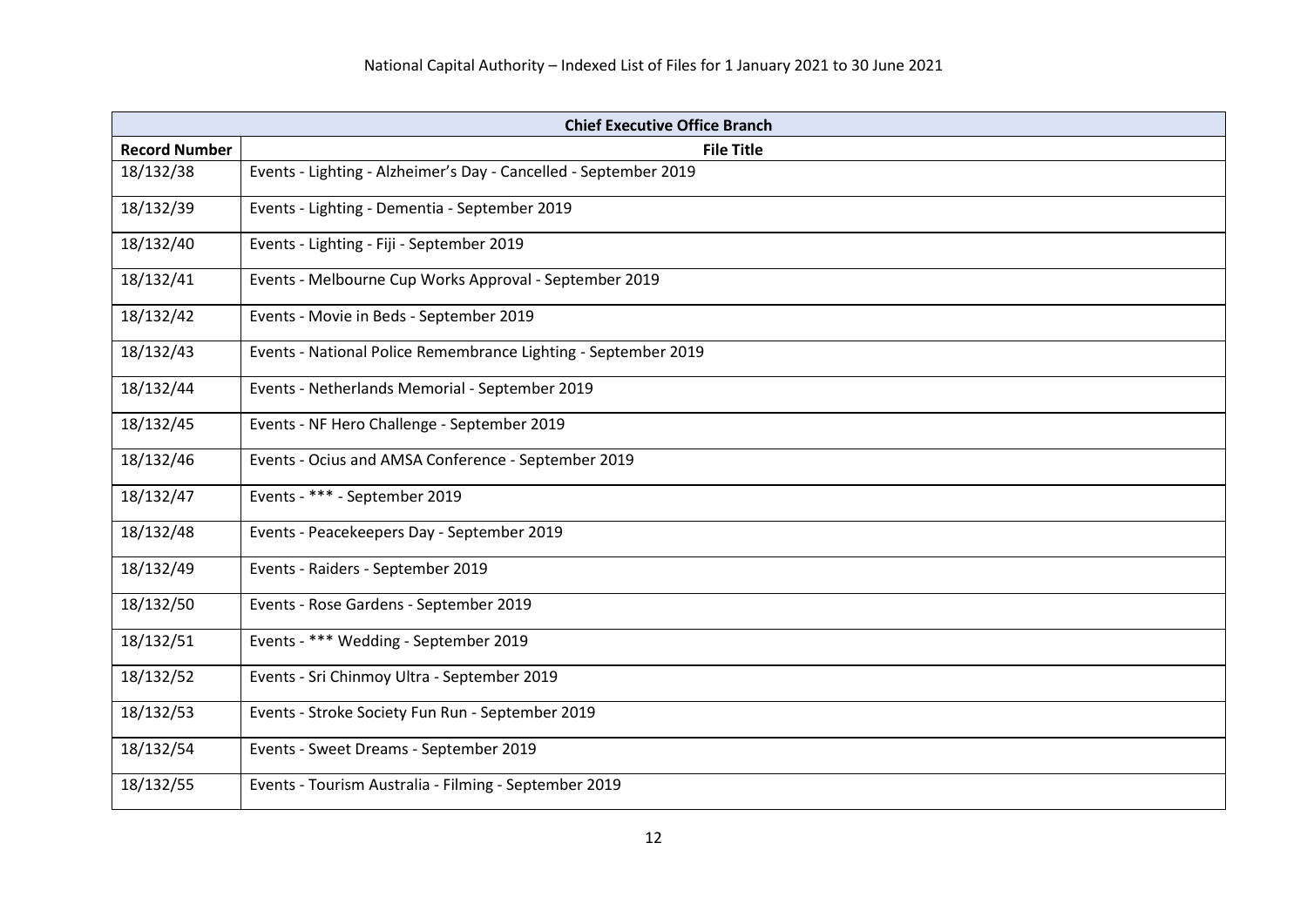| <b>Chief Executive Office Branch</b> |                                                           |
|--------------------------------------|-----------------------------------------------------------|
| <b>Record Number</b>                 | <b>File Title</b>                                         |
| 18/132/56                            | Events - Two Feet and A HeartBeat - September 2019        |
| 18/132/57                            | Events - Wall to Wall Ride - September 2019               |
| 18/132/58                            | Events - Window to the World - September 2019             |
| 18/133/33                            | Events - ACT Multi Hull - YMCA - October 2019             |
| 18/133/34                            | Events - AHQ 24 Hour Charity Challenge - October 2019     |
| 18/133/35                            | Events - Australasian Police Event - October 2019         |
| 18/133/36                            | Events - Bloody Long Walk - October 2019                  |
| 18/133/37                            | Events - Canberra Diwali Mela - October 2019              |
| 18/133/38                            | Events - Canberra Yacht Club Racing Season - October 2019 |
| 18/133/39                            | Events - Car Cruise and Show N Shine - October 2019       |
| 18/133/40                            | Events - Climate Emergency - Balloons - October 2019      |
| 18/133/41                            | Events - Colour Frenzy - WA - October 2019                |
| 18/133/42                            | Events - Defence Mental Health Day - October 2019         |
| 18/133/43                            | Events - Design Canberra - Civic Square - October 2019    |
| 18/133/44                            | Events - Disher Cup - October 2019                        |
| 18/133/45                            | Events - Diwali Fireworks - October 2019                  |
| 18/133/46                            | Events - Dragon Boats Australia ACT - October 2019        |
| 18/133/47                            | Events - Drone - ABC - October 2019                       |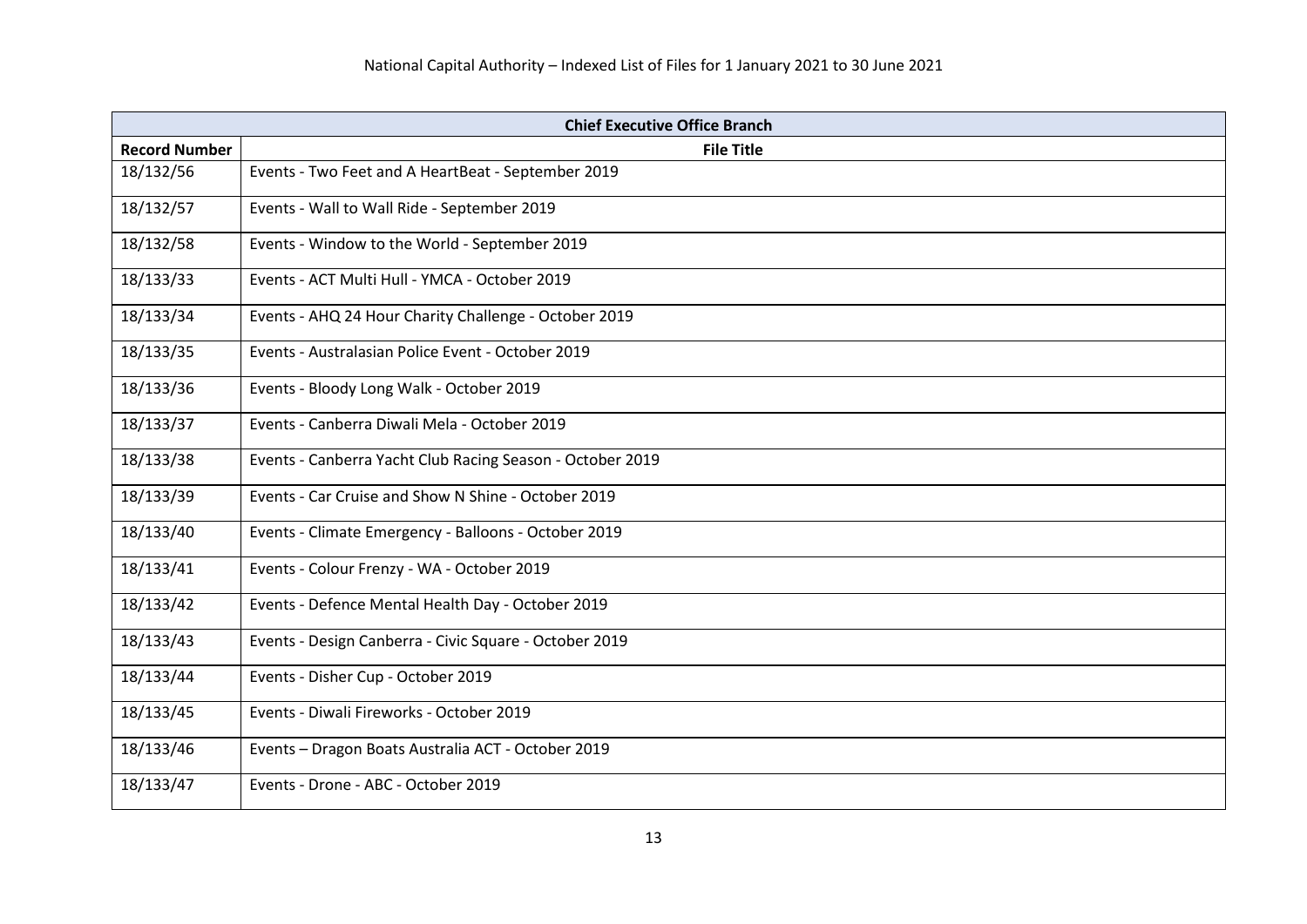| <b>Chief Executive Office Branch</b> |                                                                     |
|--------------------------------------|---------------------------------------------------------------------|
| <b>Record Number</b>                 | <b>File Title</b>                                                   |
| 18/133/48                            | Events - F45 Track Canberra - October 2019                          |
| 18/133/49                            | Events - Ferrari Rally - October 2019                               |
| 18/133/50                            | Events - Filming - Artemis - October 2019                           |
| 18/133/51                            | Events - Filming - Jaffle Media - October 2019                      |
| 18/133/52                            | Events - Filming - Japan - October 2019                             |
| 18/133/53                            | Events - HMAS Harman Welfare BBQ - October 2019                     |
| 18/133/54                            | Events - IMAM Hasan Protest - October 2019                          |
| 18/133/55                            | Events - Indigenous Business Australia WA - October 2019            |
| 18/133/56                            | Events - International Wood Collectors Tour - October 2019          |
| 18/133/57                            | Events - Korean War Veterans Commemorative Services - October 2019  |
| 18/133/58                            | Events - Lighting - Amputee - October 2019                          |
| 18/133/59                            | Events - Lighting - Go Green - October 2019                         |
| 18/133/60                            | Events - Lighting - Pregnancy - Blue and Pink - October 2019        |
| 18/133/61                            | Events - Lighting - Pregnancy - Stuttering Awareness - October 2019 |
| 18/133/62                            | Events - Mazda Opera Australian Promotion - October 2019            |
| 18/133/63                            | Events - MEJs Big Burley Bash Fishing - October 2019                |
| 18/133/64                            | Events - Merchant Navy Memorial Commemoration - October 2019        |
| 18/133/65                            | Events - Midnight Oil - October 2019                                |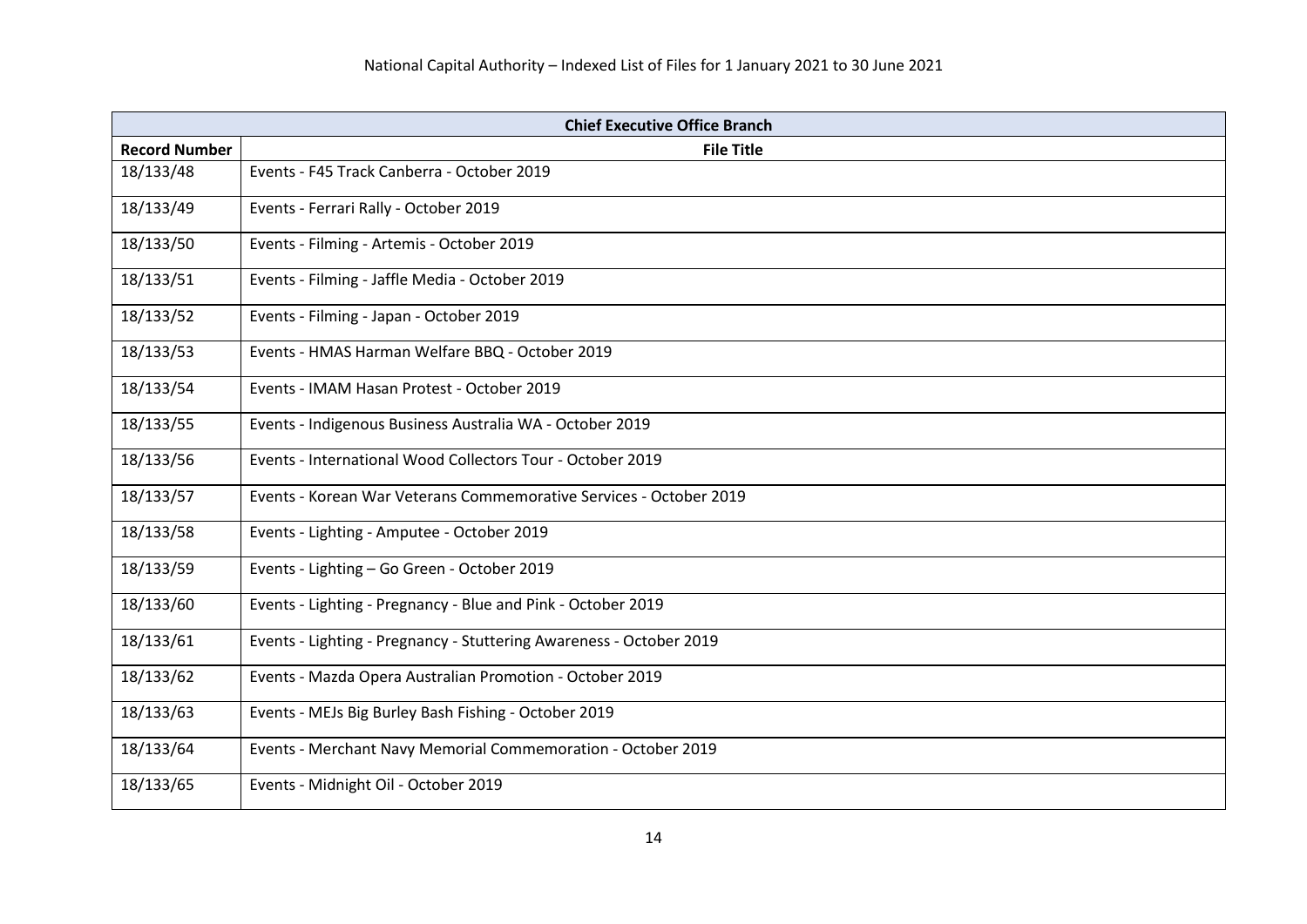| <b>Chief Executive Office Branch</b> |                                                          |
|--------------------------------------|----------------------------------------------------------|
| <b>Record Number</b>                 | <b>File Title</b>                                        |
| 18/133/66                            | Events - MR2 Nationals - Fed Mall - October 2019         |
| 18/133/67                            | Events - Nara Candle Festival 2019 - October 2019        |
| 18/133/68                            | Events - *** - Picnic - October 2019                     |
| 18/133/69                            | Events - North Sydney Girls High School - October 2019   |
| 18/133/70                            | Events - Oktoberfest Parklands 2019 - October 2019       |
| 18/133/71                            | Events - Parkinson's Walk - October 2019                 |
| 18/133/72                            | Events - Protest - Climate Change - October 2019         |
| 18/133/73                            | Events - Red Wig Walk and Run - Cancelled - October 2019 |
| 18/133/74                            | Events - Running Scared - October 2019                   |
| 18/133/75                            | Events - Sea Otter Cycling - October 2019                |
| 18/133/76                            | Events - Spartan - October 2019                          |
| 18/133/77                            | Events - Tuff Nutterz - October 2019                     |
| 18/133/78                            | Events - Wedding - *** - October 2019                    |
| 18/133/79                            | Events - Wedding - *** - October 2019                    |
| 18/133/80                            | Events - Wedding - *** - October 2019                    |
| 18/133/81                            | Events - Wedding - *** - October 2019                    |
| 18/133/82                            | Events - Wedding - *** - October 2019                    |
| 18/133/83                            | Events - Wedding - *** - October 2019                    |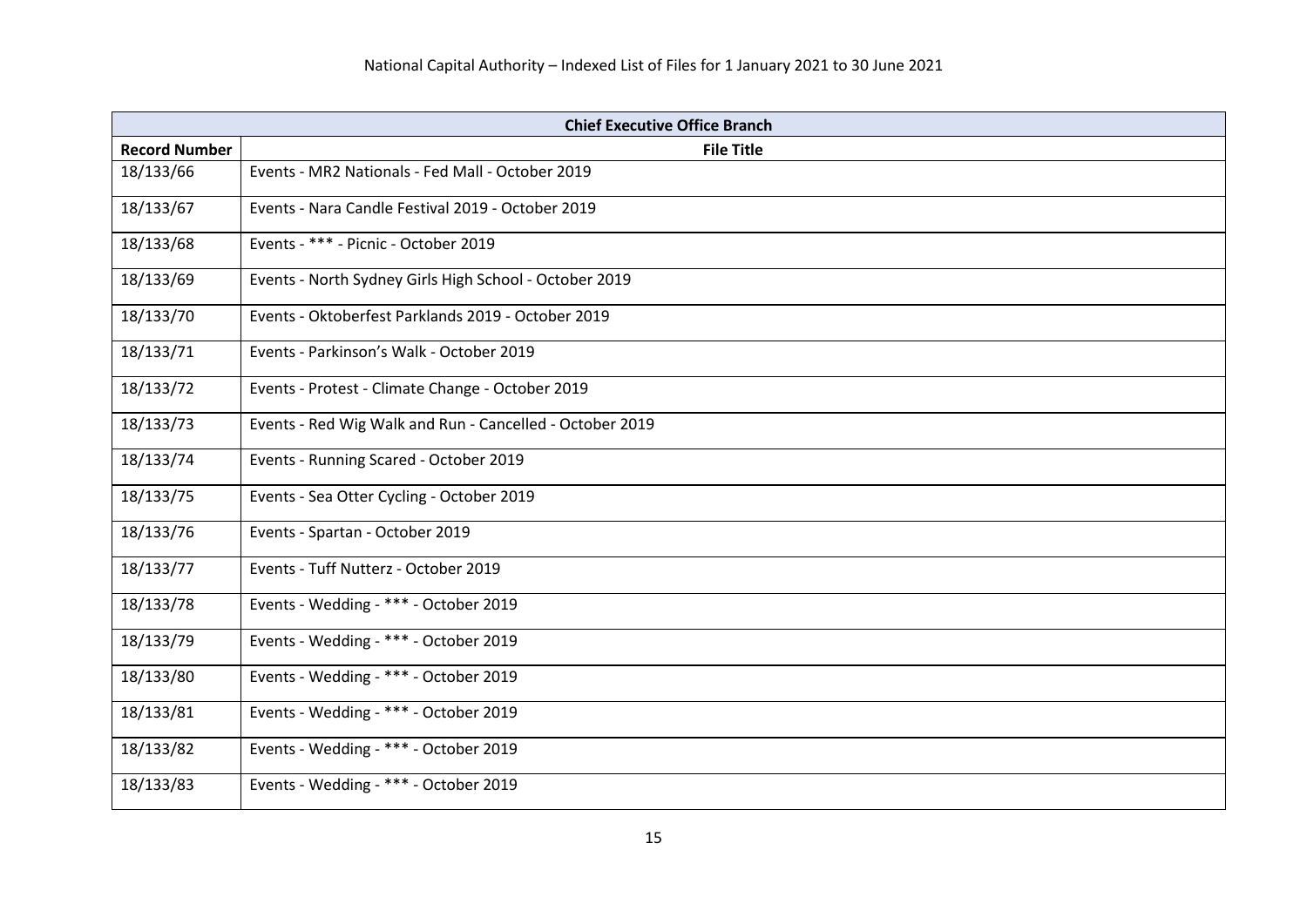|                      | <b>Chief Executive Office Branch</b>                            |
|----------------------|-----------------------------------------------------------------|
| <b>Record Number</b> | <b>File Title</b>                                               |
| 18/133/84            | Events - Wedding - *** - October 2019                           |
| 18/133/85            | Events - Wedding - *** - October 2019                           |
| 18/133/86            | Events - Wedding - *** - October 2019                           |
| 18/133/87            | Events - Wedding - *** - October 2019                           |
| 18/133/88            | Events - Wedding - *** - October 2019                           |
| 18/133/89            | Wellness Walk - October 2019                                    |
| 18/133/90            | Events - Windows to the World - October 2019                    |
| 18/133/91            | Events - Wine Island Rose Garden 2019 - October 2019            |
| 18/133/92            | Events - Yoga at Hight Court - October 2019                     |
| 18/133/93            | Events - You Are Here Festival - ACT Gov - October 2019         |
| 18/133/94            | Events - Young Carers Festival - Works Approval - October 2019  |
| 18/134/24            | Events - AAAAA - Last Minute Ceremony at Senate - December 2019 |
| 18/134/25            | Events - Army Headquarters - 11 Nov - December 2019             |
| 18/134/26            | Events - Baby Shower - *** - December 2019                      |
| 18/134/27            | Events - Baby Shower - OPH Senate *** - December 2019           |
| 18/134/28            | Events - Baptism - *** - December 2019                          |
| 18/134/29            | Events - Birthday - *** 40th - December 2019                    |
| 18/134/30            | Events - Birthday - *** 2nd - December 2019                     |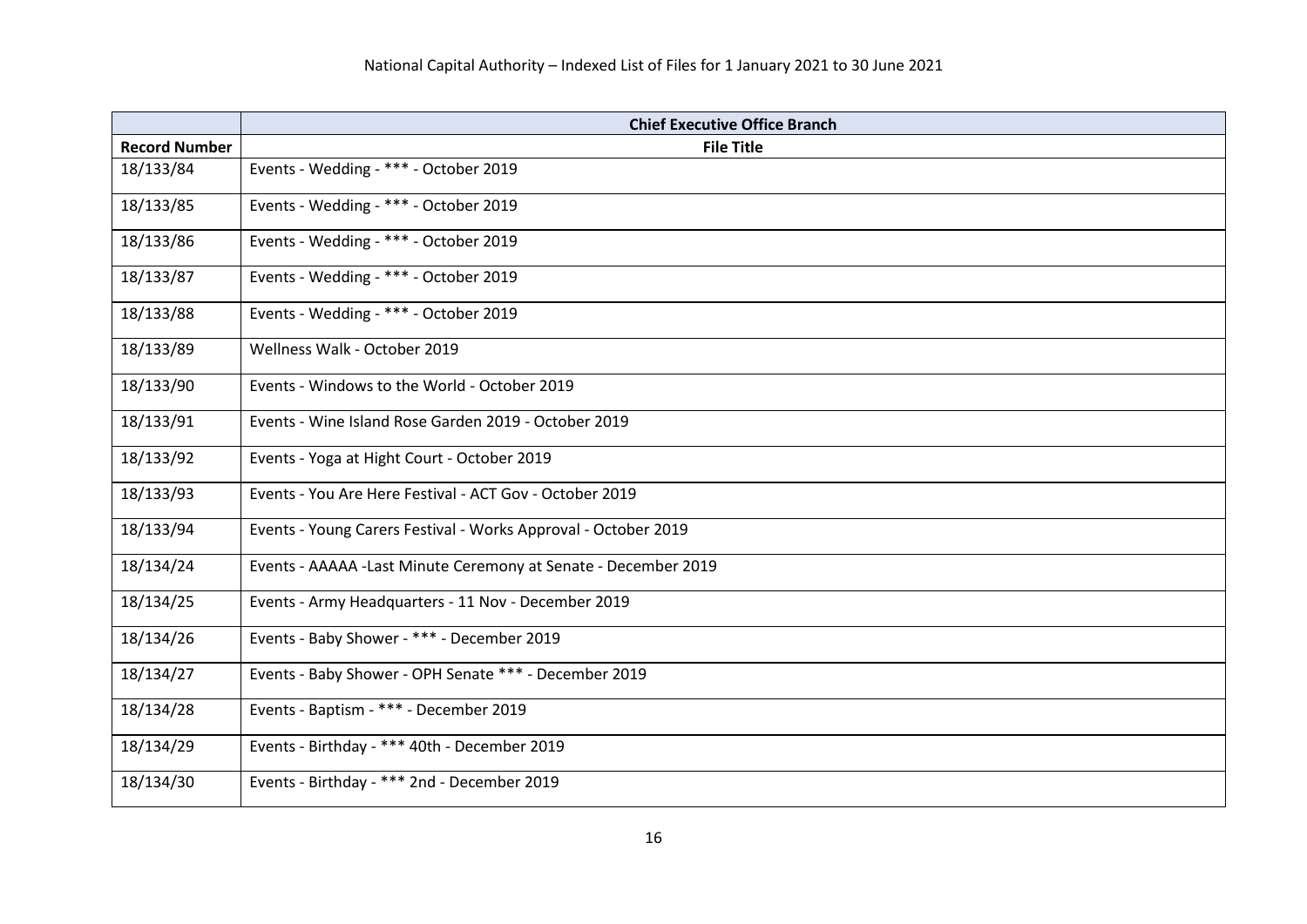| <b>Chief Executive Office Branch</b> |                                                                      |
|--------------------------------------|----------------------------------------------------------------------|
| <b>Record Number</b>                 | <b>File Title</b>                                                    |
| 18/134/31                            | Events - Birthday - Dragon Boat Regatta - December 2019              |
| 18/134/32                            | Events - Birthday 90th - *** - December 2019                         |
| 18/134/33                            | Events - Bus Stop TCCS - December 2019                               |
| 18/134/34                            | Events - Canberra Civic Hustle - December 2019                       |
| 18/134/35                            | Events - Canberra Comedy Company - December 2019                     |
| 18/134/36                            | Events - Canberra Day Appeal - Launch Event - December 2019          |
| 18/134/37                            | Events - Canberra Broulee Nippers - December 2019                    |
| 18/134/38                            | Events - CBRE Walk for a Wish - December 2019                        |
| 18/134/39                            | Events - Christmas Party - Department of Environment - December 2019 |
| 18/134/40                            | Events - Christmas Party - Dimension Data - December 2019            |
| 18/134/41                            | Events - Christmas Party - *** - December 2019                       |
| 18/134/42                            | Events - Christmas Party - *** - December 2019                       |
| 18/134/43                            | Events - Christmas Party - Ltss Oxley Cub Pack - December 2019       |
| 18/134/44                            | Events - Christmas Party - Young Lawyers - December 2019             |
| 18/134/45                            | Events - Cocktails and Clydesdales - December 2019                   |
| 18/134/46                            | Events - CTFR - December 2019                                        |
| 18/134/47                            | Events - Defence - Sausage Sizzle - December 2019                    |
| 18/134/48                            | Events - Design Canberra - Comm Place - December 2019                |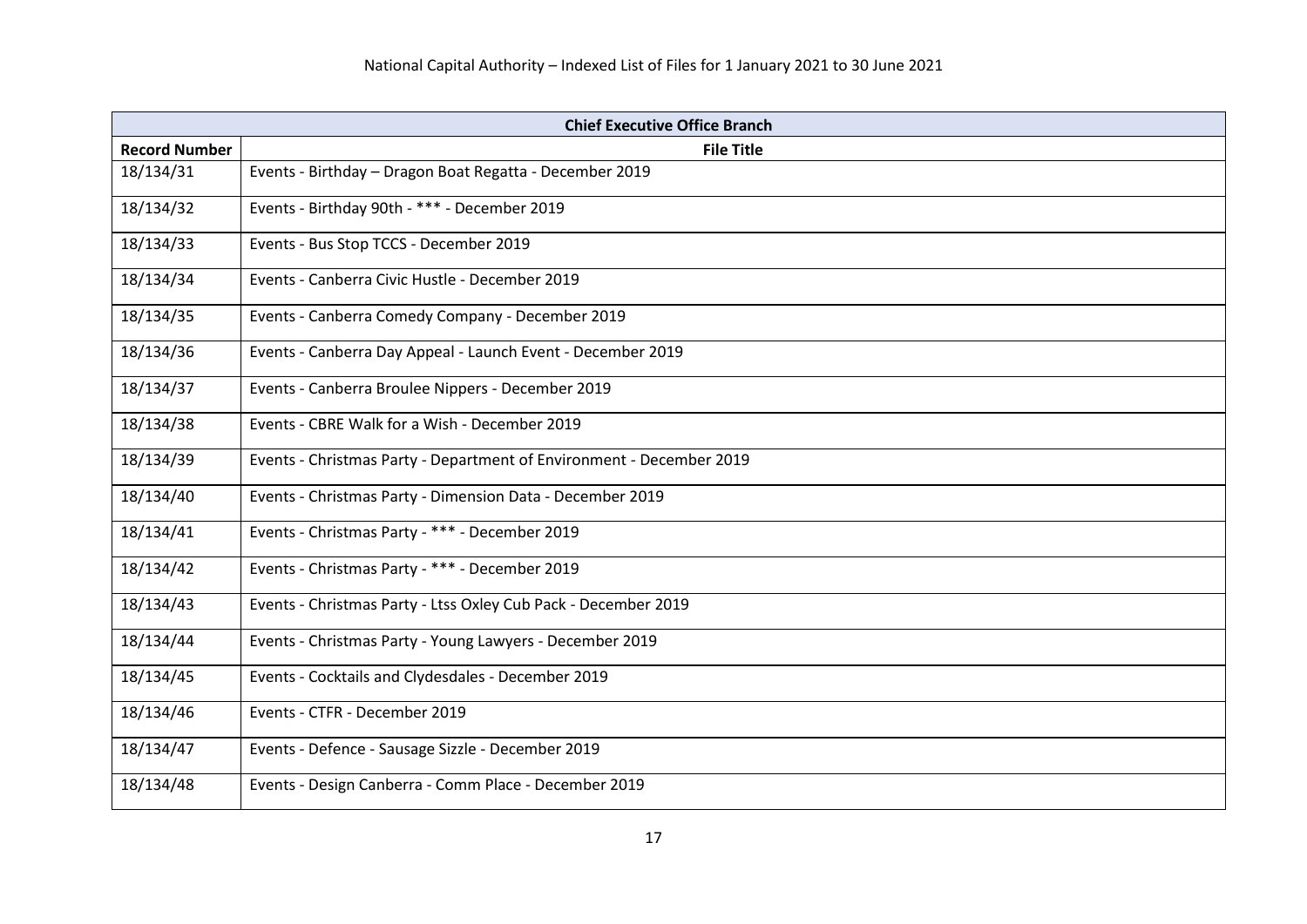| <b>Chief Executive Office Branch</b> |                                                                       |
|--------------------------------------|-----------------------------------------------------------------------|
| <b>Record Number</b>                 | <b>File Title</b>                                                     |
| 18/134/49                            | Events - East Timor 20th Anniversary Commemoration - December 2019    |
| 18/134/50                            | Events - ESA Open Day - November 2019                                 |
| 18/134/51                            | Events - Filming - NRMA Commercial - November 2019                    |
| 18/134/52                            | Events - Flag Raising Enquiry - November 2019                         |
| 18/134/53                            | Events - Food and Wine Fest - November 2019                           |
| 18/134/54                            | Events - Fox Meets Bear Party at Arboretum - November 2019            |
| 18/134/55                            | Events - Greek National Orthodox Day Memorial Service - November 2019 |
| 18/134/56                            | Events - HMAS - Work Approval - November 2019                         |
| 18/134/57                            | Events - Hunger Strike Protest - November 2019                        |
| 18/134/58                            | Events - IDEVAW Fun Run - *** - November 2019                         |
| 18/134/59                            | Events - Jackie Fairweather Triathlon - November 2019                 |
| 18/134/60                            | Events - JDRF - November 2019                                         |
| 18/134/61                            | Events - Lighting - 16 Days Activism - November 2019                  |
| 18/134/62                            | Events - *** and *** Garden Party - November 2019                     |
| 18/134/63                            | Events - McHugh Hire WA - November 2019                               |
| 18/134/64                            | Events - *** - November 2019                                          |
| 18/134/65                            | Events - Movin Beds - November 2019                                   |
| 18/134/66                            | Events - NGA - WA - November 2019                                     |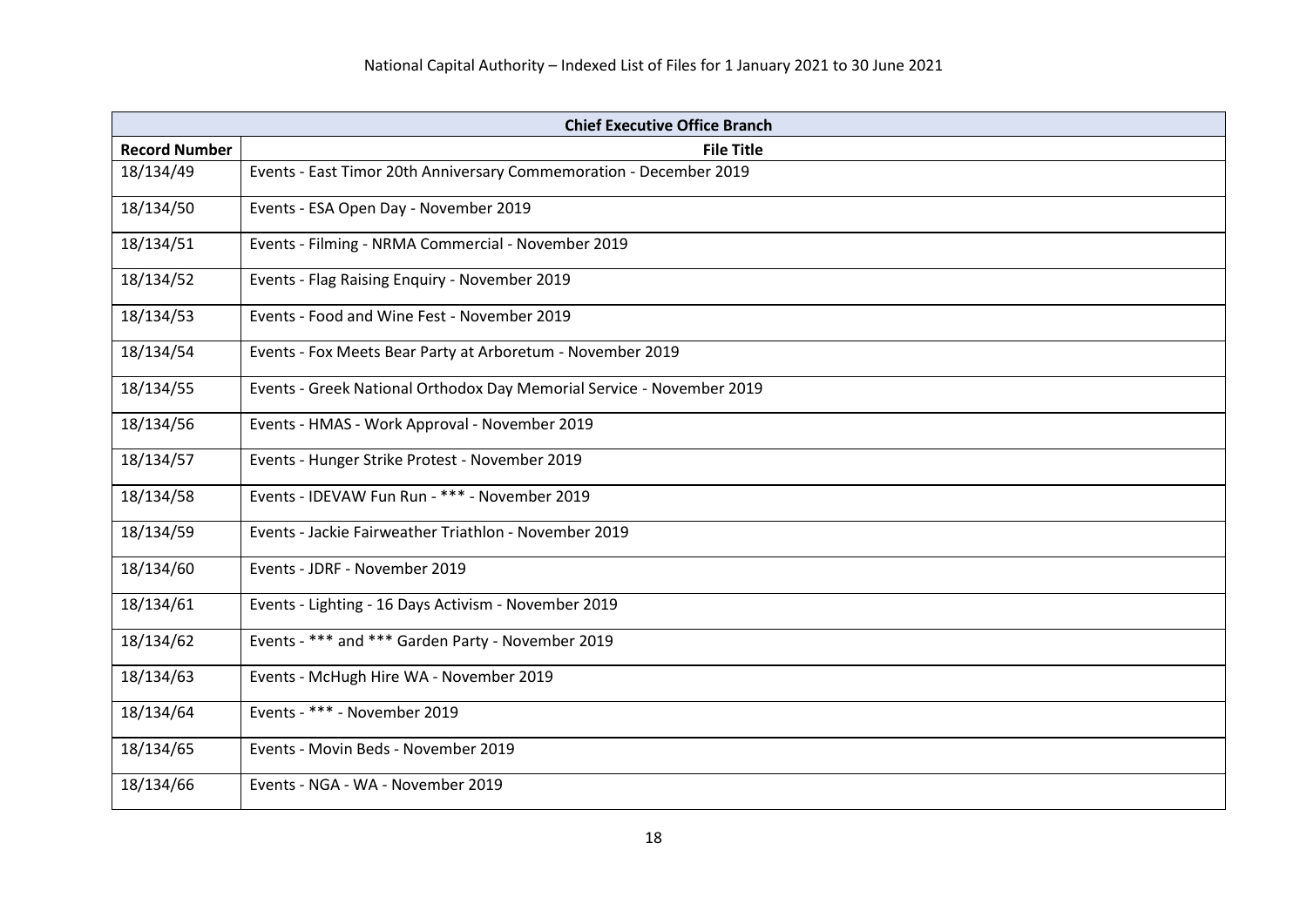| <b>Chief Executive Office Branch</b> |                                                               |
|--------------------------------------|---------------------------------------------------------------|
| <b>Record Number</b>                 | <b>File Title</b>                                             |
| 18/134/67                            | Events - Orienteering ACT School Champs - November 2019       |
| 18/134/68                            | Events - Protest - *** - November 2019                        |
| 18/134/69                            | Events - Remembrance Day 2019 - November 2019                 |
| 18/134/70                            | Events - Run for Palestine 2019 - November 2019               |
| 18/134/71                            | Events - Soldier On - *** - November 2019                     |
| 18/134/72                            | Events - Spilt Milk 2019 - November 2019                      |
| 18/134/73                            | Events - Spring Raising Carnival - November 2019              |
| 18/134/74                            | Events - Springbank Island - November 2019                    |
| 18/134/75                            | Events - Sri Chinmoy Triple - Triathlon Leg 4 - November 2019 |
| 18/134/76                            | Events - Student Climate Rally - November 2019                |
| 18/134/77                            | Events - The Deck at Regatta Point - WA - November 2019       |
| 18/134/78                            | Events - Timor Leste 20th Anniversary - November 2019         |
| 18/134/79                            | Events - Tri - Lakes Scouts ACT - November 2019               |
| 18/134/80                            | Events - Wardy's Walk 2019 - November 2019                    |
| 18/134/81                            | Events - Wedding - Brian Thorpe Photography - November 2019   |
| 18/134/82                            | Events - Wedding - *** - November 2019                        |
| 18/134/83                            | Events - Wedding - *** - November 2019                        |
| 18/134/84                            | Events - Wedding - *** and *** - November 2019                |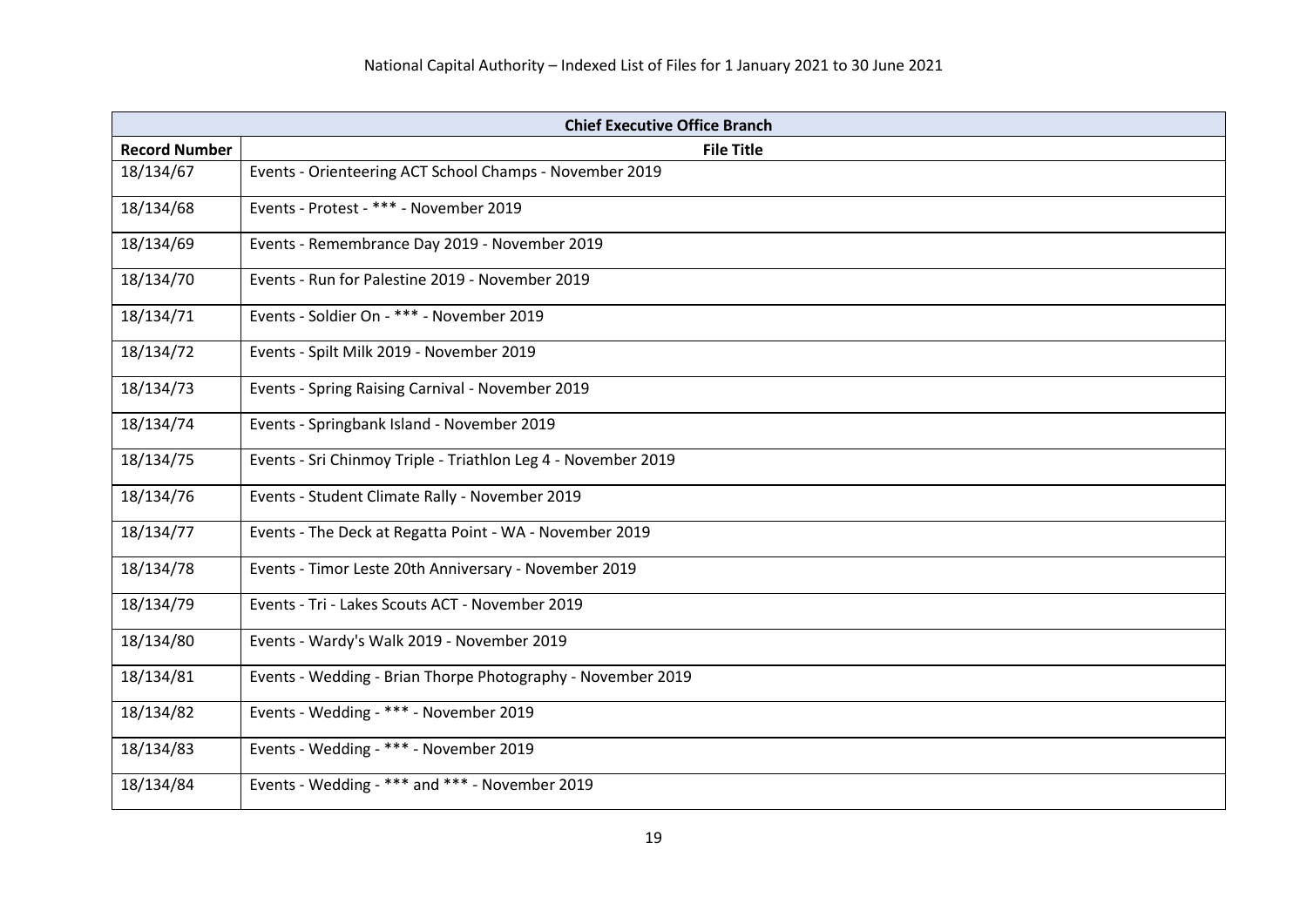| <b>Chief Executive Office Branch</b> |                                                                      |
|--------------------------------------|----------------------------------------------------------------------|
| <b>Record Number</b>                 | <b>File Title</b>                                                    |
| 18/134/85                            | Events - Wedding - *** - November 2019                               |
| 18/134/86                            | Events - Wedding - *** - November 2019                               |
| 18/134/87                            | Events - Wedding - *** - November 2019                               |
| 18/134/88                            | Events - Wedding - *** - November 2019                               |
| 18/134/89                            | Events - Wedding - *** - November 2019                               |
| 18/134/90                            | Events - Wedding - *** - November 2019                               |
| 18/134/91                            | Events - Wedding - *** - November 2019                               |
| 18/134/92                            | Events - Wedding - ** - *** - November 2019                          |
| 18/134/93                            | Events - Wedding - *** and *** - November 2019                       |
| 18/134/94                            | Events - Yarralumla Primary School WA - November 2019                |
| 18/134/95                            | Events - YMCA Barrenjoey - November 2019                             |
| 18/134/96                            | Events - You're Truly Desired - November 2019                        |
| 18/135/14                            | Events - Anthems - December 2019                                     |
| 18/135/15                            | Events - Can the Plan - Murray Darling Basin Protest - December 2019 |
| 18/135/16                            | Events - Canoe Club - December 2019                                  |
| 18/135/17                            | Events - Capital Swim - Sri Chinmoy - December 2019                  |
| 18/135/18                            | Events - Carols by Candlelight - December 2019                       |
| 18/135/19                            | Events - Christmas Party - AIHW - December 2019                      |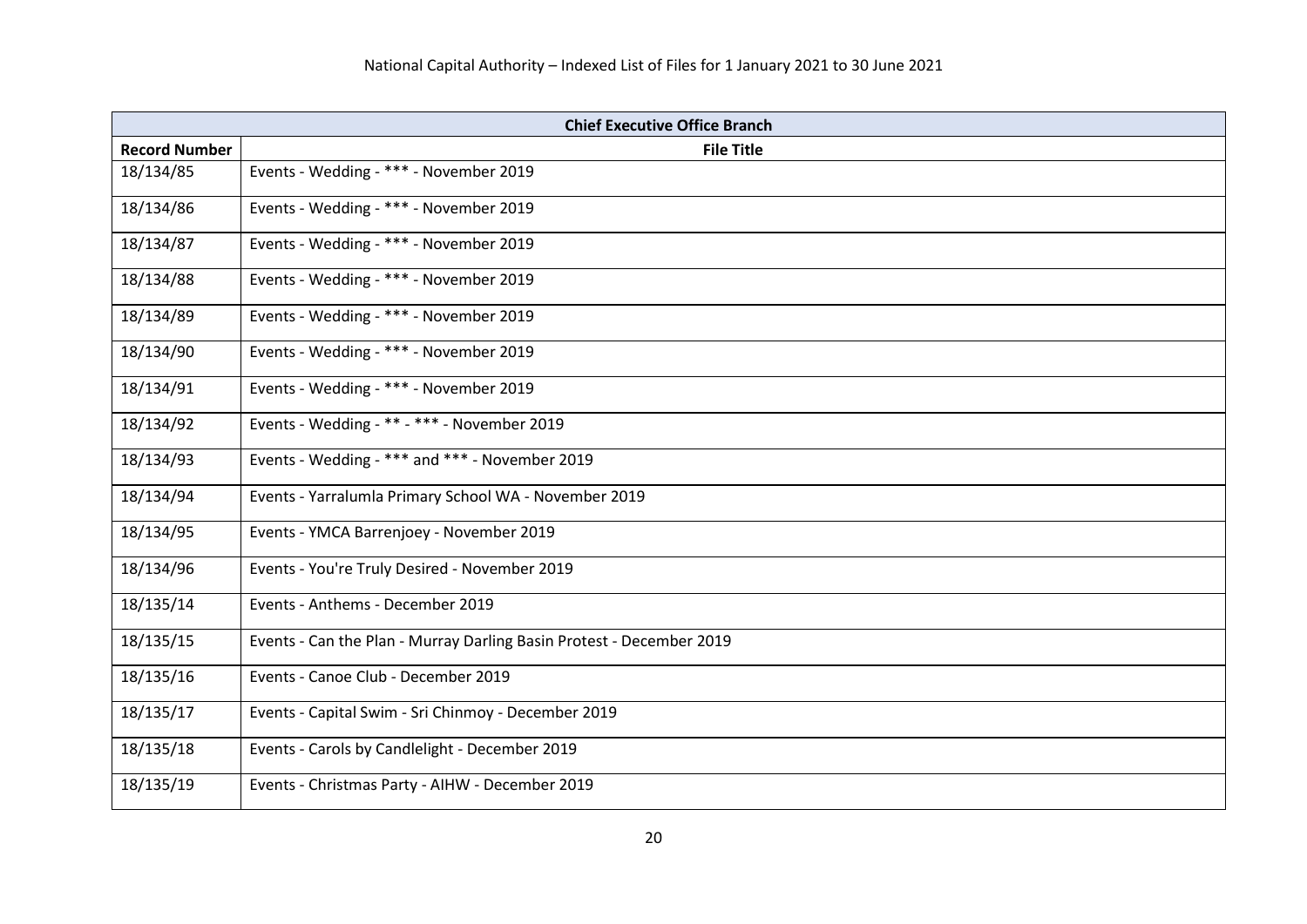| <b>Chief Executive Office Branch</b> |                                                                            |
|--------------------------------------|----------------------------------------------------------------------------|
| <b>Record Number</b>                 | <b>File Title</b>                                                          |
| 18/135/20                            | Events - Christmas Party - *** - December 2019                             |
| 18/135/21                            | Events - Christmas Party - *** - December 2019                             |
| 18/135/22                            | Events - Christmas Party - Dept of Environment Social Club - December 2019 |
| 18/135/23                            | Events - Christmas Party - DHA - December 2019                             |
| 18/135/24                            | Events - Christmas Party - Jingle N Mingle - December 2019                 |
| 18/135/25                            | Events - Christmas Party - *** - December 2019                             |
| 18/135/26                            | Events - Christmas Party - Petit Journey - December 2019                   |
| 18/135/27                            | Events - Christmas Party - PSMA - December 2019                            |
| 18/135/28                            | Events - Christmas Party - Reposit power - December 2019                   |
| 18/135/29                            | Events - Christmas Party - Springbank Island - December 2019               |
| 18/135/30                            | Events - Christmas Party - Treasury Kids - December 2019                   |
| 18/135/31                            | Events - Christmas Party - Treasury Social Club - December 2019            |
| 18/135/32                            | Events - Clean Up the Lake Day - December 2019                             |
| 18/135/33                            | Events - Community Church Service - December 2019                          |
| 18/135/34                            | Events - Family Picnic - *** - December 2019                               |
| 18/135/35                            | Events - Filming - House Hunters International - December 2019             |
| 18/135/36                            | Events - Filming - Low Impact Rose Garden - December 2019                  |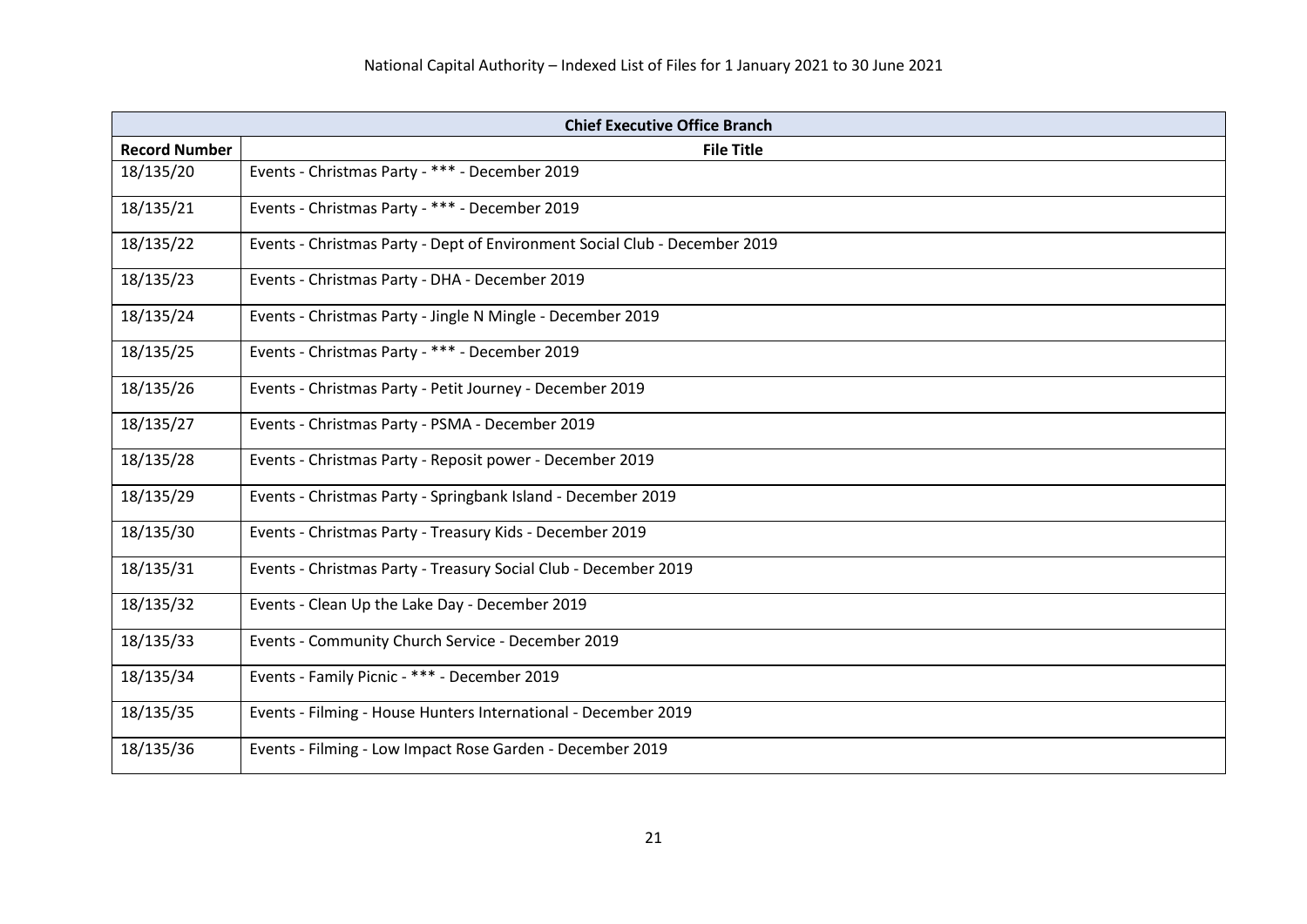| <b>Chief Executive Office Branch</b> |                                                                     |
|--------------------------------------|---------------------------------------------------------------------|
| <b>Record Number</b>                 | <b>File Title</b>                                                   |
| 18/135/37                            | Events - Filming - State of the Faith - December 2019               |
| 18/135/38                            | Events - FLOW - December 2019                                       |
| 18/135/39                            | Events - Helicopter Landing - December 2019                         |
| 18/135/40                            | Events - Indigenous Art Market - December 2019                      |
| 18/135/41                            | Events - Internal Operations Branch - XMAS PARTY - December 2019    |
| 18/135/42                            | Events - Lighting - *** - December 2019                             |
| 18/135/43                            | Events - MRA Toy Run MOAD - December 2019                           |
| 18/135/44                            | Events - National Capital Swim - Sri Chinmoy - December 2019        |
| 18/135/45                            | Events - NYE in the City - December 2019                            |
| 18/135/46                            | Events - Picnic Breakfast - *** - December 2019                     |
| 18/135/47                            | Events - Torrens Primary School Excursion - December 2019           |
| 18/135/48                            | Events - Unions End of Year Drinks - Works Approval - December 2019 |
| 18/135/49                            | Events - Wedding - *** - December 2019                              |
| 18/135/50                            | Events - Wedding - *** - December 2019                              |
| 18/135/51                            | Events - Wedding - *** - December 2019                              |
| 18/135/52                            | Events - Wedding - *** - December 2019                              |
| 18/135/53                            | Events - Wedding - *** - December 2019                              |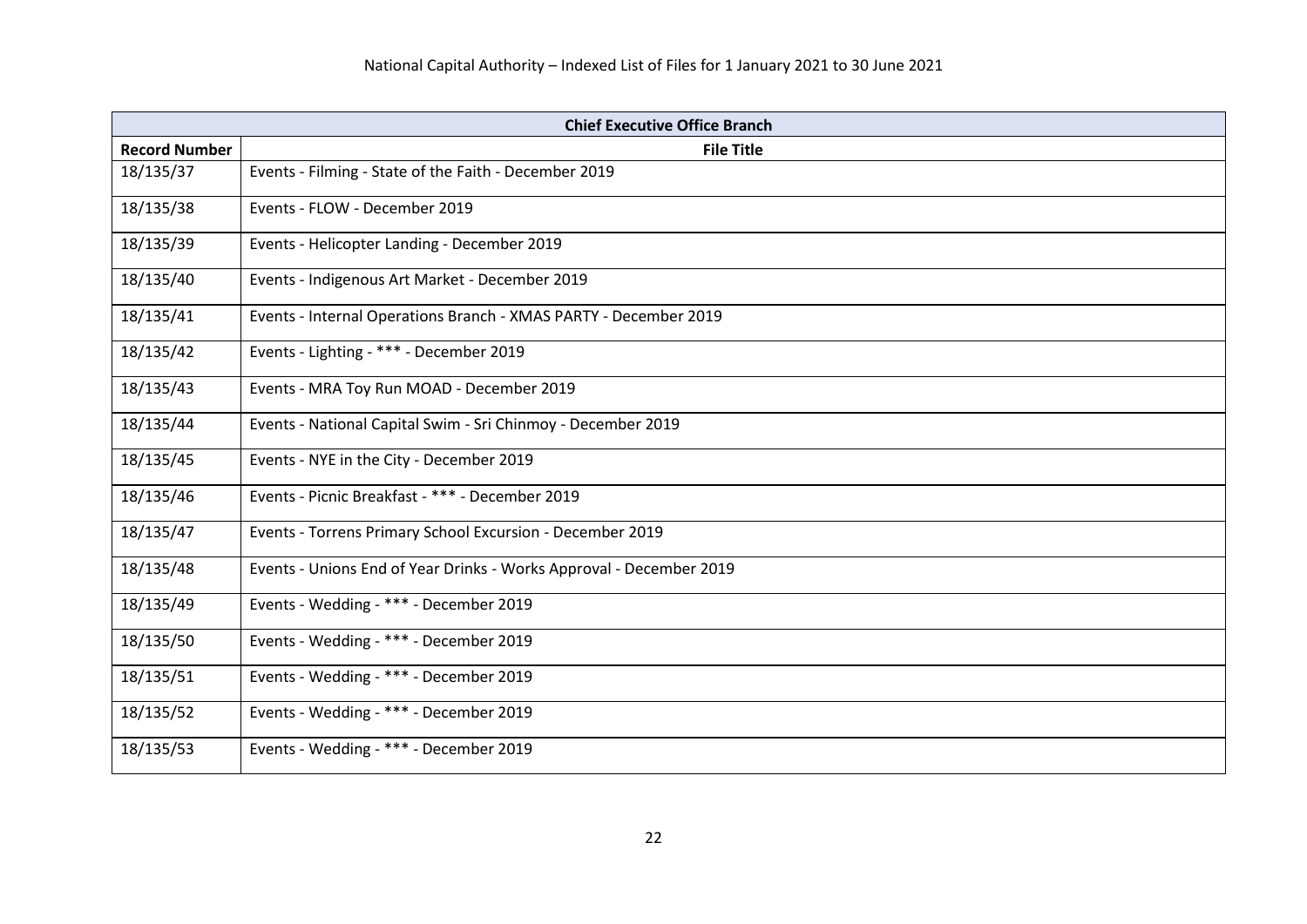| <b>Chief Executive Office Branch</b> |                                                                 |
|--------------------------------------|-----------------------------------------------------------------|
| <b>Record Number</b>                 | <b>File Title</b>                                               |
| 18/135/54                            | Events - Wedding - *** - December 2019                          |
| 18/135/55                            | Events - Wedding - *** - December 2019                          |
| 18/135/56                            | Events - Wedding - *** - December 2019                          |
| 18/135/57                            | Events - Zonta Club Canberra Breakfast - December 2019          |
| 18/135/58                            | Events - Cancelled - Birthday - *** - December 2019             |
| 18/135/59                            | Events - Cancelled - Christmas Party - IMD DFAT - December 2019 |
| 18/135/60                            | Events - Cancelled - Christmas Party - ITSEC - December 2019    |
| 18/135/61                            | Events - Cancelled - Christmas Party - *** - December 2019      |
| 18/135/62                            | Events - Cancelled - Christmas Party - OTN DFAT - December 2019 |
| 18/135/63                            | Events - Cancelled - Christmas Party - PwC - December 2019      |
| 18/135/64                            | Events - Summer Sunday - December 2019                          |
| 18/135/65                            | Events - *** - December 2019                                    |
| 18/135/66                            | Events - Cancelled - Christmas party Screencraft - December     |
| 18/135/67                            | Events - Cancelled - CIT Solutions - December 2019              |
| 18/135/68                            | Events - Cancelled - Wedding - ***                              |
| 19/127/01                            | Events - 400 in 4 Charity Ride - April 2019                     |
| 19/127/02                            | Events - Adventure Training Award - April 2019                  |
| 19/127/03                            | Events - Africa Party in the Park - April 2019                  |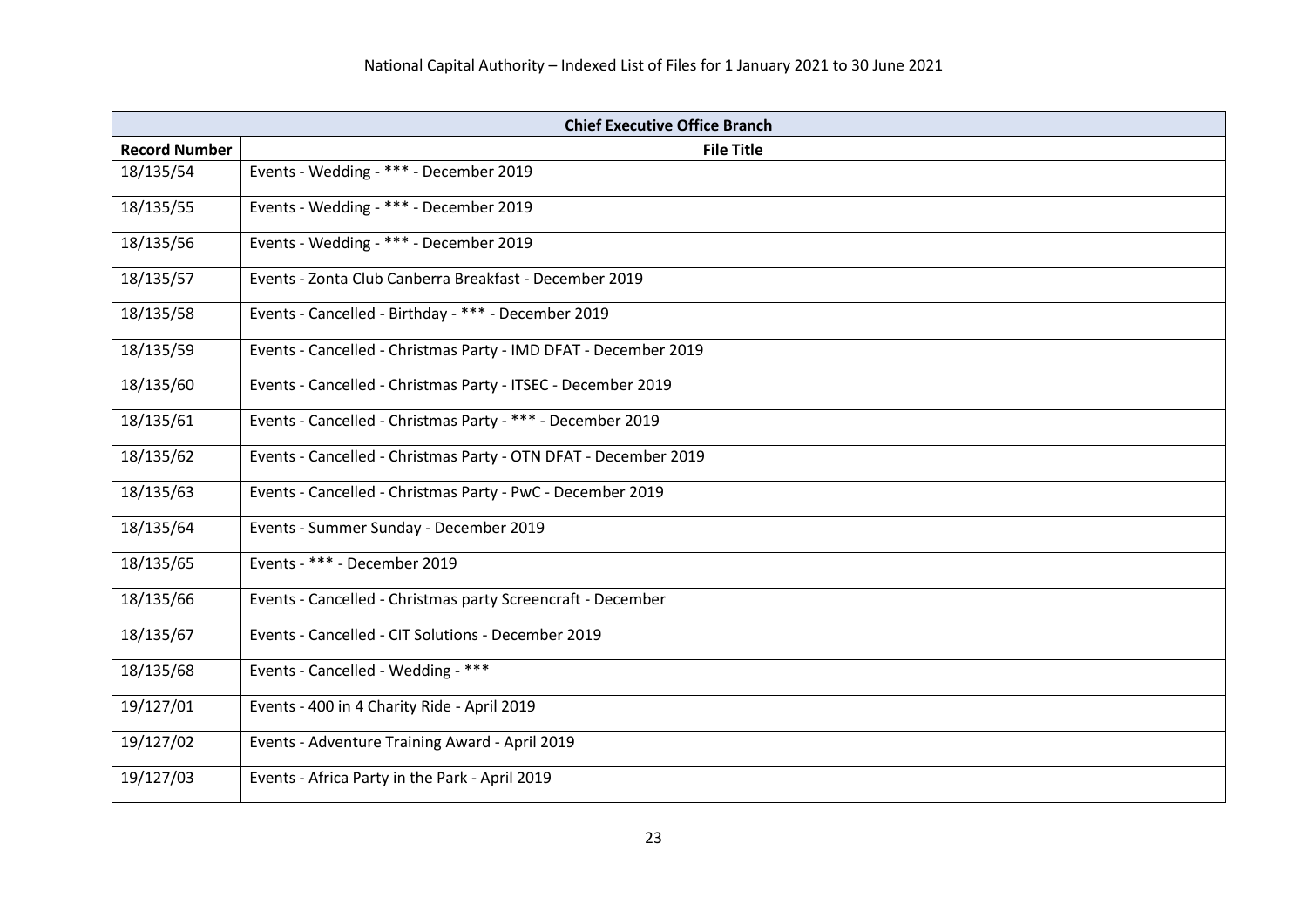| <b>Chief Executive Office Branch</b> |                                                            |
|--------------------------------------|------------------------------------------------------------|
| <b>Record Number</b>                 | <b>File Title</b>                                          |
| 19/127/04                            | Events - ANU Field Trips - April 2019                      |
| 19/127/05                            | Events - ANZAC Day - April 2019                            |
| 19/127/06                            | Events - ANZAC Day 2019 March - April 2019                 |
| 19/127/07                            | Events - Australian Army Cadets - April 2019               |
| 19/127/08                            | Events - Australian Running Festival 2019 ARF - April 2019 |
| 19/127/09                            | Events - Bat Appreciation Day - April 2019                 |
| 19/127/10                            | Events - Budget Night AAA - April 2019                     |
| 19/127/11                            | Events - Carpe Diem Carp Fishing Comp - April 2019         |
| 19/127/12                            | Events - Cycle Cross - April 2019                          |
| 19/127/13                            | Events - Dragon Boat National Championships - April 2019   |
| 19/127/14                            | Events - Filming - April 2019                              |
| 19/127/15                            | Events - Five Peaks Challenge - April 2019                 |
| 19/127/16                            | Events - FYI - AEU School Funding - April 2019             |
| 19/127/17                            | Events - Great Easter Egg Trail - April 2019               |
| 19/127/18                            | Events - Ignite Walk - Cancelled - April 2019              |
| 19/127/19                            | Events - *** - April 2019                                  |
| 19/127/20                            | Events - Kapyong Day Memorial - April 2019                 |
| 19/127/21                            | Events - Kingston Physio 5K and 10 Miler - April 2019      |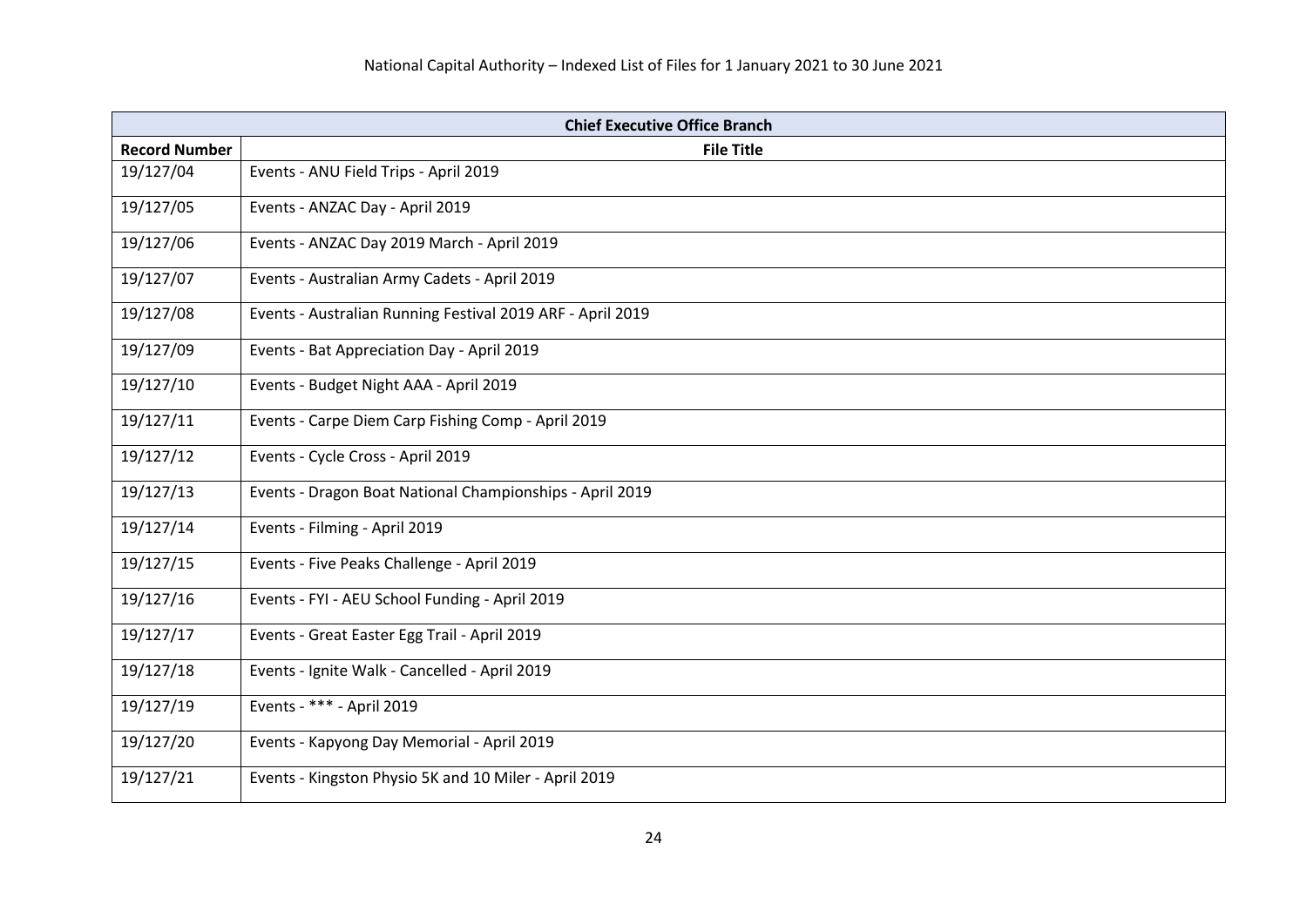| <b>Chief Executive Office Branch</b> |                                                         |
|--------------------------------------|---------------------------------------------------------|
| <b>Record Number</b>                 | <b>File Title</b>                                       |
| 19/127/22                            | Events - Light Rail Launch Date TBC - April 2019        |
| 19/127/23                            | Events - Lighting - Haemophilia Foundation - April 2019 |
| 19/127/24                            | Events - MOAD - April 2019                              |
| 19/127/25                            | Events - Photo Session - OPH - April 2019               |
| 19/127/26                            | Events - Private Event Kings Park - April 2019          |
| 19/127/27                            | Events - Questacon - April 2019                         |
| 19/127/28                            | Events - Remembrance Bike Ride - April 2019             |
| 19/127/29                            | Events - *** Wedding - April 2019                       |
| 19/127/30                            | Events - Rise Above Convoy for Cancer - April 2019      |
| 19/127/31                            | Events - Rowing ACT Championships Regatta - April 2019  |
| 19/127/32                            | Events - Russell Offices Drill - April 2019             |
| 19/127/33                            | Events - Stirling Park ANU Field Trip - April 2019      |
| 19/127/34                            | Events - *** - April 2019                               |
| 19/127/35                            | Events - Sydney to Camberra - April 2019                |
| 19/127/36                            | Events - the Fathering Project Ride - April 2019        |
| 19/127/37                            | Vaisakihi Mela - April 2019                             |
| 19/127/38                            | Events - Variety Event - April 2019                     |
| 19/127/39                            | Events - Wreath Laying Ceremony Turkish - April 2019    |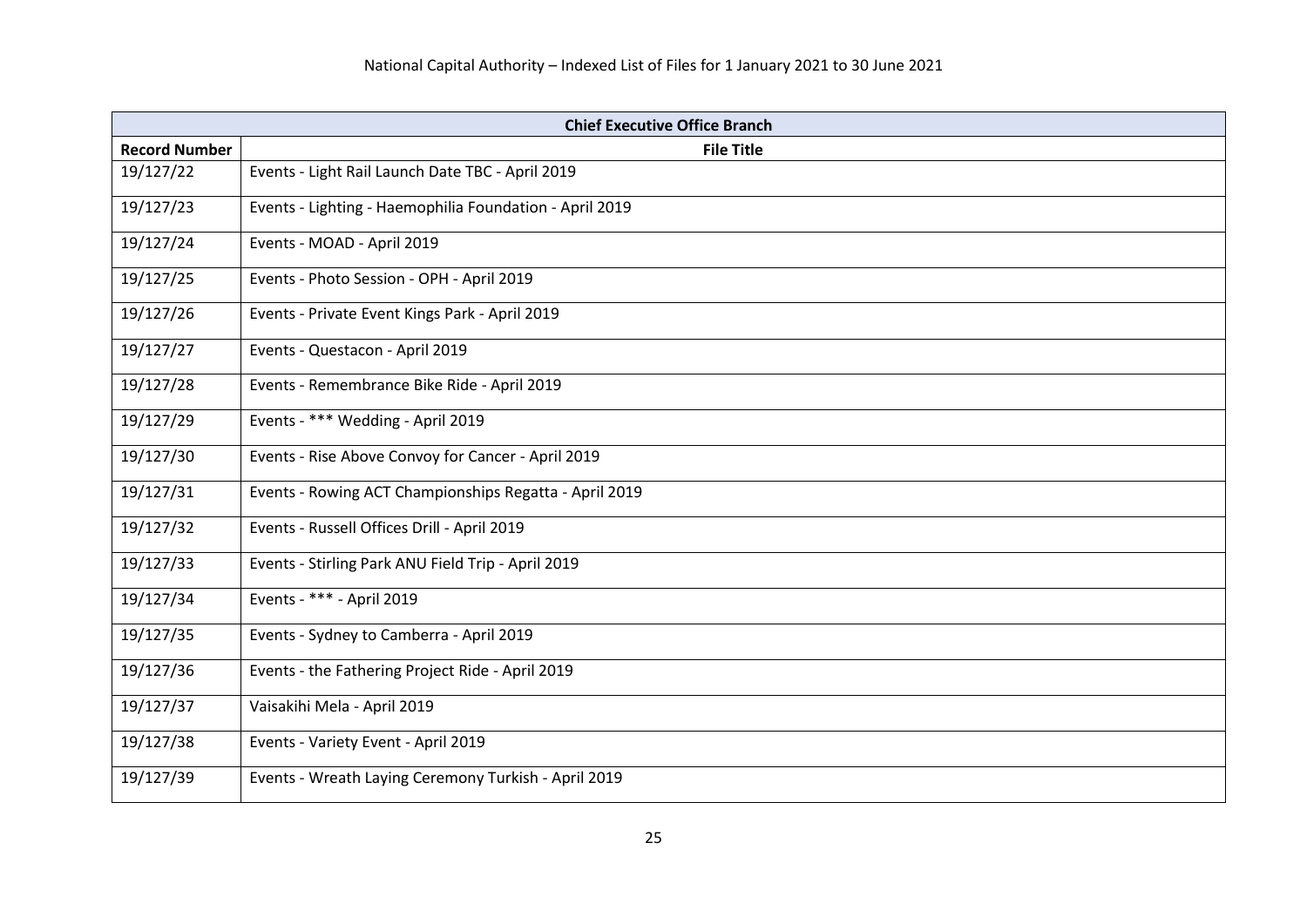| <b>Chief Executive Office Branch</b> |                                                                     |
|--------------------------------------|---------------------------------------------------------------------|
| <b>Record Number</b>                 | <b>File Title</b>                                                   |
| 19/127/40                            | Events - YMCA Jogalong - April 2019                                 |
| 19/345/03                            | Australia Day In the Capital - January 2020                         |
| 19/345/04                            | 18th Birthday - *** - January 2020                                  |
| 19/345/05                            | ACT Sprint Series - Orienteering - January 2020                     |
| 19/345/06                            | Australian Federal Guard (AFG) - Event work approval - January 2020 |
| 19/345/07                            | Aqua Series Triathlon ACT - January 2020                            |
| 19/345/08                            | Birthday - 1st Army Ljubic - January 2020                           |
| 19/345/09                            | Birthday - House of Bubbles - January 2020                          |
| 19/345/10                            | Canberra Survival Day March - January 2020                          |
| 19/345/11                            | Cancelled event - Capital Trilogy - January 2020                    |
| 19/345/12                            | Family Gathering - *** - January 2020                               |
| 19/345/13                            | Filming - Adelady - January 2020                                    |
| 19/345/14                            | Filming - Korean Documentary - January 2020                         |
| 19/345/15                            | Flag Raising and Citizenship - Australia Day - January 2020         |
| 19/345/16                            | Monaro Folk - January 2020                                          |
| 19/345/17                            | OpenAir Cinemas - January 2020                                      |
| 19/345/18                            | Smoking Ceremony - PM AIATSIS - January 2020                        |
| 19/345/19                            | SportsCare and Capital Trilogy Triathlon - January 2020             |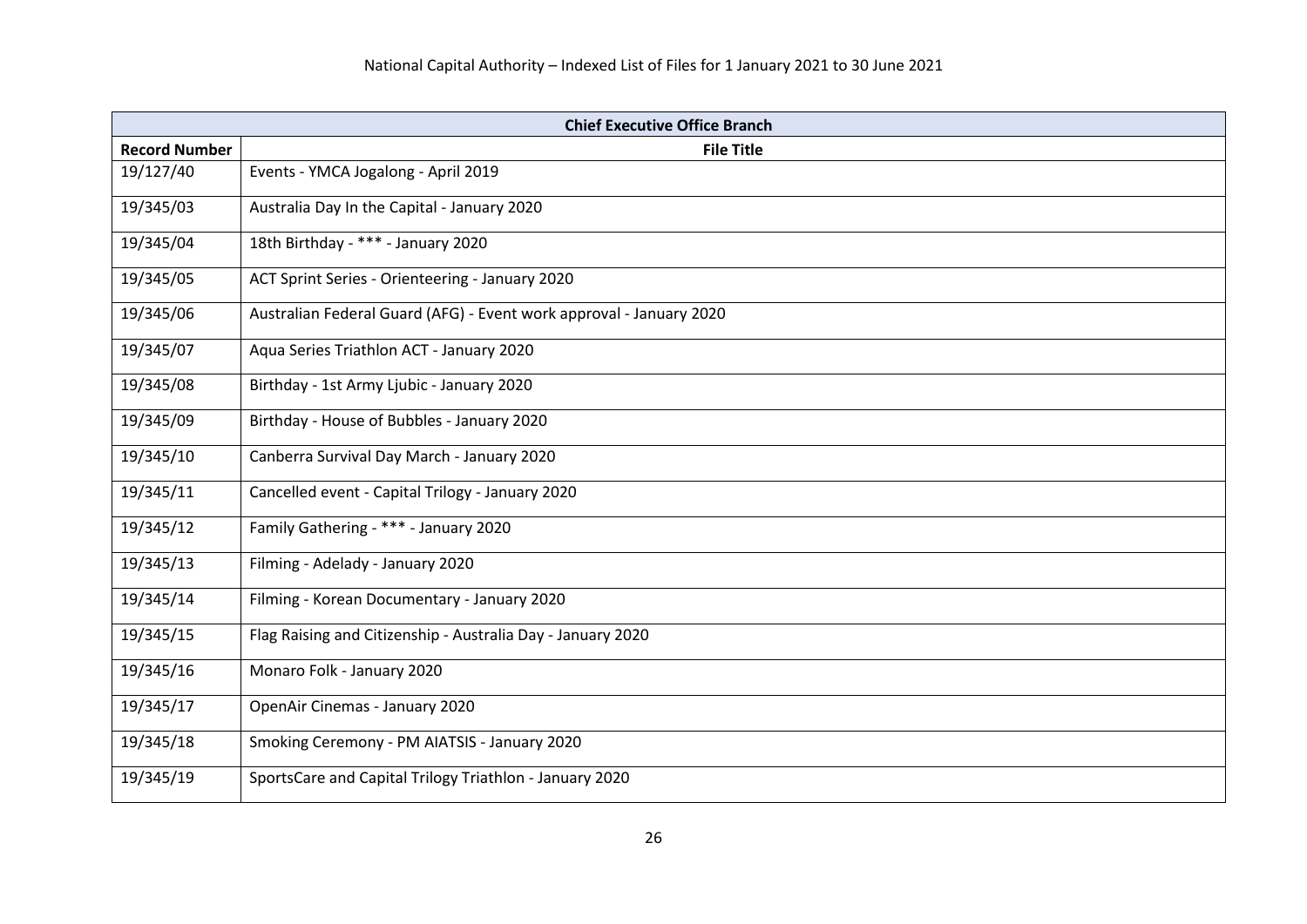| <b>Chief Executive Office Branch</b> |                                                             |
|--------------------------------------|-------------------------------------------------------------|
| <b>Record Number</b>                 | <b>File Title</b>                                           |
| 19/345/20                            | Summernats - January 2020                                   |
| 19/345/21                            | Summernats 2020 - January 2020                              |
| 19/345/22                            | Tri Series Cricket Promotion - January 2020                 |
| 19/345/23                            | Weddings - *** - January 2020                               |
| 19/345/24                            | Weddings - *** - January 2020                               |
| 19/345/25                            | Weddings - *** - January 2020                               |
| 19/345/26                            | Weddings - *** and *** - January 2020                       |
| 19/345/27                            | Weddings - *** - January 2020                               |
| 19/345/28                            | You're Truly Desired - January 2020                         |
| 19/346/29                            | 25th Anniversary of Australian Peacekeeping - February 2020 |
| 19/346/30                            | 50th Anniversary Operation Hammersley - February 2020       |
| 19/346/31                            | A Day at the Lake - February 2020                           |
| 19/346/32                            | Antar Sea of Hands - February 2020                          |
| 19/346/33                            | <b>ANUBC Regatta - February 2020</b>                        |
| 19/346/34                            | Australian Open Tennis - February 2020                      |
| 19/346/35                            | Beer Festival - February 2020                               |
| 19/346/36                            | Bible Breakthrough Rally - February 2020                    |
| 19/346/37                            | Events - Birthday - 60th ***- February 2020                 |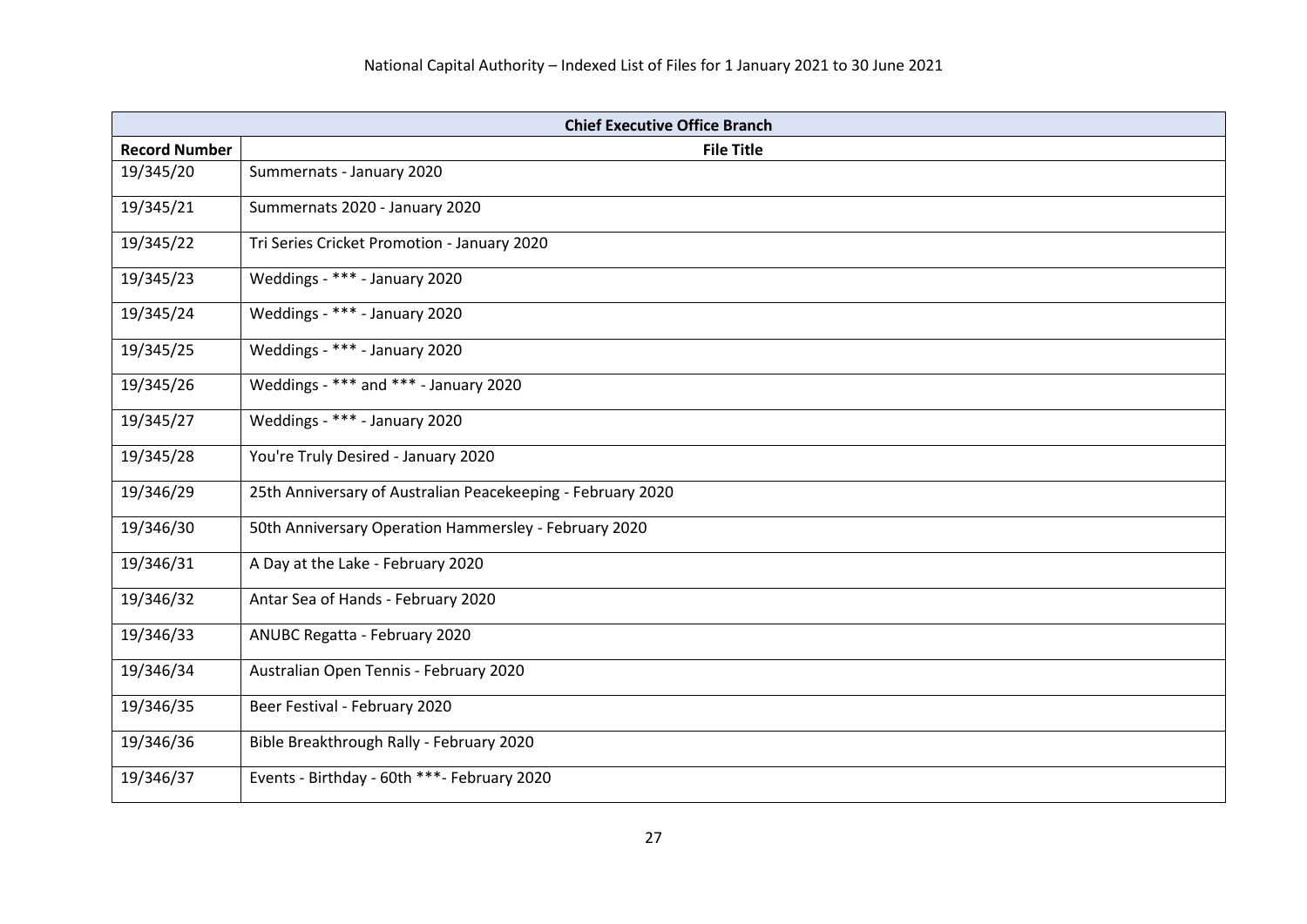| <b>Chief Executive Office Branch</b> |                                                           |
|--------------------------------------|-----------------------------------------------------------|
| <b>Record Number</b>                 | <b>File Title</b>                                         |
| 19/346/38                            | Events - Birthday - *** - February 2020                   |
| 19/346/39                            | Events - Birthday - ***- February 2020                    |
| 19/346/40                            | Events - Birthday -*** - February 2020                    |
| 19/346/41                            | Events - Birthday - *** - February 2020                   |
| 19/346/42                            | Events - Birthday - *** 30th - February 2020              |
| 19/346/43                            | Events - Birthday - *** - February 2020                   |
| 19/346/44                            | Events - Birthday - *** - February 2020                   |
| 19/346/45                            | Black Perrer Walk - Cancelled - February 2020             |
| 19/346/46                            | Blood Moon Tour - February 2020                           |
| 19/346/47                            | Bungendore Firies - February 2020                         |
| 19/346/48                            | By the Water - February 2020                              |
| 19/346/49                            | Cancelled Weetbix Sanitarium TRYathlon - February 2020    |
| 19/346/50                            | Cast Away - Zaccaira - February 2020                      |
| 19/346/51                            | CLRC Spring Regatta Capital Lakes RC - February 2020      |
| 19/346/52                            | CMA 5k Run and Save Water Campaign - February 2020        |
| 19/346/53                            | Convoy for Cancer - February 2020                         |
| 19/346/54                            | Cretan Association of Canberra Annual BBQ - February 2020 |
| 19/346/55                            | Dragon Boat Regatta - February 2020                       |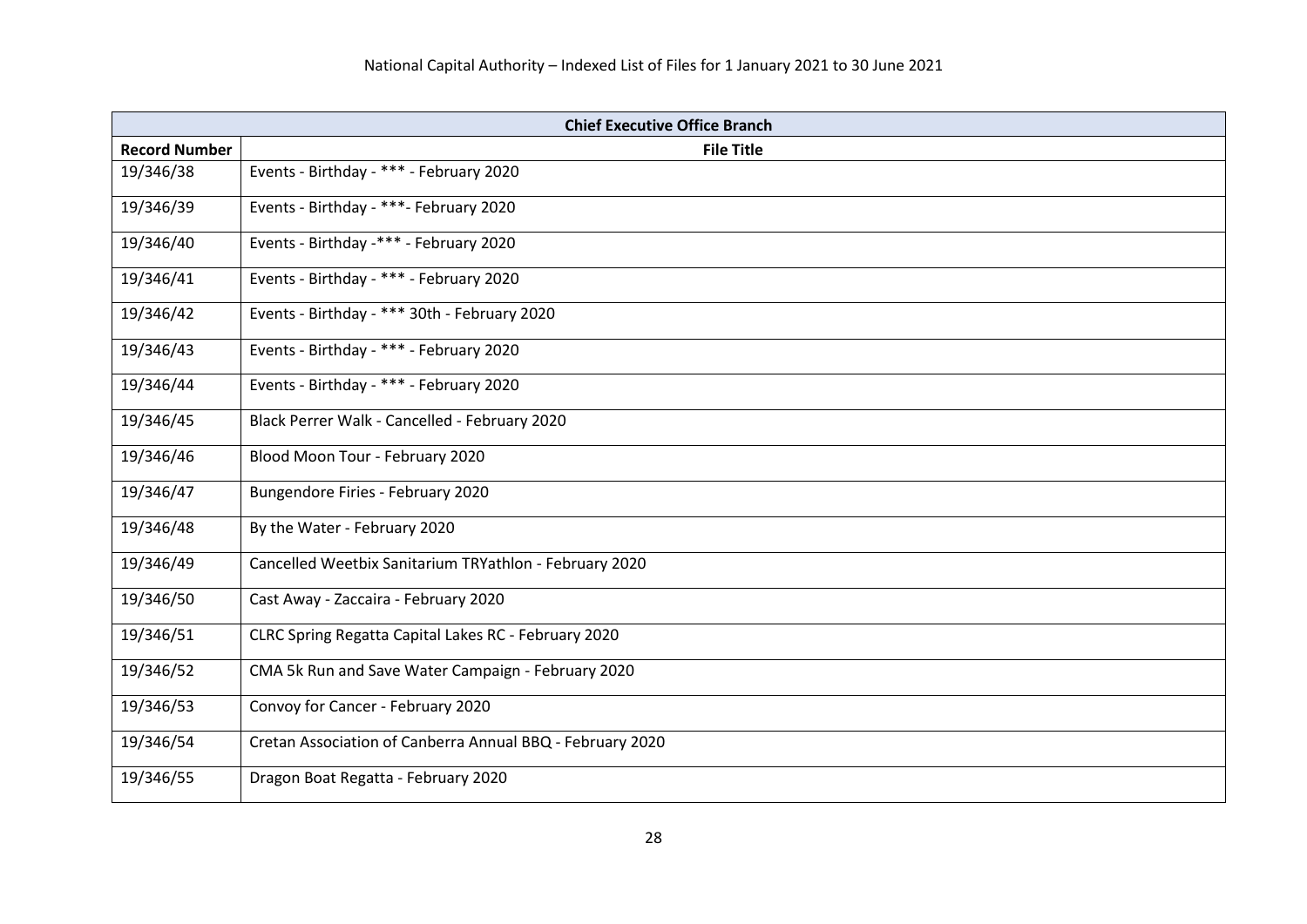| <b>Chief Executive Office Branch</b> |                                                    |
|--------------------------------------|----------------------------------------------------|
| <b>Record Number</b>                 | <b>File Title</b>                                  |
| 19/346/56                            | Enlighten - CRA - February 2020                    |
| 19/346/57                            | Family Day - Library - February 2020               |
| 19/346/58                            | Foam Fest - February 2020                          |
| 19/346/59                            | Friends of OPH - *** - February 2020               |
| 19/346/60                            | Gift of Life Donate Life Walk - February 2020      |
| 19/346/61                            | Indigenous Marathon Foundation Run - February 2020 |
| 19/346/62                            | le Dine en Blanc - February 2020                   |
| 19/346/63                            | Lighting - Guest of Government - February 2020     |
| 19/346/64                            | Lighting - World Cancer Day - February 2020        |
| 19/346/65                            | Limelight Launch Event - February 2020             |
| 19/346/66                            | Mediation and Mindfulness - February 2020          |
| 19/346/67                            | Memorial - Drew Meads - February 2020              |
| 19/346/68                            | Memory Walk and Jog - February 2020                |
| 19/346/69                            | Multicultural Festival - February 2020             |
| 19/346/70                            | National Day of Prayer and Fasting - February 2020 |
| 19/346/71                            | NGA - Drone - February 2020                        |
| 19/346/72                            | Night Noodle Markets - February 2020               |
| 19/346/73                            | NRMA Event - Bright Futures - February 2020        |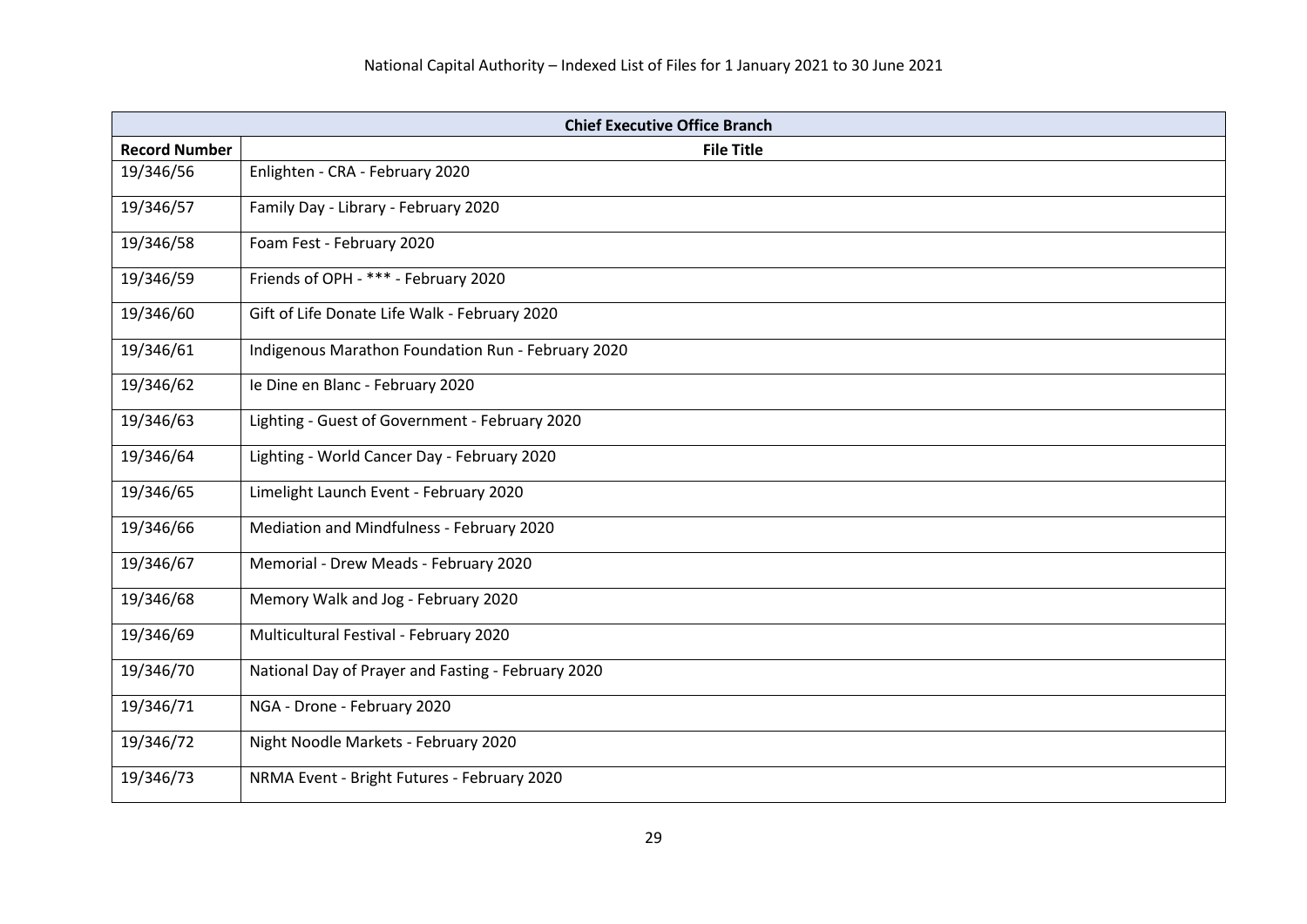| <b>Chief Executive Office Branch</b> |                                                         |
|--------------------------------------|---------------------------------------------------------|
| <b>Record Number</b>                 | <b>File Title</b>                                       |
| 19/346/74                            | Ovarian Cancer Charity Walk - February 2020             |
| 19/346/75                            | Park Feast - February 2020                              |
| 19/346/76                            | Parliament to Peak - February 2020                      |
| 19/346/77                            | Peoples Climate Assembly - February 2020                |
| 19/346/78                            | Prime Minister and Cabinet - *** - February 2020        |
| 19/346/79                            | Proximity Canberra Triathlon Festival - February 2020   |
| 19/346/80                            | Questacon - Royal Flying Doctor Service - February 2020 |
| 19/346/81                            | Rowing ACT - 22 Feb Addition - February 2020            |
| 19/346/82                            | Shakespeare by the Lake - February 2020                 |
| 19/346/83                            | Sheepdog Trials - February 2020                         |
| 19/346/84                            | Sheepdogs event - February 2020                         |
| 19/346/85                            | Sri Chinmoy - Lake Swim - February 2020                 |
| 19/346/86                            | Events - Wedding- *** - February 2020                   |
| 19/346/87                            | Events - Wedding- *** - February 2020                   |
| 19/346/88                            | Events - Wedding- *** - February 2020                   |
| 19/346/89                            | Events - Wedding-*** and *** - February 2020            |
| 19/346/90                            | Events - Wedding- *** - February 2020                   |
| 19/346/91                            | Events - Wedding- *** - February 2020                   |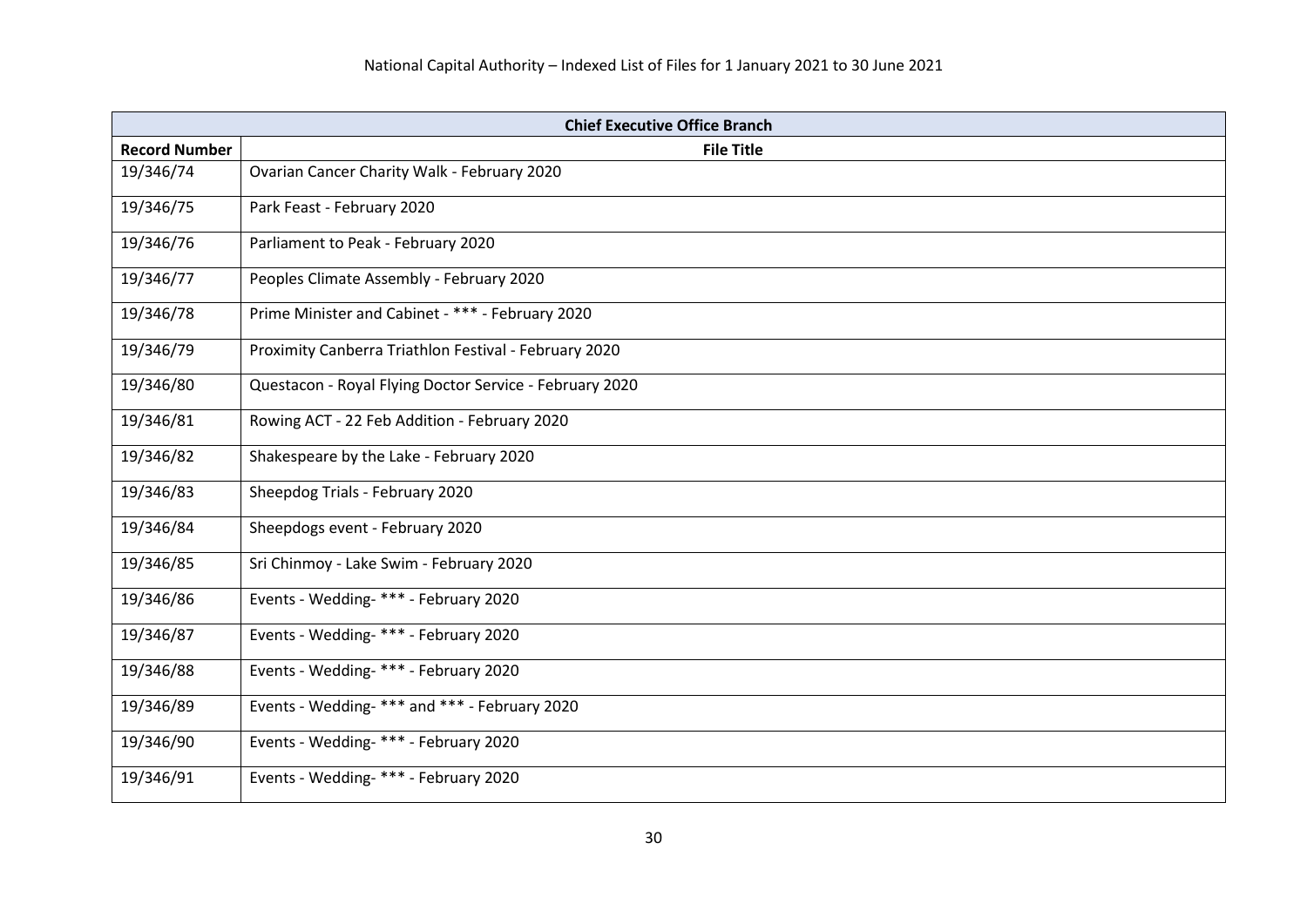|                      | <b>Chief Executive Office Branch</b>             |  |
|----------------------|--------------------------------------------------|--|
| <b>Record Number</b> | <b>File Title</b>                                |  |
| 19/346/92            | Events - Wedding- *** - February 2020            |  |
| 19/346/93            | Events - Wedding- *** - February 2020            |  |
| 19/346/95            | Events - Wedding- *** - February 2020            |  |
| 19/346/96            | Events - Wedding- *** - February 2020            |  |
| 19/346/97            | Events - Wedding- *** - February 2020            |  |
| 19/346/98            | Events - Wedding- *** - February 2020            |  |
| 19/346/99            | Events - YMCA - Barrenjoey - February 2020       |  |
| 19/347/24            | Events - Africa Party in the Park - March 2020   |  |
| 19/347/25            | Events - Anthems event - March 2020              |  |
| 19/347/26            | Events - Army HQ Relay for Life BBQ - March 2020 |  |
| 19/347/27            | Events - Art Not Apart - March 2020              |  |
| 19/347/28            | Events - Aspen Island March Wedding - March 2020 |  |
| 19/347/29            | Events - Balloons Spectacular - March 2020       |  |
| 19/347/30            | Events - Birthday - *** - March 2020             |  |
| 19/347/31            | Events - Birthday - *** - March 2020             |  |
| 19/347/32            | Events - Birthday - *** - March 2020             |  |
| 19/347/33            | Events - Birthday - *** - March 2020             |  |
| 19/347/34            | Events - Birthday - *** - March 2020             |  |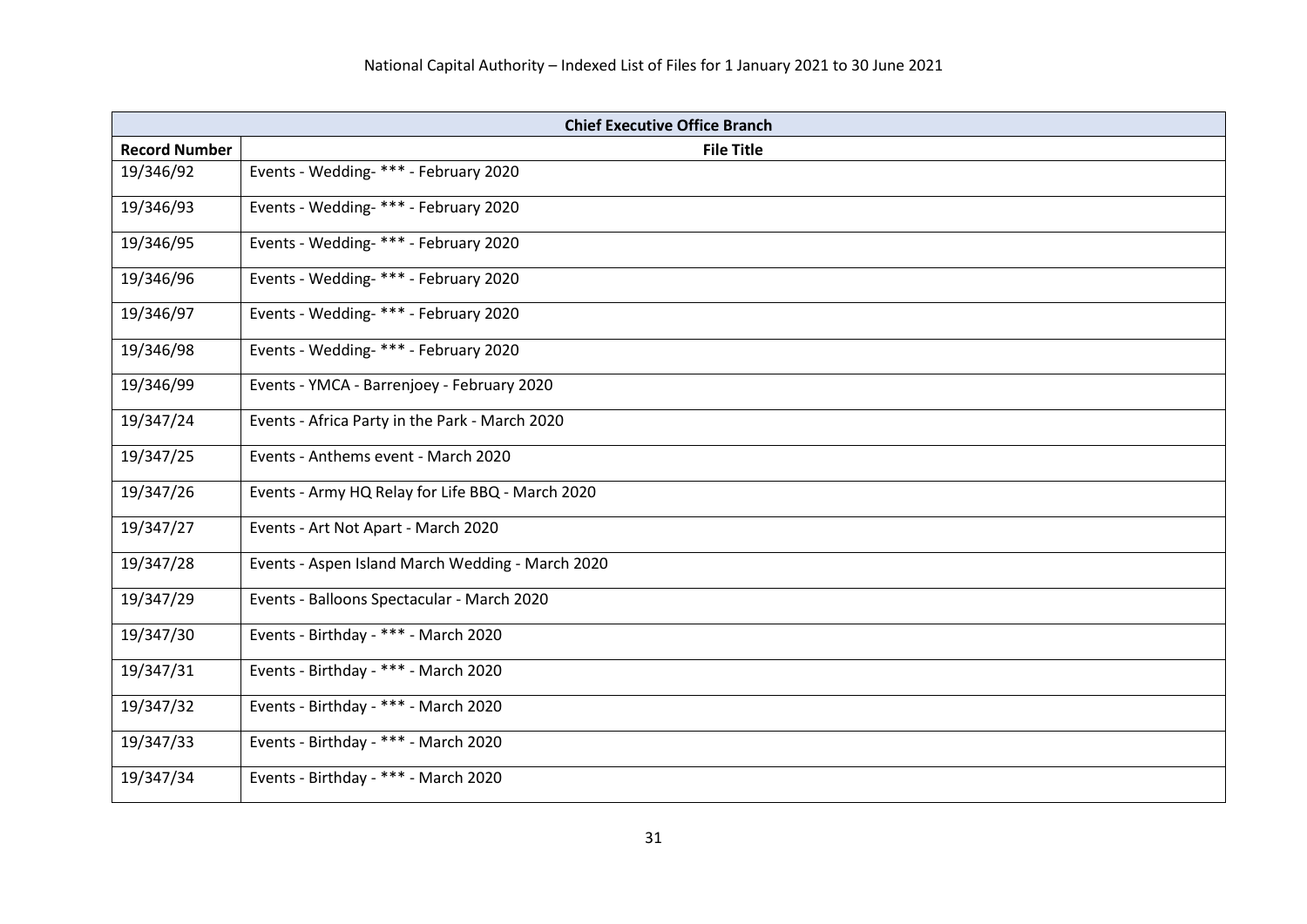| <b>Chief Executive Office Branch</b> |                                                                   |
|--------------------------------------|-------------------------------------------------------------------|
| <b>Record Number</b>                 | <b>File Title</b>                                                 |
| 19/347/35                            | Events - Birthday - Navy Service - March 2020                     |
| 19/347/36                            | Events - Canberra Comedy Festival - March 2020                    |
| 19/347/37                            | Events - Canberra Day - March 2020                                |
| 19/347/38                            | Events - Canberra Holi Festival - March 2020                      |
| 19/347/39                            | Events - Cancelled event - Big Canberra Bike Ride - March 2020    |
| 19/347/40                            | Events - Cancelled event - Filming - AC Documentary - March 2020  |
| 19/347/41                            | Events - Cancelled event - Kidney Health Event - APH - March 2020 |
| 19/347/42                            | Events - Cancelled event - MS Walk and Fun Run - March 2020       |
| 19/347/43                            | Events - Cancelled event - Ride4Rescue - March 2020               |
| 19/347/44                            | Events - Corporate Family Fun Day - March 2020                    |
| 19/347/45                            | Events - Defence Ceremonial Activity - March 2020                 |
| 19/347/46                            | Events - Dragon Boat ACT - Katie Whitehead - March 2020           |
| 19/347/47                            | Events - Engagement Party - *** - March 2020                      |
| 19/347/48                            | Events - Enlighten - March 2020                                   |
| 19/347/49                            | Events - Greek National Day - March 2020                          |
| 19/347/50                            | Events - Head of the Lake ACT Championships - March 2020          |
| 19/347/51                            | Events - Holi Mela - March 2020                                   |
| 19/347/52                            | Events - Kayak Group Weekend in Canberra - March 2020             |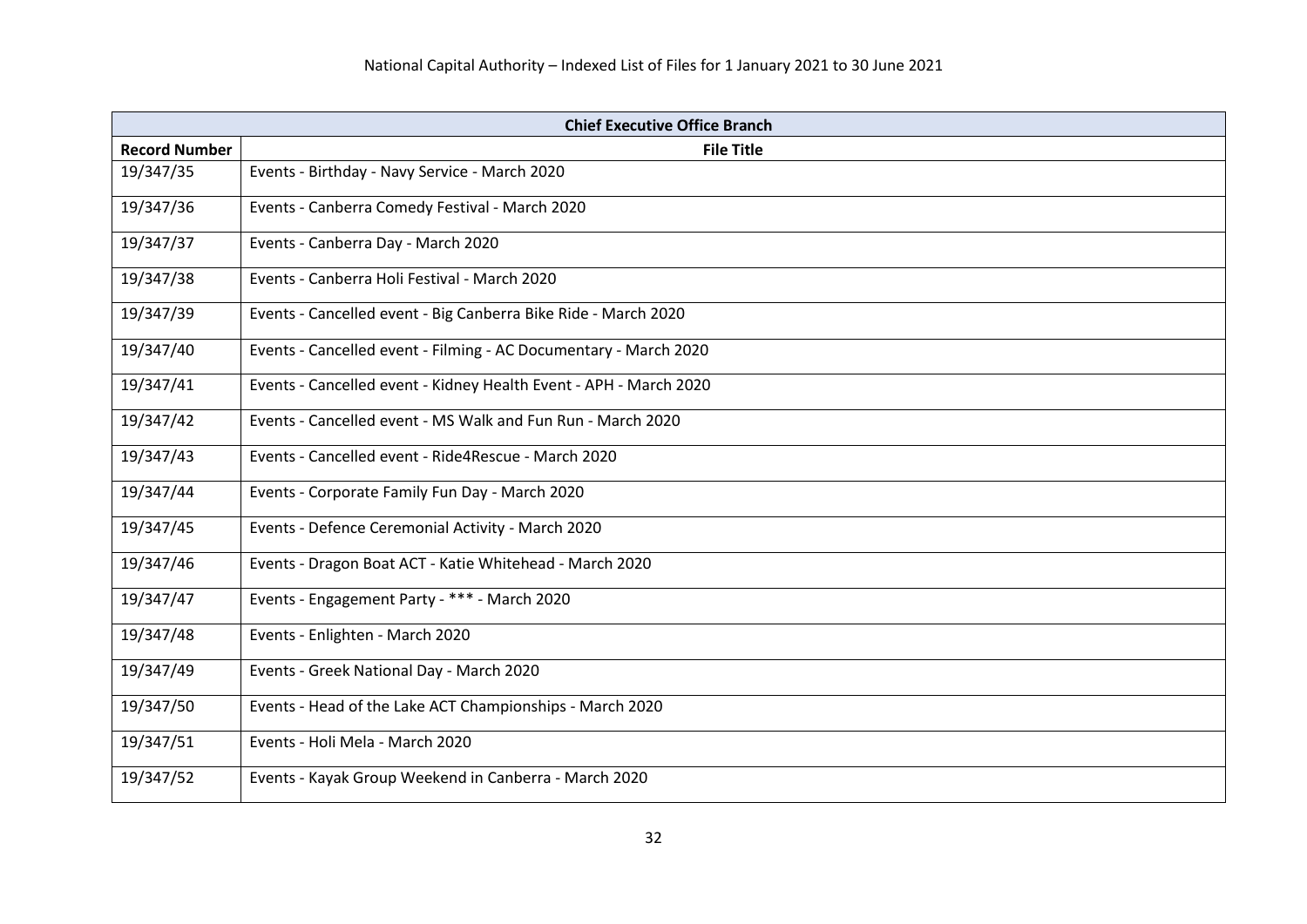| <b>Chief Executive Office Branch</b> |                                                            |
|--------------------------------------|------------------------------------------------------------|
| <b>Record Number</b>                 | <b>File Title</b>                                          |
| 19/347/53                            | Events - Lighting - Epilepsy - March 2020                  |
| 19/347/54                            | Events - Lighting - International Women's Day - March 2020 |
| 19/347/55                            | Events - Light Canberra Action - March 2020                |
| 19/347/56                            | Events - *** Wedding - March 2020                          |
| 19/347/57                            | Events - Skyfire - March 2020                              |
| 19/347/58                            | Events - Symphony in the Park - March 2020                 |
| 19/347/59                            | Events - Tourism Awards 2020 - Rond Terrace - March 2020   |
| 19/347/60                            | Events - Walk for Epilepsy - March 2020                    |
| 19/347/61                            | Events - Walk to Dfeet MND - March 2020                    |
| 19/347/62                            | Events - Walking of the War Within - March 2020            |
| 19/347/63                            | Events - Wedding - *** - March 2020                        |
| 19/347/64                            | Events - Wedding - *** - March 2020                        |
| 19/347/65                            | Events - Wedding - *** - March 2020                        |
| 19/347/66                            | Events - Wedding - *** - March 2020                        |
| 19/347/67                            | Events - Wedding - *** and *** - March 2020                |
| 19/347/68                            | Events - Wedding - *** - March 2020                        |
| 19/347/69                            | Events - Wedding - *** - March 2020                        |
| 19/347/70                            | Events - Wedding - *** - March 2020                        |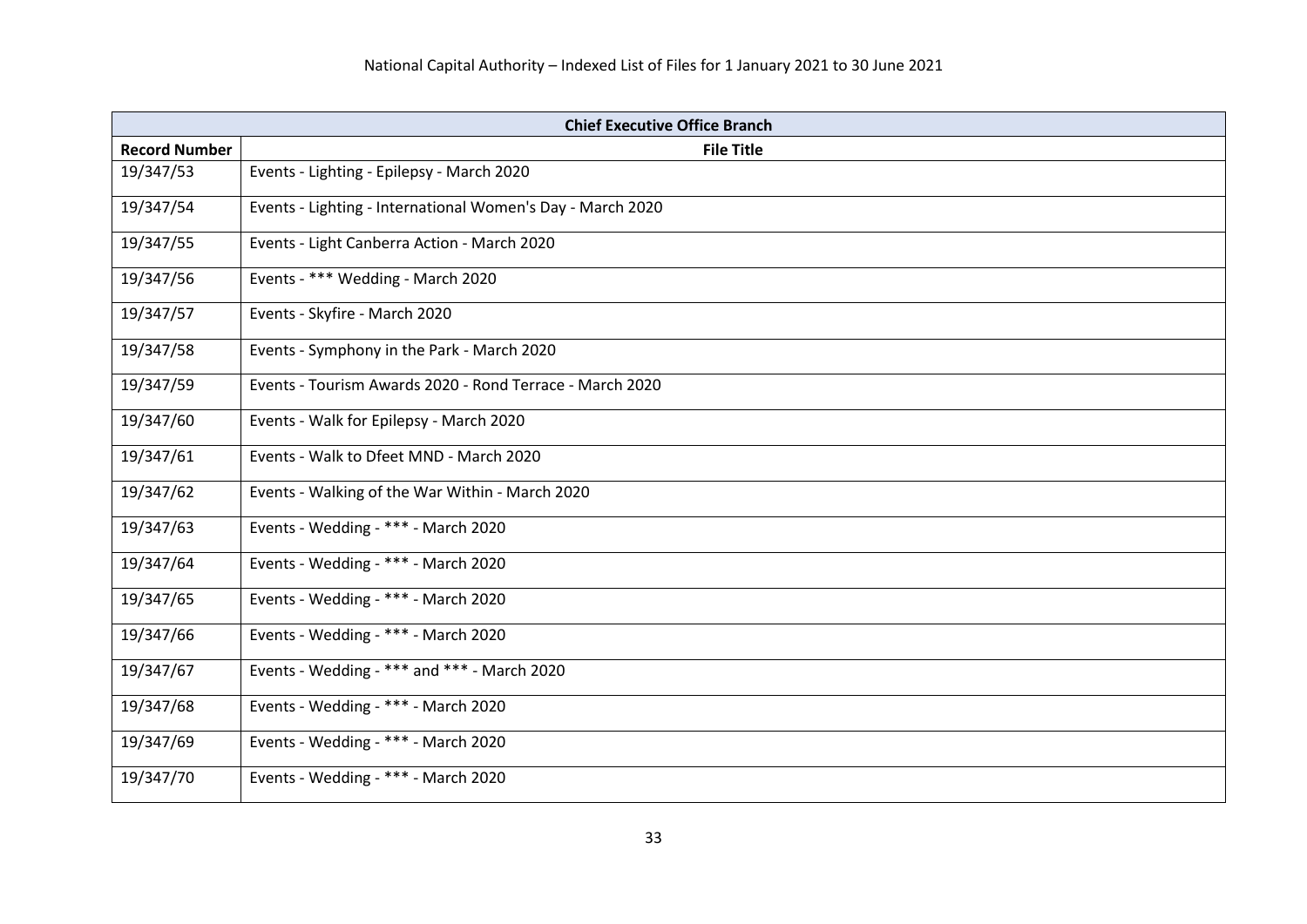| <b>Chief Executive Office Branch</b> |                                                                   |
|--------------------------------------|-------------------------------------------------------------------|
| <b>Record Number</b>                 | <b>File Title</b>                                                 |
| 19/347/71                            | Events - Wedding - *** - March 2020                               |
| 19/347/72                            | Events - Wedding - *** - March 2020                               |
| 19/347/73                            | Events - Wedding - *** - March 2020                               |
| 19/347/74                            | Events - Wine Machine - March 2020                                |
| 19/348/14                            | Events - 20 years Geocaching - April 2020                         |
| 19/348/15                            | Events - 99th Air Force Birthday Memorial - April 2020            |
| 19/348/16                            | Events - Ainsley Place Honour Walk - April 2020                   |
| 19/348/17                            | Events - ANZAC Day - April 2020                                   |
| 19/348/18                            | Events - Bat Appreciation Day - April 2020                        |
| 19/348/19                            | Events - BoatFest - April 2020                                    |
| 19/348/20                            | Events - Canberra International Music Festival - April 2020       |
| 19/348/21                            | Events - Canberra Times Marathon Festival - April 2020            |
| 19/348/22                            | Events - Canberra walking Festival - April 2020                   |
| 19/348/23                            | Events - Cancelled - 5K Run Nepal Friendship Society - April 2020 |
| 19/348/24                            | Events - Cancelled - Australian Army Cadet Adventure - April 2020 |
| 19/348/25                            | Events - Cancelled - Carpe Diem Fishing Comp - April 2020         |
| 19/348/26                            | Events - Cancelled - Darren Wall Fun Run - April 2020             |
| 19/348/27                            | Events - Cancelled - Georgina Josephine Foundation - April 2020   |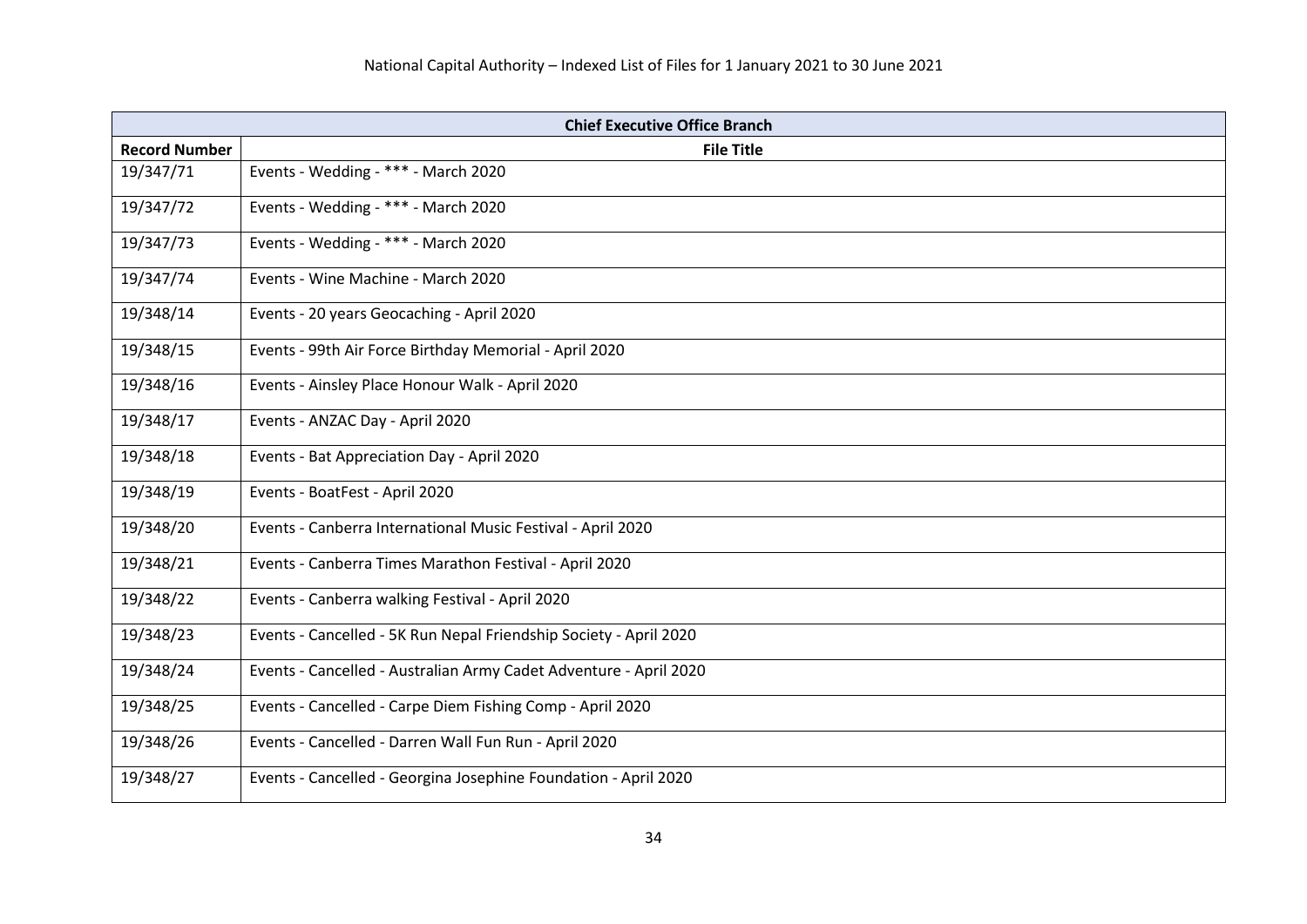| <b>Chief Executive Office Branch</b> |                                                             |
|--------------------------------------|-------------------------------------------------------------|
| <b>Record Number</b>                 | <b>File Title</b>                                           |
| 19/348/28                            | Events - Cancelled - TCCS Pop Up - April 2020               |
| 19/348/29                            | Events - Carillon Anniversary - April 2020                  |
| 19/348/30                            | Events - Defence Bank Sausage Sizzle - April 2020           |
| 19/348/31                            | Events - Duntroon Kapyong Memorial Service - April 2020     |
| 19/348/32                            | Events - Engagement Party - ***and *** - April 2020         |
| 19/348/33                            | Events - Lighting - AFP - April 2020                        |
| 19/348/34                            | Events - Lighting - Haemophilia - April 2020                |
| 19/348/35                            | Events - Live Nation - Rod Stewart - April 2020             |
| 19/348/36                            | Events - Rescheduling - Canberra Colour Frenzy - April 2020 |
| 19/348/37                            | Events - Six Festivals Feature Film - April 2020            |
| 19/348/38                            | Events - Sri Lankan *** Event - April 2020                  |
| 19/348/39                            | Events - Tuff Nutterz - April 2020                          |
| 19/348/40                            | Events - Wedding - *** - April 2020                         |
| 19/348/41                            | Events - Wedding - *** - April 2020                         |
| 19/348/42                            | Events - Wedding - *** - April 2020                         |
| 19/348/43                            | Events - Wedding - *** - April 2020                         |
| 19/348/44                            | Events - Wedding - *** and *** - April 2020                 |
| 19/348/45                            | Events - Wedding - *** - April 2020                         |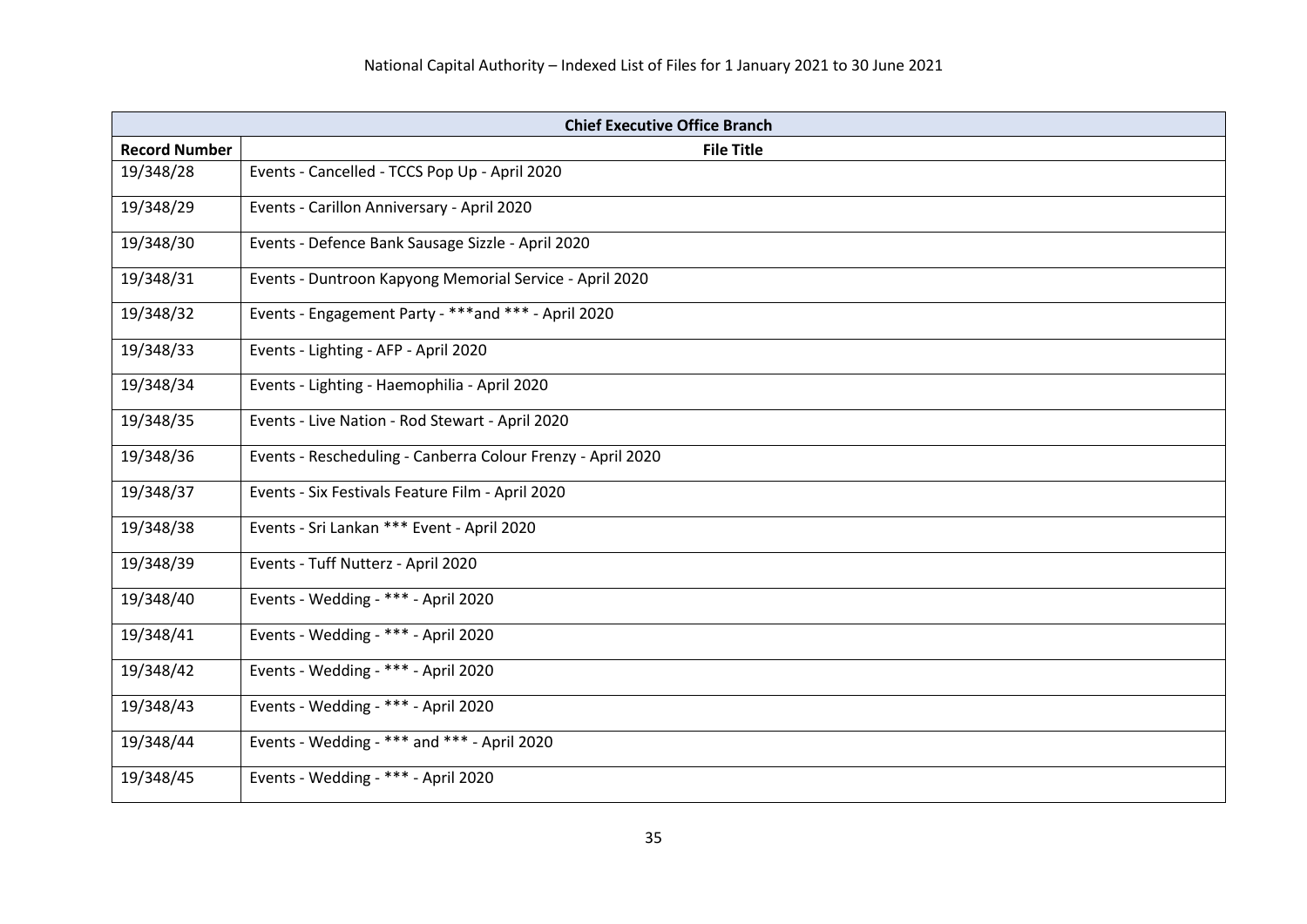| <b>Chief Executive Office Branch</b> |                                                           |
|--------------------------------------|-----------------------------------------------------------|
| <b>Record Number</b>                 | <b>File Title</b>                                         |
| 19/348/46                            | Events - Wedding - *** and *** - April 2020               |
| 19/348/47                            | Events - Wedding - *** - April 2020                       |
| 19/348/48                            | Events - Wedding - *** - April 2020                       |
| 19/349/04                            | Events - Battle of Crete Memorial - May 2020              |
| 19/349/05                            | Events - Birthday - *** - May 2020                        |
| 19/349/06                            | Events - Cancelled event - Million Paws Walk - May 2020   |
| 19/349/07                            | Events - Carillon Projections - May 2020                  |
| 19/349/08                            | Events - Coastrek - May 2020                              |
| 19/349/09                            | Events - Convoy for Cancer - May 2020                     |
| 19/349/10                            | Events - Lighting - Croatia Independence Day - May 2020   |
| 19/349/11                            | Events - Lighting - Ovarian Cancer Awareness - May 2020   |
| 19/349/12                            | Events - Lighting - Police Memorial - May 2020            |
| 19/349/13                            | Events - Lighting - Europe Day - May 2020                 |
| 19/349/14                            | Events - Lighting - Road Safety - May 2020                |
| 19/349/15                            | Events - Mother Day Classic - May 2020                    |
| 19/349/16                            | Events - Motivate Football - May 2020                     |
| 19/349/17                            | Events - Norwegian National Day of Celebration - May 2020 |
| 19/349/18                            | Events - Nurses Day - 200th Birthday - May 2020           |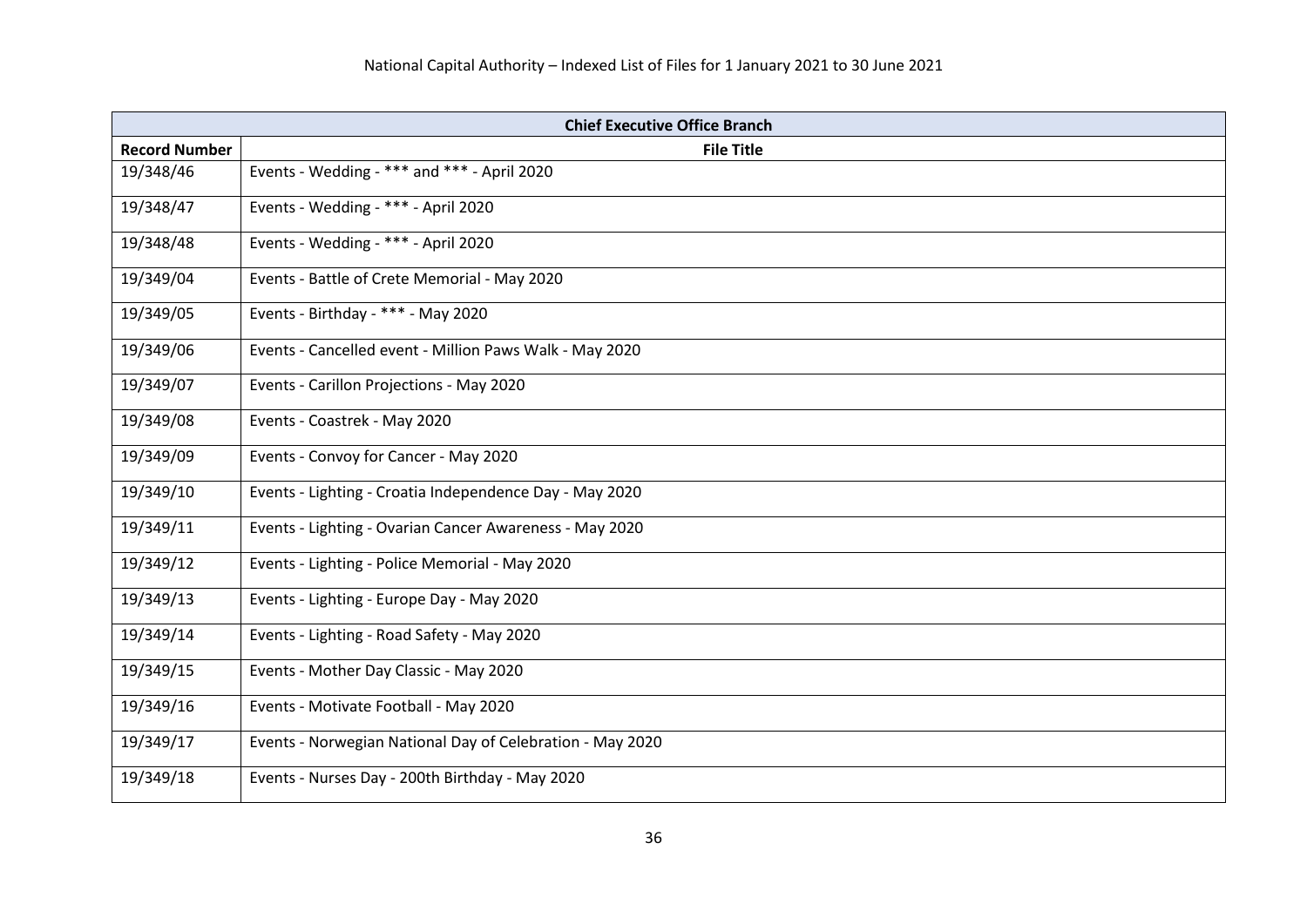| <b>Chief Executive Office Branch</b> |                                                           |
|--------------------------------------|-----------------------------------------------------------|
| <b>Record Number</b>                 | <b>File Title</b>                                         |
| 19/349/19                            | Events - Reconciliation Day Smoking Ceremony - May 2020   |
| 19/349/20                            | Events - Reconciliation Day - May 2020                    |
| 19/349/21                            | Events - Star Wars Cosplay - May 2020                     |
| 19/349/22                            | Events - UN Peacekeepers Commemorative Service - May 2020 |
| 19/349/23                            | Events - Wedding - ***- May 2020                          |
| 19/349/24                            | Events - Wedding - *** - May 2020                         |
| 19/349/25                            | Events - Wedding - *** - May 2020                         |
| 19/349/26                            | Events - Wedding - *** and ***- May 2020                  |
| 19/349/27                            | Events - Wedding - *** and *** - May 2020                 |
| 19/349/28                            | Events - Wedding - *** - May 2020                         |
| 19/349/29                            | Events - YMCA Half Marathon - May 2020                    |
| 19/350/05                            | Events - Afghan Protest - June 2020                       |
| 19/350/07                            | Events - Cancelled Lighting - Vinnies - June 2020         |
| 19/350/08                            | Events - Funeral Service - June 2020                      |
| 19/350/09                            | Events - International Day of Yoga - June 2020            |
| 19/350/10                            | Events - Memorial Service OPH Gardens - June 2020         |
| 19/350/11                            | Events - Winter Solstice Nude Swim - June 2020            |
| 19/351/05                            | Events - Amy Gillet Foundation Awareness - July 2020      |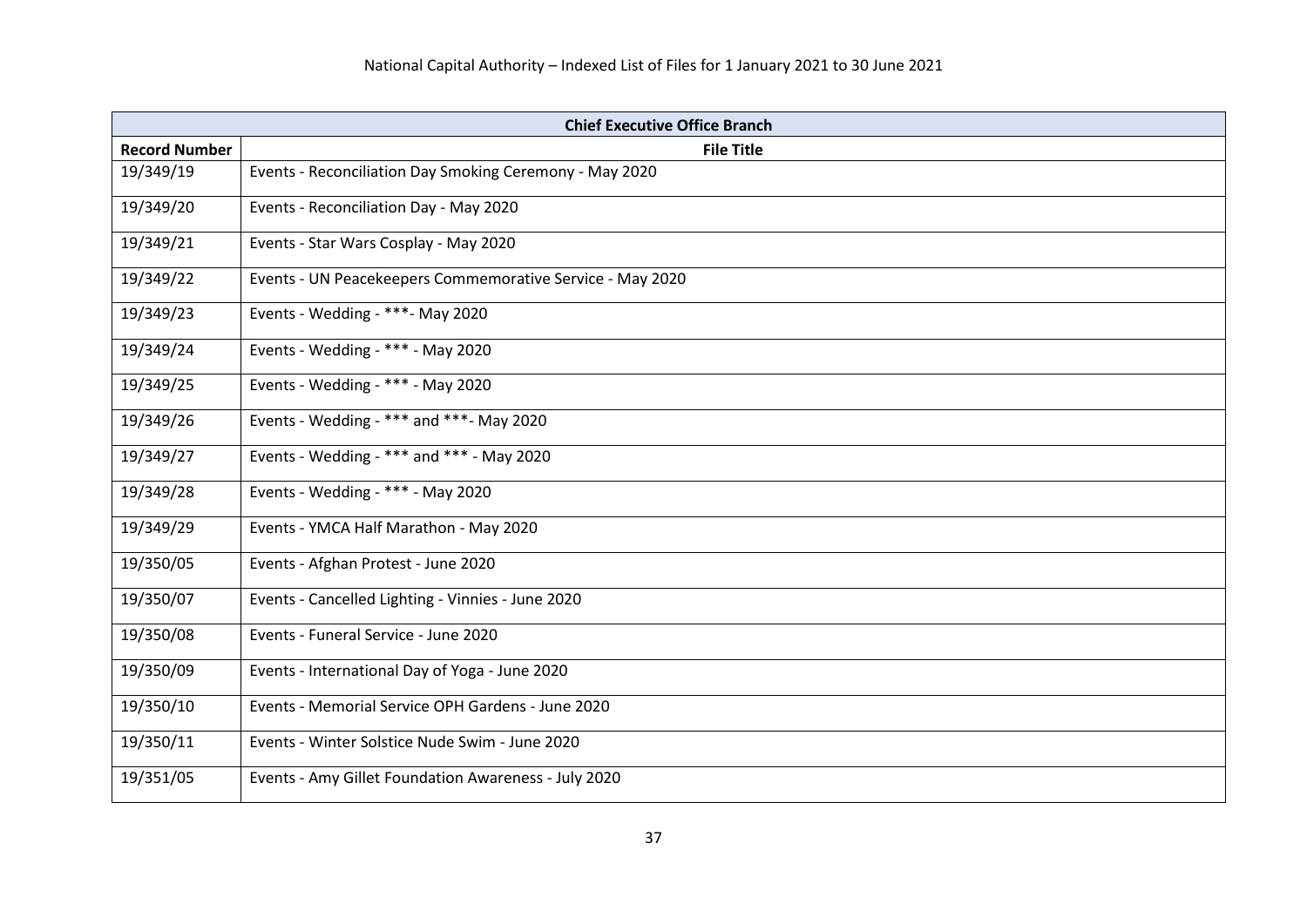| <b>Chief Executive Office Branch</b> |                                                               |
|--------------------------------------|---------------------------------------------------------------|
| <b>Record Number</b>                 | <b>File Title</b>                                             |
| 19/351/06                            | Events - Aviation Motivation - July 2020                      |
| 19/351/07                            | Events - Birthday - *** - July 2020                           |
| 19/351/08                            | Events - Birthday - *** - July 2020                           |
| 19/351/09                            | Events - Cancelled - Bravehearts 777 - July 2020              |
| 19/351/10                            | Events - Defence NAIDOC Week Projections - July 2020          |
| 19/351/11                            | Events - Filming - Tummot - July 2020                         |
| 19/351/12                            | Events - FYI - Filming - July 2020                            |
| 19/351/13                            | Events - Indigenous Marathon Foundation - July 2020           |
| 19/351/14                            | Events - Kanga Cup - July 2020                                |
| 19/351/15                            | Events - Lighting - Diabetes Blue - July 2020                 |
| 19/351/16                            | Events - Movin Cars - BBR Agency - July 2020                  |
| 19/351/17                            | Events - Paddle NSW Divisional Race and BGSS Bash - July 2020 |
| 19/351/18                            | Events - Wuthering Heights Day - July 2020                    |
| 19/352/07                            | Events - 75th Anniversary Second World War - August 2020      |
| 19/352/08                            | Events - Birthday - *** - August 2020                         |
| 19/352/09                            | Events - Cancelled - Wedding - *** - August 2020              |
| 19/352/10                            | Events - Capital to Coast - August 2020                       |
| 19/352/11                            | Events - Drive in Concert - August 2020                       |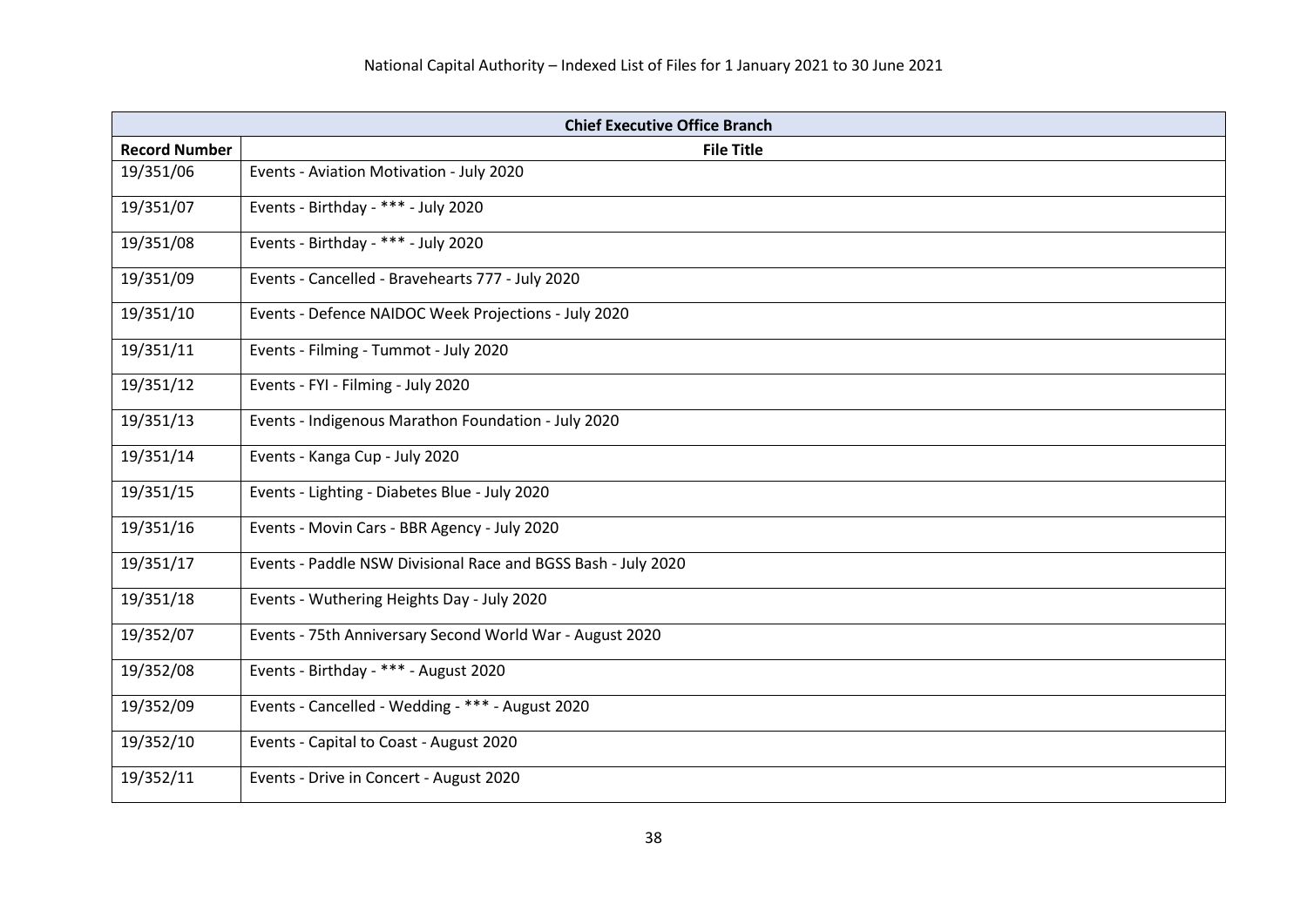| <b>Chief Executive Office Branch</b> |                                                                   |
|--------------------------------------|-------------------------------------------------------------------|
| <b>Record Number</b>                 | <b>File Title</b>                                                 |
| 19/352/12                            | Events - Extinction Rebellion - August 2020                       |
| 19/352/13                            | Events - Filming - Hot Air Balloon DFR - August 2020              |
| 19/352/14                            | Events - Jeans 4 Genes Day - August 2020                          |
| 19/352/15                            | Events - Kingston Physio 5k and 10k - August 2020                 |
| 19/352/16                            | Events - Lighting - Cancer Council Yellow - August 2020           |
| 19/352/17                            | Events - Lighting - Donate Life Week Magenta - August 2020        |
| 19/352/18                            | Events - Satellite Selfie - August 2020                           |
| 19/352/19                            | Events - Sri Chinmoy Half Marathon - August 2020                  |
| 19/352/20                            | Events - Vietnam Veterans Day - August 2020                       |
| 19/352/21                            | Events - Where are you now Festival - August 2020                 |
| 19/354/07                            | Events - ABC Radio Filming - October 2020                         |
| 19/354/08                            | Events - ADFA Half Marathon - October 2020                        |
| 19/354/09                            | Events - AFAC National Fire and Emergency Services - October 2020 |
| 19/354/10                            | Events - Belgium Wake - October 2020                              |
| 19/354/11                            | Events - Birthday - *** - October 2020                            |
| 19/354/13                            | Events - Bloody Long Walk - October 2020                          |
| 19/354/14                            | Events - Budget - Day - Fed Mall - October 2020                   |
| 19/354/15                            | Events - Budget Event - Treasury OPH - October 2020               |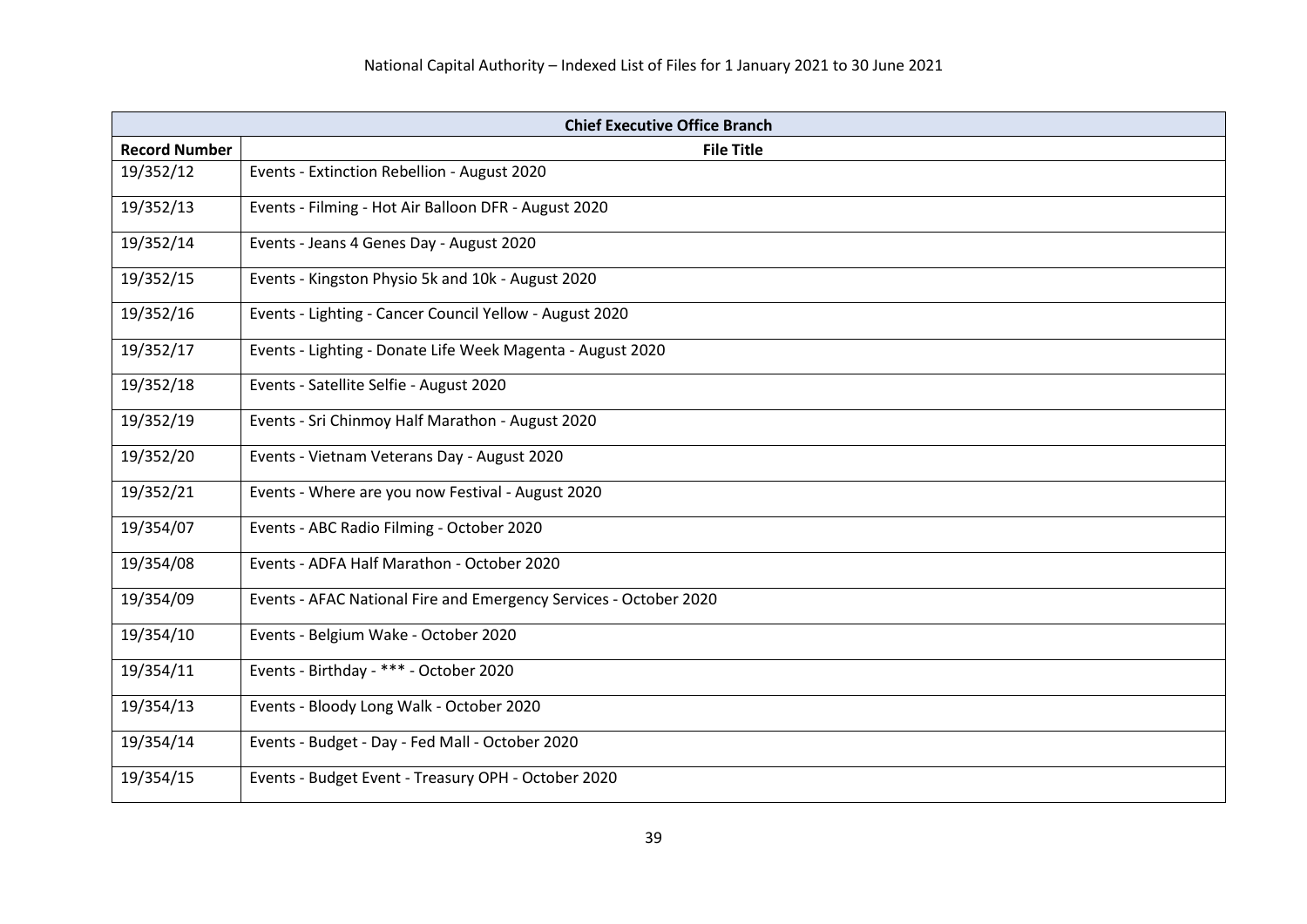| <b>Chief Executive Office Branch</b> |                                                              |
|--------------------------------------|--------------------------------------------------------------|
| <b>Record Number</b>                 | <b>File Title</b>                                            |
| 19/354/16                            | Events - Canoes Champagne and Canapes - October 2020         |
| 19/354/17                            | Events - Contour 556 - October 2020                          |
| 19/354/18                            | Events - Defence BBQ - October 2020                          |
| 19/354/19                            | Events - Disher Cup - October 2020                           |
| 19/354/20                            | Events - Dragon Boat ACT Regattas - October 2020             |
| 19/354/21                            | Events - Head of Molonglo Rowing - October 2020              |
| 19/354/22                            | Events - Life Line - Fundraiser - October 2020               |
| 19/354/23                            | Events - Lighting - Fundraiser - October 2020                |
| 19/354/24                            | Events - Lighting - Amputee Awareness Green - October 2020   |
| 19/354/25                            | Events - Lighting - Epilepsy Awareness - October 2020        |
| 19/354/26                            | Events - Lighting - EU Day - October 2020                    |
| 19/354/27                            | Events - Lighting - German Embassy - October 2020            |
| 19/354/28                            | Events - Lighting - Infant Loss Awareness - October 2020     |
| 19/354/29                            | Events - Lighting - Lebanon - October 2020                   |
| 19/354/30                            | Events - Lighting - Mastocytosis Cell Disease - October 2020 |
| 19/354/31                            | Events - Mental Health Walk - October 2020                   |
| 19/354/32                            | Events - Merchant Navy - October 2020                        |
| 19/354/33                            | Events - Oktoberfest - October 2020                          |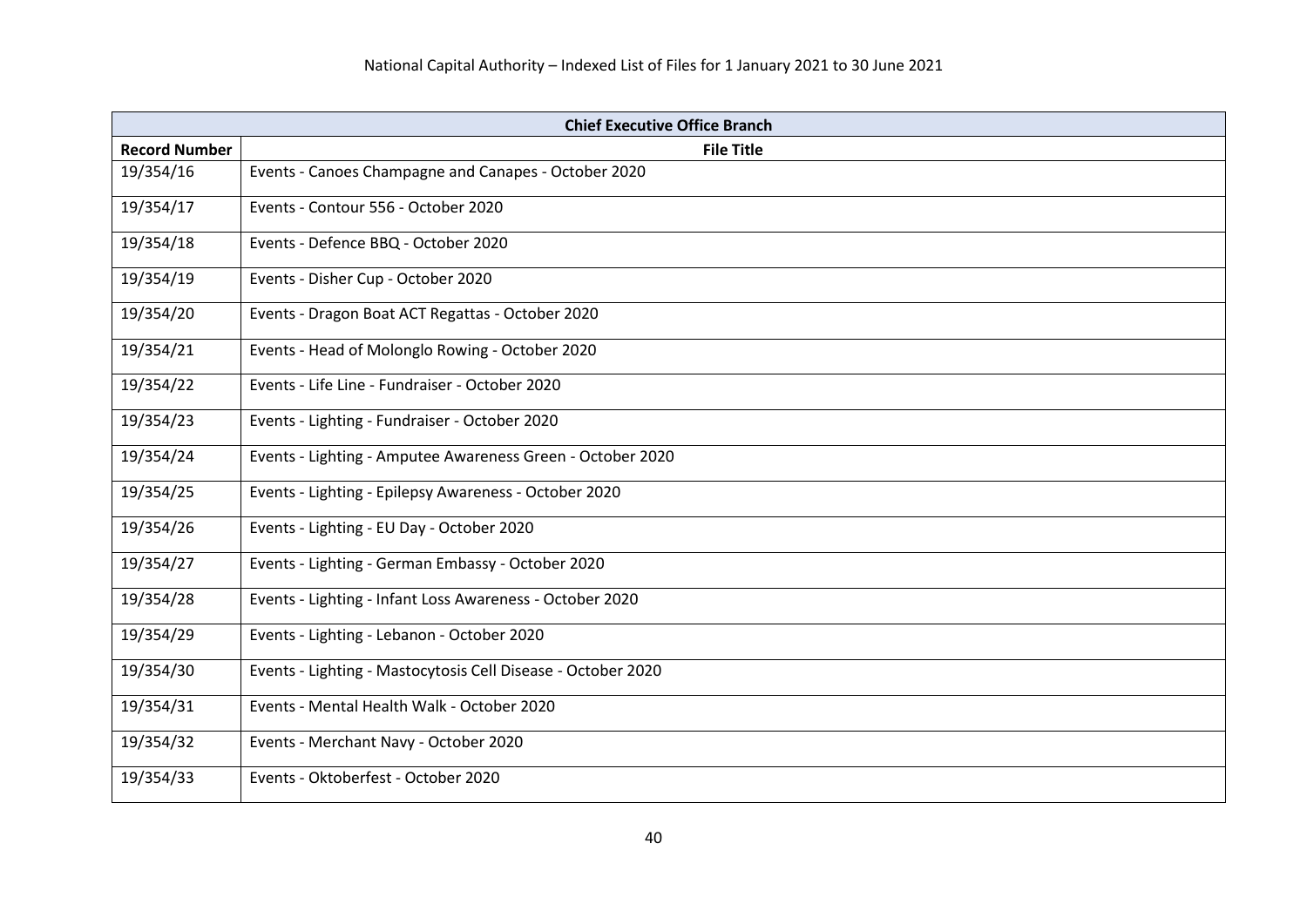| <b>Chief Executive Office Branch</b> |                                                         |
|--------------------------------------|---------------------------------------------------------|
| <b>Record Number</b>                 | <b>File Title</b>                                       |
| 19/354/34                            | Events - Protest - Bus - Federation Mall - October 2020 |
| 19/354/35                            | Events - Scooter Open Safety Day - October 2020         |
| 19/354/36                            | Events - Wedding - *** - October 2020                   |
| 19/354/37                            | Events - Wedding - *** - October 2020                   |
| 19/354/38                            | Events - Wedding - *** - October 2020                   |
| 19/354/39                            | Events - Wedding - *** - October 2020                   |
| 19/354/40                            | Events - Wedding - *** - October 2020                   |
| 19/354/41                            | Events - Wedding - *** - October 2020                   |
| 19/354/42                            | Events - Wedding - *** and *** - October 2020           |
| 19/354/43                            | Events - Wedding - ***and *** - October 2020            |
| 19/354/44                            | Events - Wedding - *** - October 2020                   |
| 19/354/45                            | Events - Wesley Life Force Memorial - October 2020      |
| 19/354/46                            | Events - Wine Island - October 2020                     |
| 19/354/47                            | Events - Wine Machine October - October 2020            |
| 19/354/48                            | Events - YMCA Sailing Club - October 2020               |
| 19/355/12                            | Events - Concerts - November 2020                       |
| 19/355/13                            | Events - 24 Hour Paddle - November 2020                 |
| 19/355/14                            | Events - AIATSIS Indigenous Markets - November 2020     |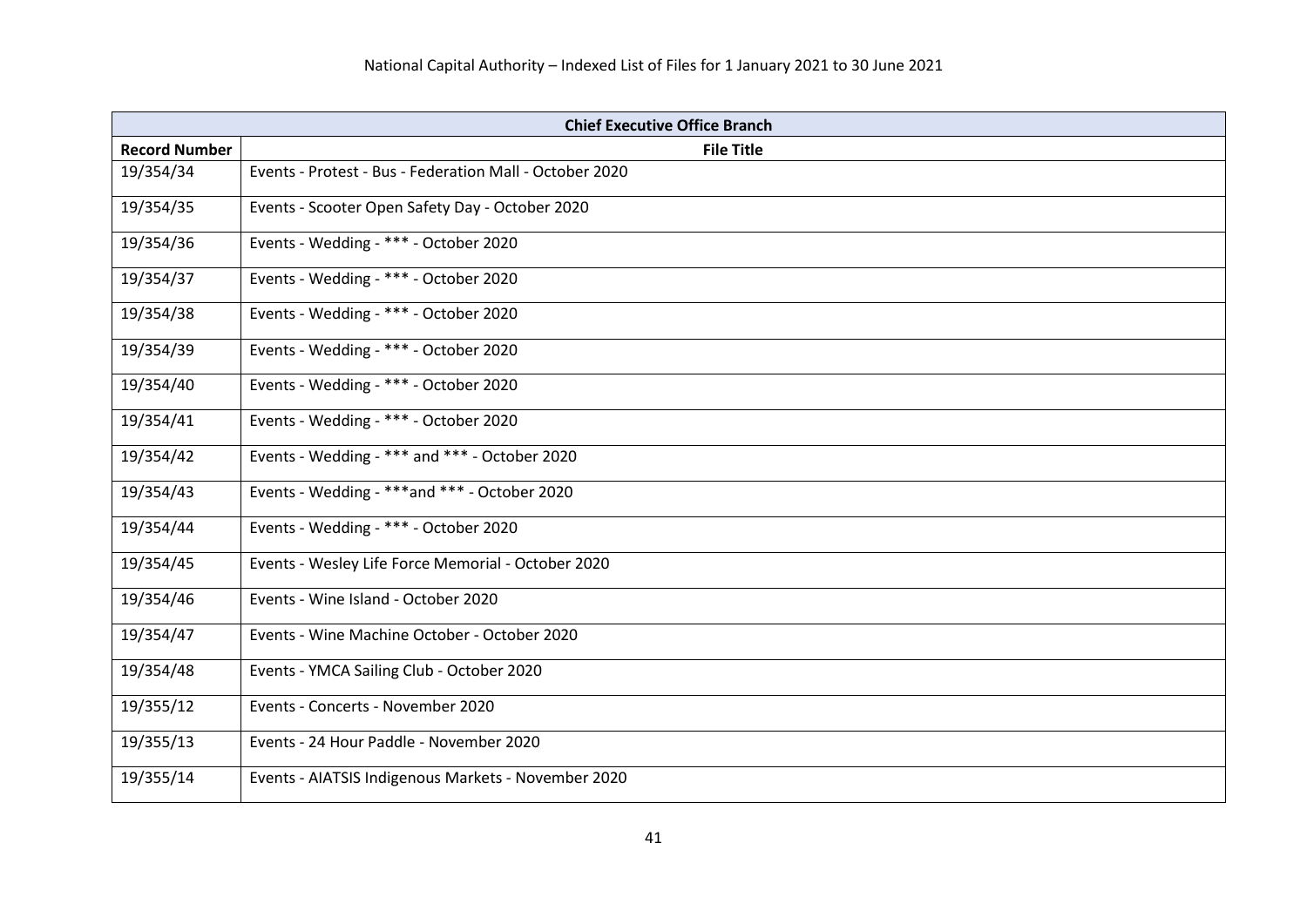| <b>Chief Executive Office Branch</b> |                                                              |
|--------------------------------------|--------------------------------------------------------------|
| <b>Record Number</b>                 | <b>File Title</b>                                            |
| 19/355/15                            | Events - Birthday Party - *** - November 2020                |
| 19/355/16                            | Events - Blamey Square Demonstration - November 2020         |
| 19/355/17                            | Events - Can Give Day Walk - November 2020                   |
| 19/355/18                            | Events - Canberra Times Marathon Festival - November 2020    |
| 19/355/19                            | Events - Cancelled Live Nation - Rod Stewart - November 2020 |
| 19/355/20                            | Events - Cancer Council Popup - November 2020                |
| 19/355/21                            | Events - Charity Challenge Barbecue - November 2020          |
| 19/355/22                            | Events - Christmas Party - AFP - November 2020               |
| 19/355/23                            | Events - Christmas Party - *** - November 2020               |
| 19/355/24                            | Events - Christmas Party - Defence *** - November 2020       |
| 19/355/25                            | Events - Christmas Party - Defence *** - November 2020       |
| 19/355/26                            | Events - Christmas Party - *** - November 2020               |
| 19/355/27                            | Events - Christmas Party - *** - November 2020               |
| 19/355/28                            | Events - Christmas Party - UNIC ***- November 2020           |
| 19/355/29                            | Events - Christmas Party - Young Lawyers - November 2020     |
| 19/355/30                            | Events - Christmas Party - Brumbies - November 2020          |
| 19/355/31                            | Events - Clean Up the Lake Day - November 2020               |
| 19/355/32                            | Events - Defence - NAIDOC Week - November 2020               |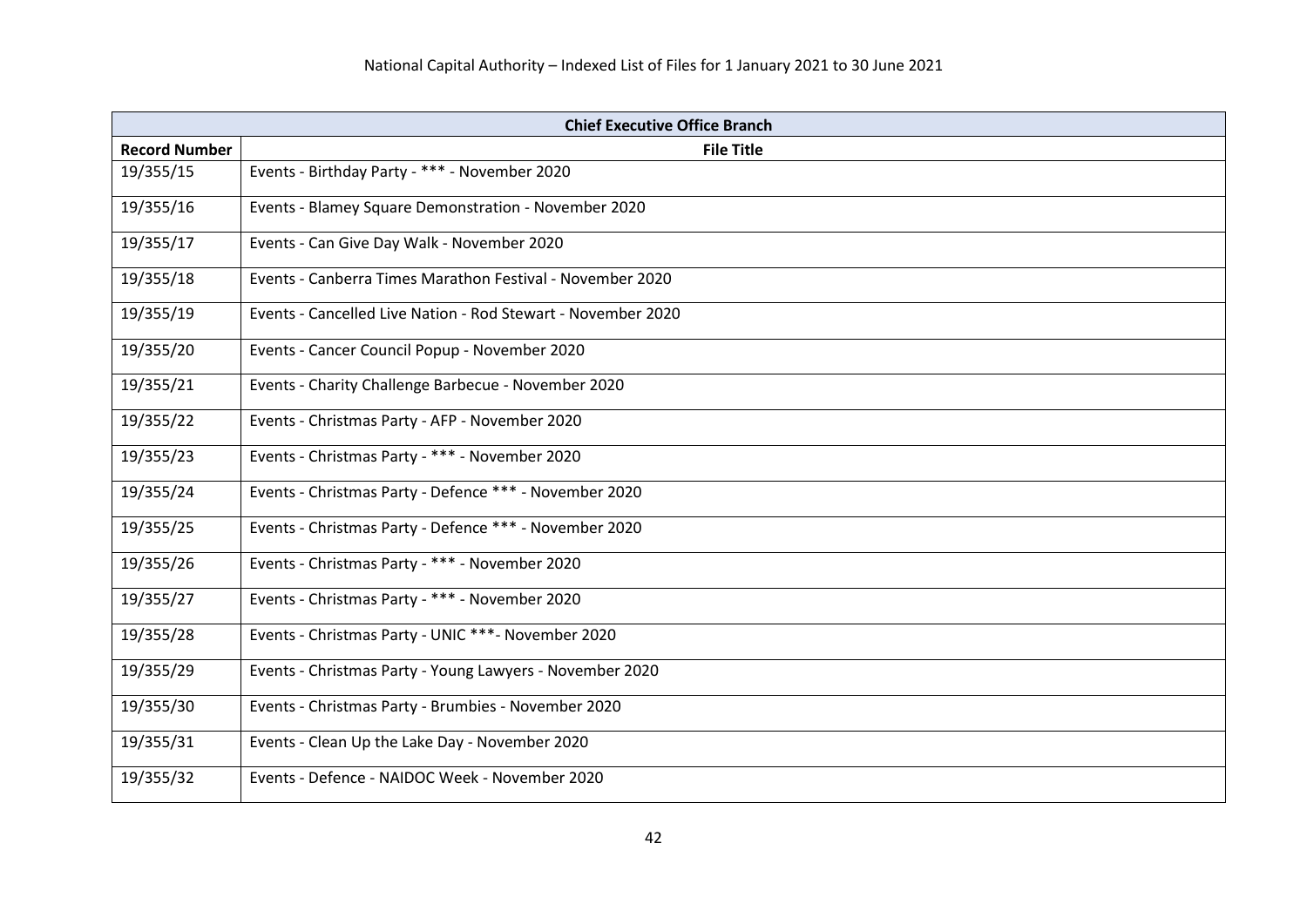| <b>Chief Executive Office Branch</b> |                                                           |
|--------------------------------------|-----------------------------------------------------------|
| <b>Record Number</b>                 | <b>File Title</b>                                         |
| 19/355/33                            | Events - Design Canberra - November 2020                  |
| 19/355/34                            | Events - Engagement - *** - November 2020                 |
| 19/355/35                            | Events - Engagement Party - *** - November 2020           |
| 19/355/36                            | Events - Filming - Amazing Race - November 2020           |
| 19/355/37                            | Events - Filming - DFR - November 2020                    |
| 19/355/38                            | Events - Filming - Rohin - November 2020                  |
| 19/355/39                            | Events - Filming MAFS - November 2020                     |
| 19/355/40                            | Events - Filming - Rose Gardens - November 2020           |
| 19/355/41                            | Events - Flag Raising - Albania - November 2020           |
| 19/355/42                            | Events - Float in Cinema - November 2020                  |
| 19/355/43                            | Events - Food and Wine Walk - November 2020               |
| 19/355/44                            | Events - Ice Dragon Come and Try Day - November 2020      |
| 19/355/45                            | Events - JDRF One Walk - November 2020                    |
| 19/355/46                            | Events - Lifeline 0 Dawn Nusa - November 2020             |
| 19/355/47                            | Events - Lighting - Panama Australia - November 2020      |
| 19/355/48                            | Events - Lighting - Road Safety - November 2020           |
| 19/355/49                            | Events - Lighting - WHO Cancer Day - November 2020        |
| 19/355/50                            | Events - Morning Tea - Indigenous Doctors - November 2020 |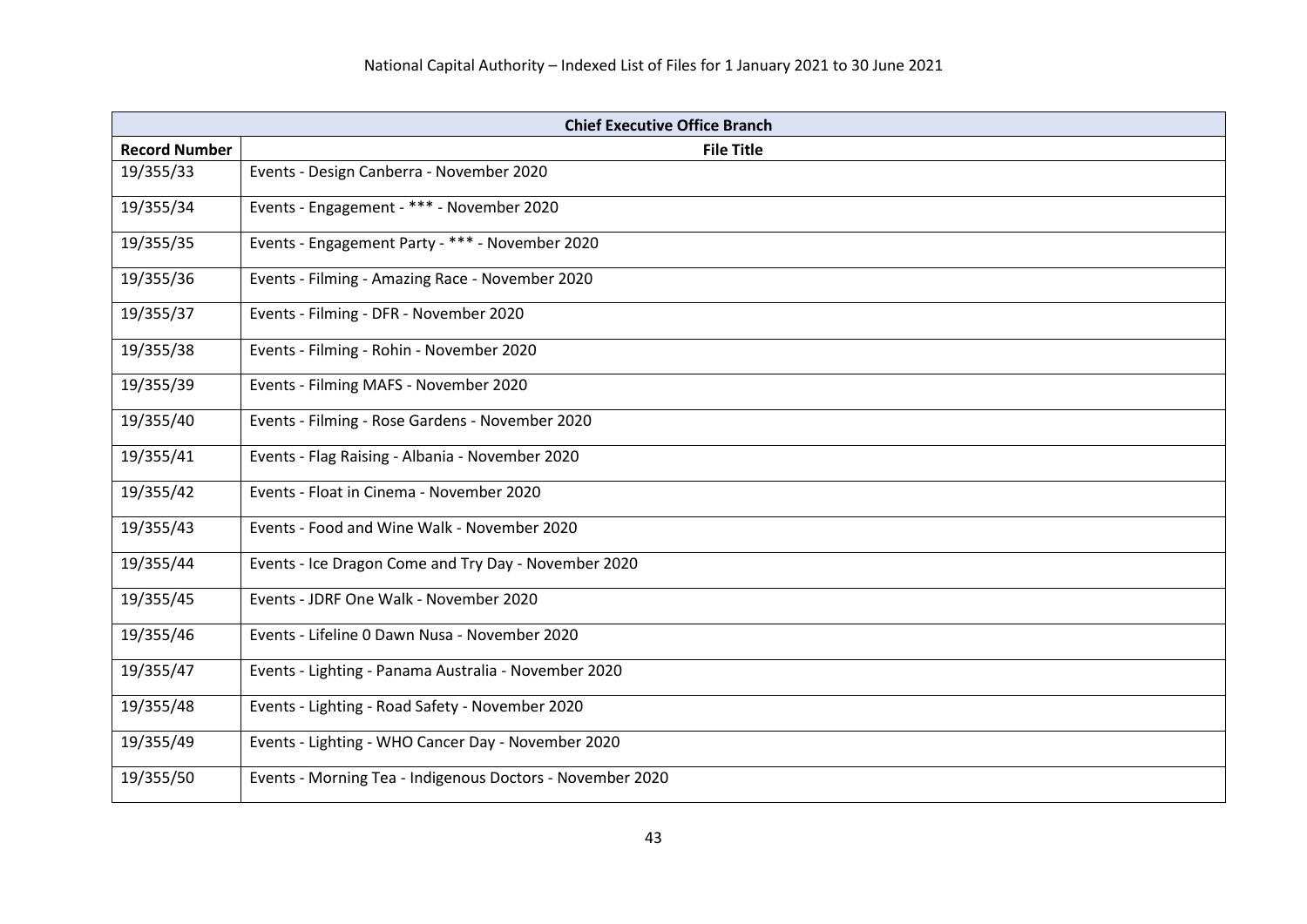| <b>Chief Executive Office Branch</b> |                                                               |
|--------------------------------------|---------------------------------------------------------------|
| <b>Record Number</b>                 | <b>File Title</b>                                             |
| 19/355/51                            | Events - NAIDOC Morning Tea - *** - November 2020             |
| 19/355/52                            | Events - NAIDOC Week Lighting - November 2020                 |
| 19/355/53                            | Events - Navy Memorial - November 2020                        |
| 19/355/54                            | Events - Neuron Scoot Safe Pop Up Enquiry - November 2020     |
| 19/355/55                            | Events - Party Boat Fundraiser BBQ Lake Event - November 2020 |
| 19/355/56                            | Events - Protest - November 2020                              |
| 19/355/57                            | Events - Radford School Activities - November 2020            |
| 19/355/58                            | Events - Remembrance Day - November 2020                      |
| 19/355/59                            | Events - Rowing ACT Regattas - November 2020                  |
| 19/355/60                            | Events - Run for Palestine - November 2020                    |
| 19/355/61                            | Events - Side Stage - Dance - November 2020                   |
| 19/355/62                            | Events - Spilt Milk - November 2020                           |
| 19/355/63                            | Events - Sri Chinmoy National Capital Swim - November 2020    |
| 19/355/64                            | Events - Sri Chinmoy Triple Triathlon Leg 4 - November 2020   |
| 19/355/65                            | Events - Tri Lakes - November 2020                            |
| 19/355/66                            | Events - Walk 4 Hope - November 2020                          |
| 19/355/67                            | Events - Wedding - *** - November 2020                        |
| 19/355/68                            | Events - Wedding - *** and ***- November 2020                 |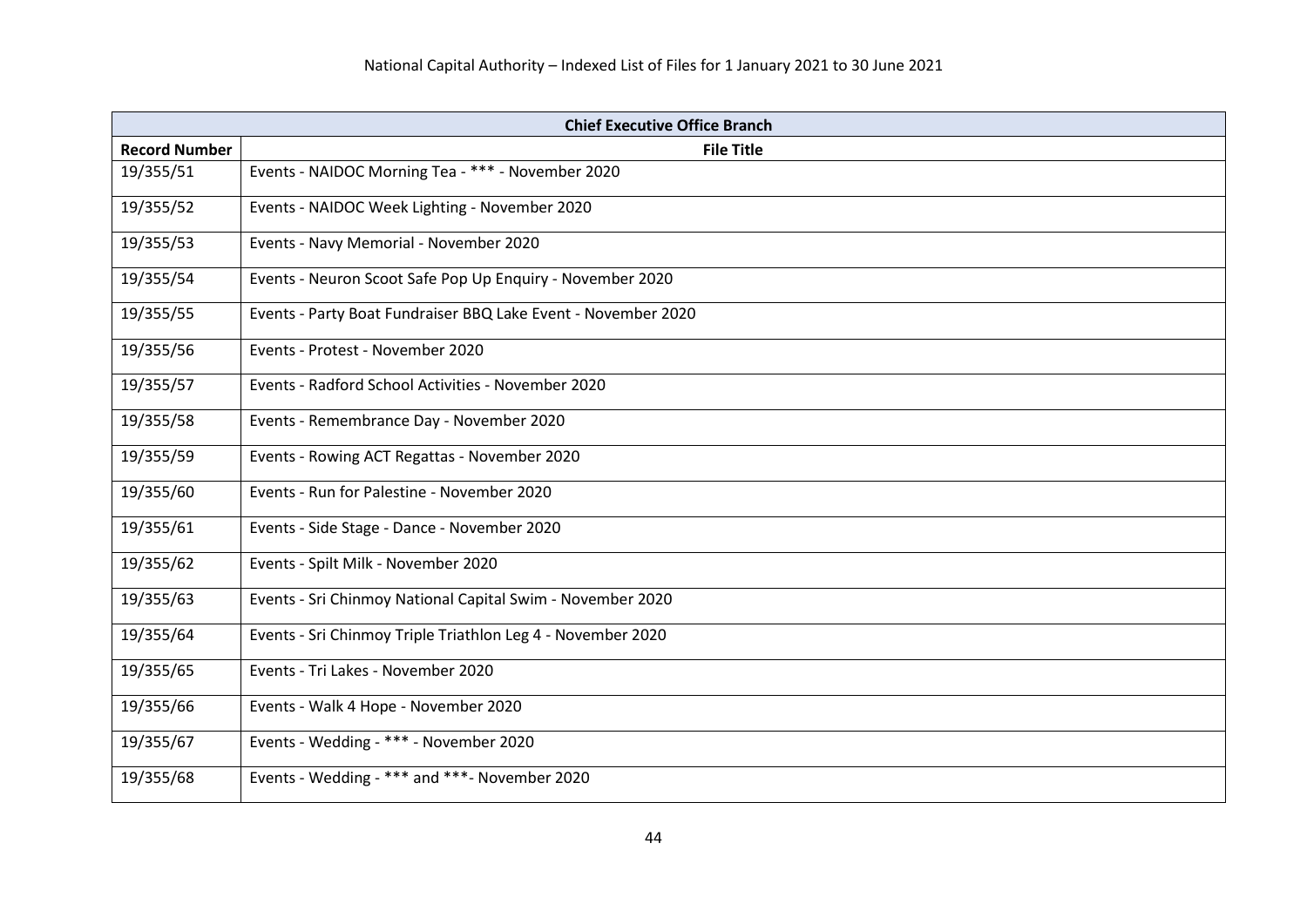| <b>Chief Executive Office Branch</b> |                                                         |
|--------------------------------------|---------------------------------------------------------|
| <b>Record Number</b>                 | <b>File Title</b>                                       |
| 19/355/69                            | Events - Wedding - *** - November 2020                  |
| 19/355/70                            | Events - Wedding - ***- November 2020                   |
| 19/355/71                            | Events - Wedding - *** - November 2020                  |
| 19/355/72                            | Events - Wedding - *** - November 2020                  |
| 19/355/73                            | Events - Wedding - *** - November 2020                  |
| 19/355/74                            | Events - Wedding - *** - November 2020                  |
| 19/355/75                            | Events - Wedding - *** - November 2020                  |
| 19/355/76                            | Events - Weetbix Kids Triathlon - November 2020         |
| 19/355/77                            | Events - Wine Not - November 2020                       |
| 19/356/09                            | Events - AHQ 24 Hour Charity Challenge - December 2019  |
| 19/356/10                            | Events - ANZAC Parade Booking 2020 - December 2019      |
| 19/356/11                            | Events - Baby Shower Events *** Events December 2019    |
| 19/356/12                            | Events - Berrima Primary Photo - December 2019          |
| 19/356/13                            | Events - Birthday - *** - December 2019                 |
| 19/356/14                            | Events - Birthday - *** - December 2019                 |
| 19/356/15                            | Events - Birthday - *** - December 2019                 |
| 19/356/16                            | Events - Birthday - *** - December 2019                 |
| 19/356/17                            | Events - Border Force - Christmas Party - December 2019 |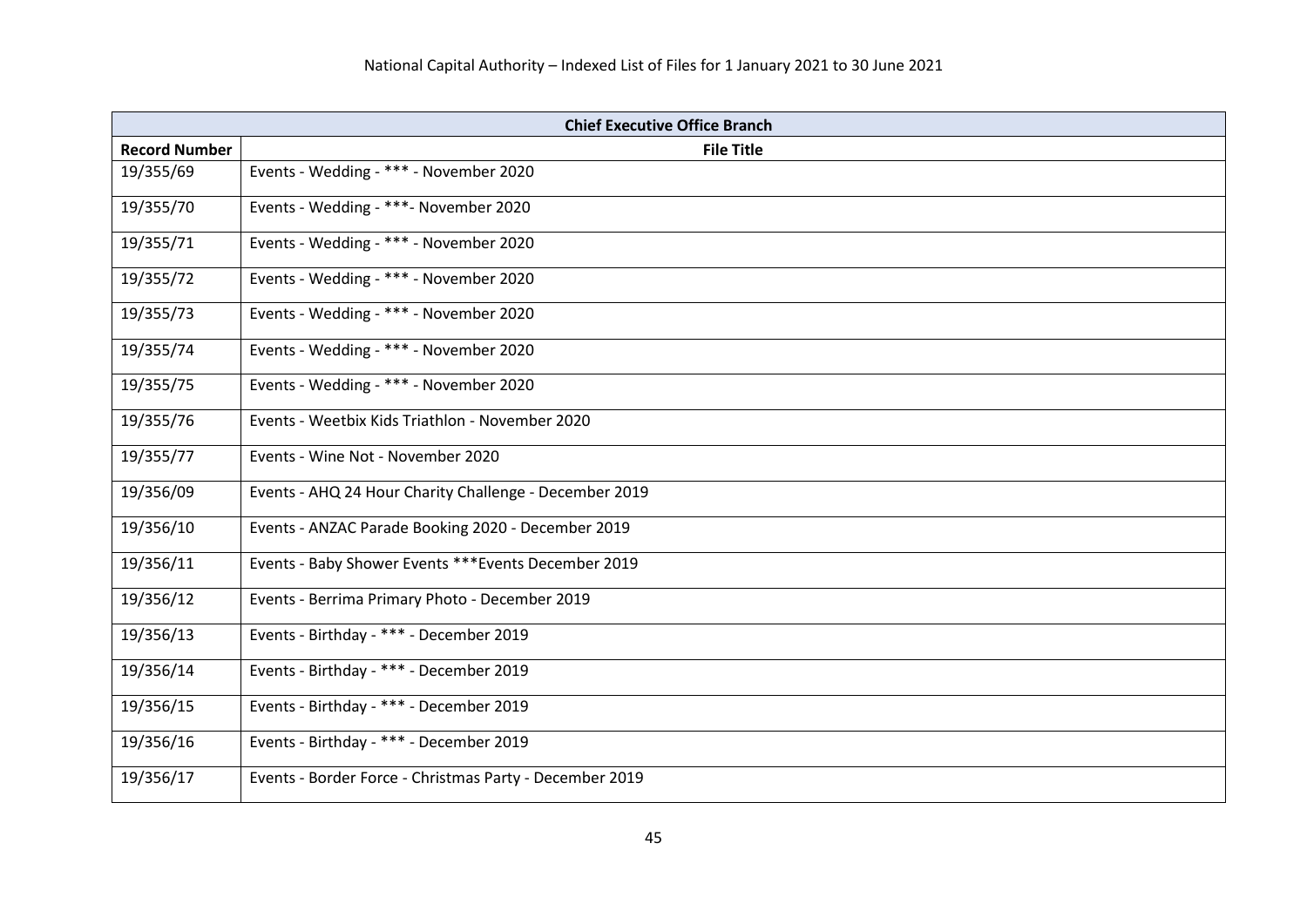| <b>Chief Executive Office Branch</b> |                                                                     |
|--------------------------------------|---------------------------------------------------------------------|
| <b>Record Number</b>                 | <b>File Title</b>                                                   |
| 19/356/18                            | Events - Canberra Club Tri @ Black Mountain - December 2019         |
| 19/356/19                            | Events - Canberra Malayalees Association - December 2019            |
| 19/356/20                            | Events - Canberra Pie Cart - December 2019                          |
| 19/356/21                            | Events - Cancelled Christmas Party - BOM - December 2019            |
| 19/356/22                            | Events - Cancelled Christmas Party - Public Trustee - December 2019 |
| 19/356/23                            | Events - Cancer Council Popup - December 2019                       |
| 19/356/24                            | Events - Capital Lake Sprints - Rowing ACT - December 2019          |
| 19/356/25                            | Events - Chanuka - December 2019                                    |
| 19/356/26                            | Events - Christmas Party - Constitution Place - December 2019       |
| 19/356/27                            | Events - Christmas Cricket Afternoon Defence - December 2019        |
| 19/356/28                            | Events - Christmas Party - December 2019                            |
| 19/356/29                            | Events - Christmas Party - DPS ISD Division - December 2019         |
| 19/356/30                            | Events - Christmas Party - ACT Health *** - December 2019           |
| 19/356/31                            | Events - Christmas Party - AGD - December 2019                      |
| 19/356/32                            | Events - Christmas Party - AHA - December 2019                      |
| 19/356/33                            | Events - Christmas Party - AIA *** - December 2019                  |
| 19/356/34                            | Events - Christmas Party - AIC *** - December 2019                  |
| 19/356/35                            | Events - Christmas Party - *** - December 2019                      |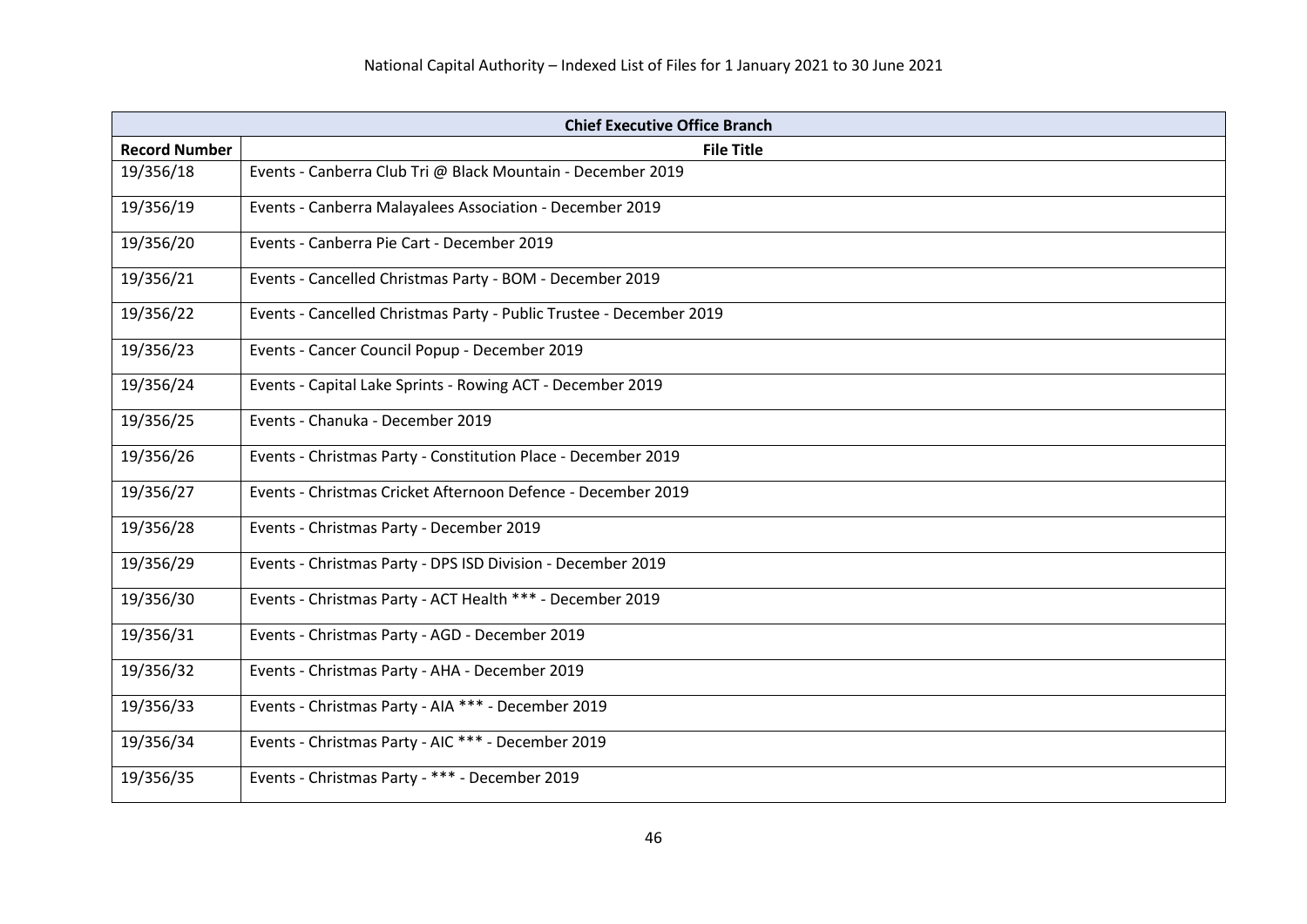| <b>Chief Executive Office Branch</b> |                                                                      |
|--------------------------------------|----------------------------------------------------------------------|
| <b>Record Number</b>                 | <b>File Title</b>                                                    |
| 19/356/36                            | Events - Christmas Party - *** - December 2020                       |
| 19/356/37                            | Events - Christmas Party - *** - December 2020                       |
| 19/356/38                            | Events - Christmas Party - *** - December 2020                       |
| 19/356/39                            | Events - Christmas Party - Aurora - December 2020                    |
| 19/356/40                            | Events - Christmas Party - Australian Management - December 2020     |
| 19/356/41                            | Events - Christmas Party - BCD *** - December 2020                   |
| 19/356/42                            | Events - Christmas Party - Brumbies - *** - December 2020            |
| 19/356/43                            | Events - Christmas Party - Canberra Sleep Clinic - December 2020     |
| 19/356/44                            | Events - Christmas Party - CIC *** - December 2020                   |
| 19/356/45                            | Events - Christmas Party - CMB - December 2020                       |
| 19/356/46                            | Events - Christmas Party - Comm Park *** - December 2020             |
| 19/356/47                            | Events - Christmas Party - D&M - *** - December 2020                 |
| 19/356/48                            | Events - Christmas Party - *** - December 2020                       |
| 19/356/49                            | Events - Christmas Party - Dazzle Dance - December 2020              |
| 19/356/50                            | Events - Christmas Party - *** - December 2020                       |
| 19/356/51                            | Events - Christmas Party - Defence - *** - December 2020             |
| 19/356/52                            | Events - Christmas Party - Defence *** - December 2020               |
| 19/356/53                            | Events - Christmas Party - Department of Agriculture - December 2020 |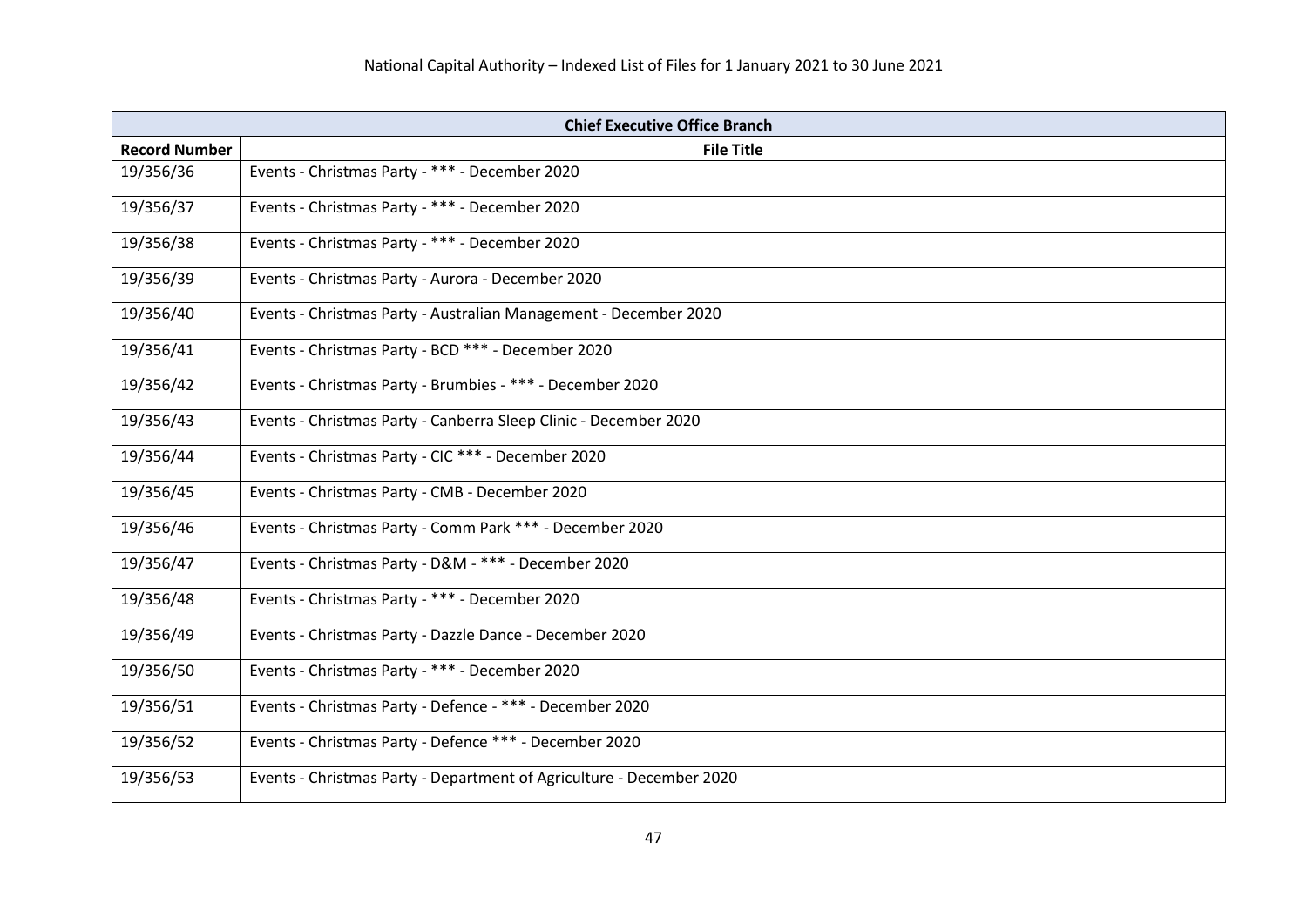|                      | <b>Chief Executive Office Branch</b>                                                 |
|----------------------|--------------------------------------------------------------------------------------|
| <b>Record Number</b> | <b>File Title</b>                                                                    |
| 19/356/54            | Events - Christmas Party - Department of Education - December 2020                   |
| 19/356/55            | Events - Christmas Party - Department of Agriculture and Environment - December 2020 |
| 19/356/56            | Events - Christmas Party - DFAT - December 2020                                      |
| 19/356/57            | Events - Christmas Party - DFAT -*** - December 2020                                 |
| 19/356/58            | Events - Christmas Party - DFAT *** - December 2020                                  |
| 19/356/59            | Events - Christmas Party - DFAT *** - December 2020                                  |
| 19/356/60            | Events - Christmas Party - DFAT *** - December 2020                                  |
| 19/356/61            | Events - Christmas Party -***- December 2020                                         |
| 19/356/62            | Events - Christmas Party -*** - December 2020                                        |
| 19/356/63            | Events - Christmas Party - EPSDD *** - December 2020                                 |
| 19/356/64            | Events - Christmas Party - EY *** - December 2020                                    |
| 19/356/65            | Events - Christmas Party - Females in Training - December 2020                       |
| 19/356/66            | Events - Christmas Party - Finance - ***- December 2020                              |
| 19/356/67            | Events - Christmas Party - FOB *** - December 2020                                   |
| 19/356/68            | Events - Christmas Party - Geoscape ***- December 2020                               |
| 19/356/69            | Events - Christmas Party - *** DFAT - December 2020                                  |
| 19/356/70            | Events - Christmas Party - Health - ***- December 2020                               |
| 19/356/71            | Events - Christmas Party - *** (APH) - December 2020                                 |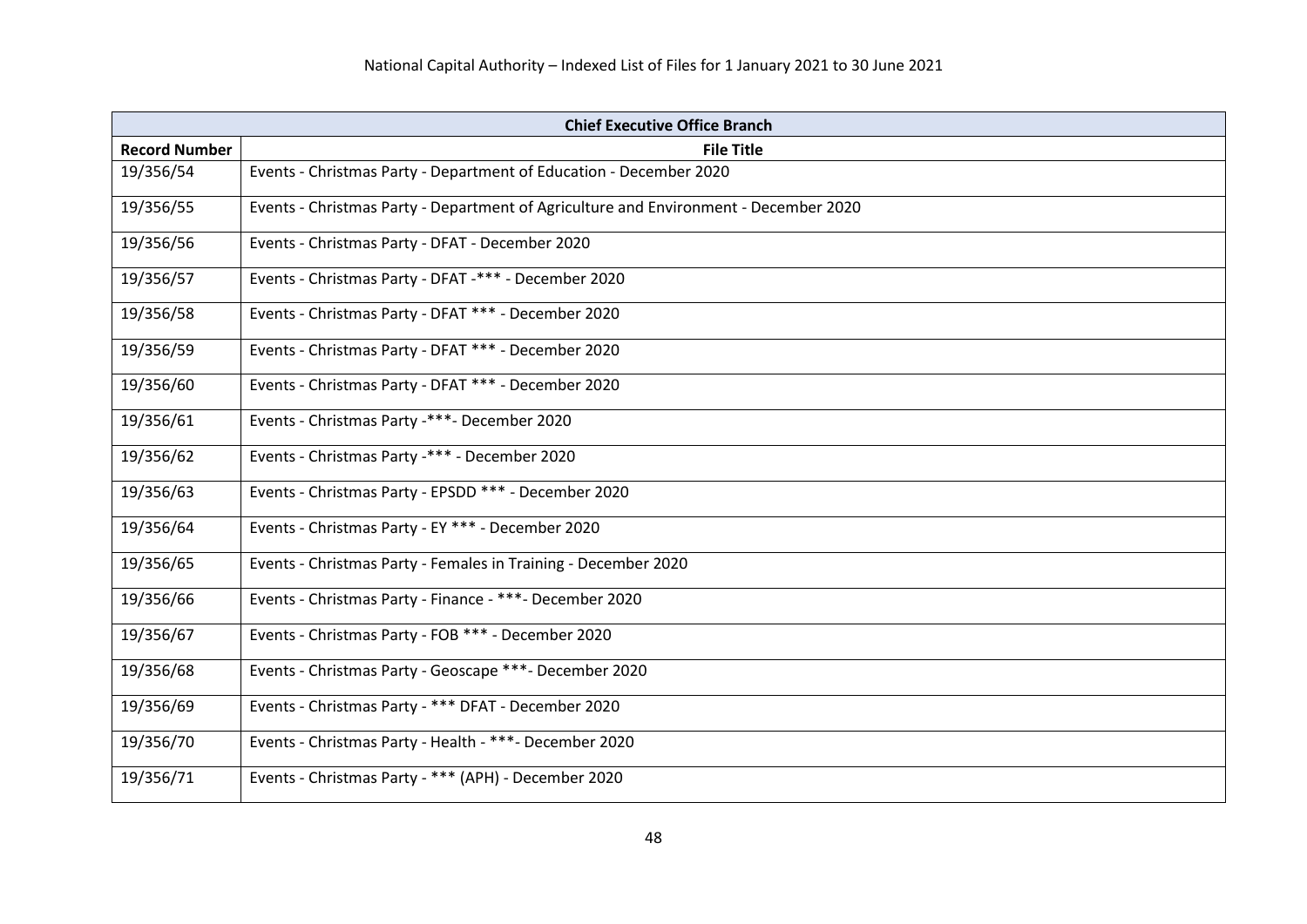| <b>Chief Executive Office Branch</b> |                                                              |
|--------------------------------------|--------------------------------------------------------------|
| <b>Record Number</b>                 | <b>File Title</b>                                            |
| 19/356/72                            | Events - Christmas Party - IEEB - December 2020              |
| 19/356/73                            | Events - Christmas Party - *** - December 2020               |
| 19/356/74                            | Events - Christmas Party -*** - December 2020                |
| 19/356/75                            | Events - Christmas Party - *** - December 2020               |
| 19/356/76                            | Events - Christmas Party - *** - December 2020               |
| 19/356/77                            | Events - Christmas Party - *** - December 2020               |
| 19/356/78                            | Events - Christmas Party - *** - Agriculture - December 2020 |
| 19/356/79                            | Events - Christmas Party - *** - December 2020               |
| 19/356/80                            | Events - Christmas Party - *** - December 2020               |
| 19/356/81                            | Events - Christmas Party - *** - December 2020               |
| 19/356/82                            | Events - Christmas Party - National Library - December 2020  |
| 19/356/83                            | Events - Christmas Party - NCA Volunteers - December 2020    |
| 19/356/84                            | Events - Christmas Party - NLA Volunteers - December 2020    |
| 19/356/85                            | Events - Christmas Party - *** - December 2020               |
| 19/356/86                            | Events - Christmas Party - PPPB - December 2020              |
| 19/356/87                            | Events - Christmas Party - PWL *** - December 2020           |
| 19/356/88                            | Events - Christmas Party - Queanbeyan Vet - December 2020    |
| 19/356/89                            | Events - Christmas Party - Questacon - December 2020         |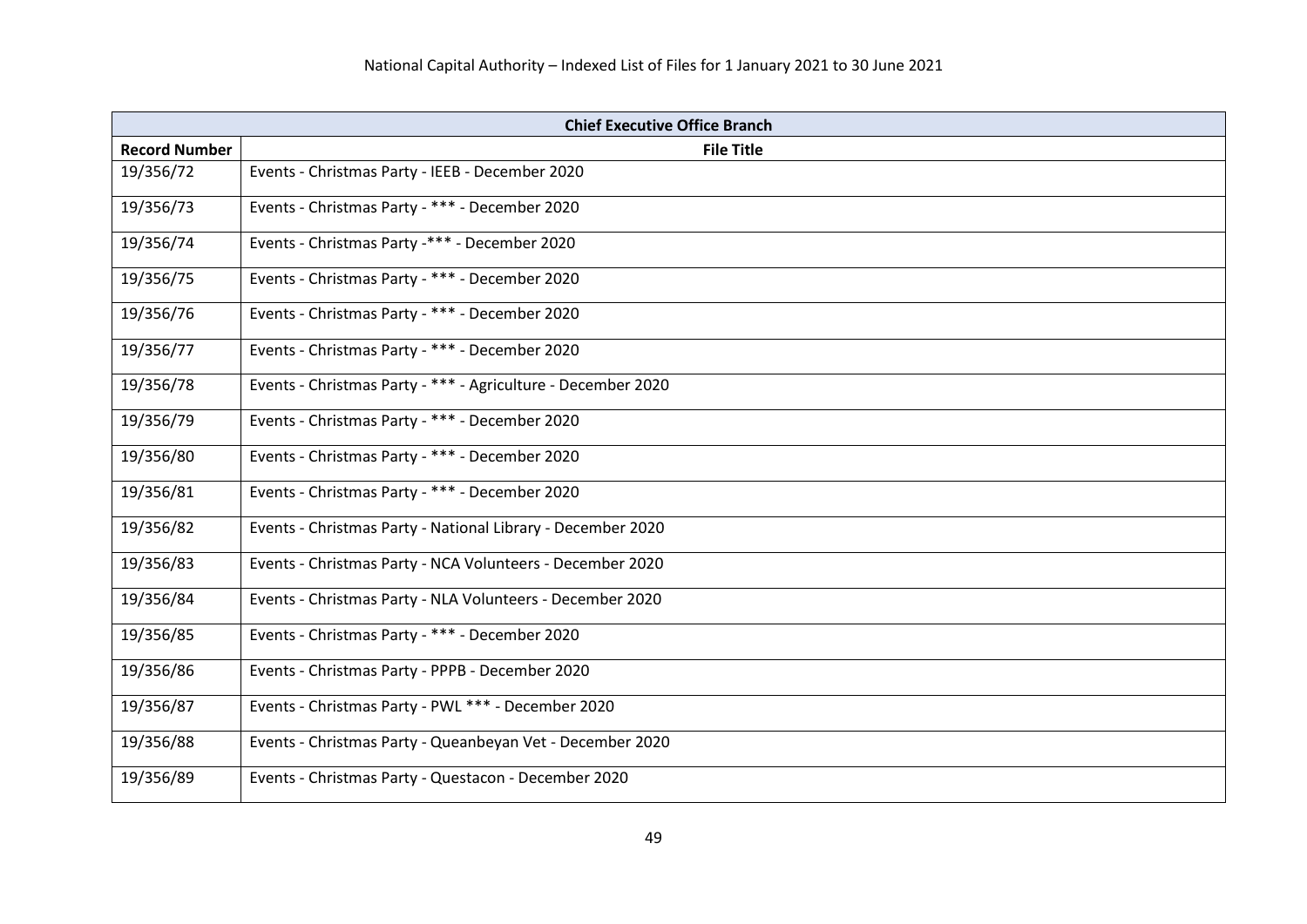| <b>Chief Executive Office Branch</b> |                                                                          |
|--------------------------------------|--------------------------------------------------------------------------|
| <b>Record Number</b>                 | <b>File Title</b>                                                        |
| 19/356/90                            | Events - Christmas Parties 2020 - Additional Information Approved by *** |
| 19/356/91                            | Events - Christmas Party - Resource Management - December 2020           |
| 19/356/92                            | Events - Christmas Party - Revenue Group - December 2020                 |
| 19/356/93                            | Events - Christmas Party - *** - December 2020                           |
| 19/356/94                            | Events - Christmas Party - Rotary Nara - December 2020                   |
| 19/356/95                            | Events - Christmas Party - *** - December 2020                           |
| 19/356/96                            | Events - Christmas Party - Scandinavian Australia - December 2020        |
| 19/356/97                            | Events - Christmas Party - Screencraft - December 2020                   |
| 19/356/98                            | Events - Christmas Party - SED - December 2020                           |
| 19/356/99                            | Events - Christmas Party - *** - December 2020                           |
| 20/113/04                            | Events - Relay Your Way 2021                                             |
| 20/131/02                            | Events - *** - 60th Birthday 2021                                        |
| 20/132/04                            | Events - Friends of the OPH Rose Gardens Valentines Day Event 2021       |
| 20/132/05                            | Events - Wilco and Court's Bridge to Bridge Relay 2021                   |
| 20/132/06                            | Events - National Sheepdog Trials 2021                                   |
| 20/133/06                            | Events - We Are Peach Presents Andrea Bocelli Believe Tour 2021          |
| 20/133/07                            | Events - Wine Machine 2021                                               |
| 20/133/08                            | Events - Convoy for Cancer 2021                                          |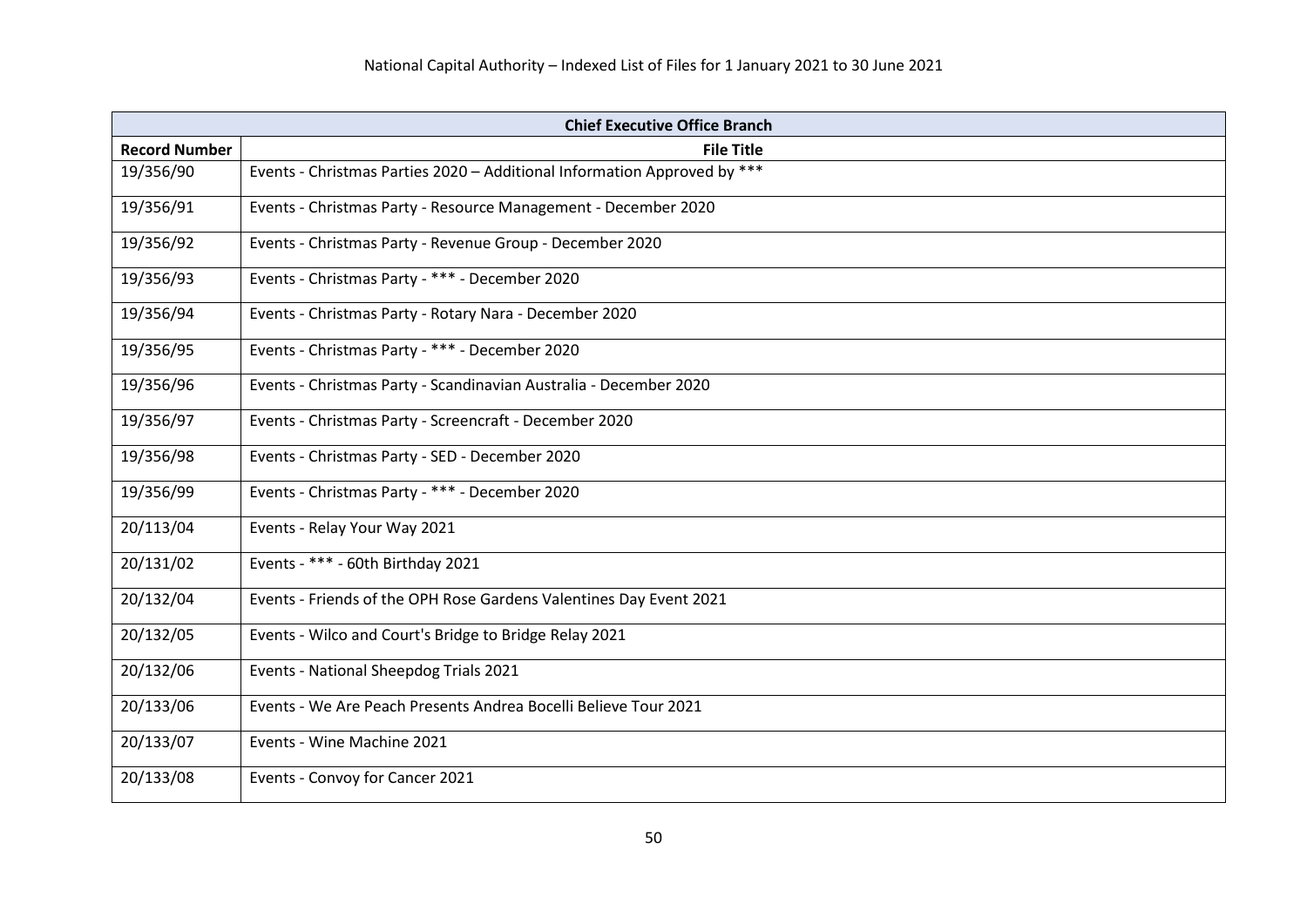| <b>Chief Executive Office Branch</b> |                                                                  |
|--------------------------------------|------------------------------------------------------------------|
| <b>Record Number</b>                 | <b>File Title</b>                                                |
| 20/133/09                            | Events - Defence - IVF Vehicle Display 2021                      |
| 20/133/10                            | Events - Eucalyptograph Album Launch                             |
| 20/133/11                            | Events - Ride for Rescue 2021                                    |
| 20/133/12                            | Events - Get Up Protest - Federation Mall 2021                   |
| 20/133/13                            | Events - Rogaine Event - Twilight in the Trees 2021              |
| 20/134/01                            | Events - Geological Society of Australia World Heritage Day 2021 |
| 20/134/02                            | Events - Five Peaks Challenge 2021                               |
| 20/134/03                            | Events - Walk to D'Feet MND 2021                                 |
| 20/134/04                            | Events - Canberra Times Marathon Festival 2021                   |
| 20/134/05                            | Events - Ainslie Place Honour Walk 2021                          |
| 20/134/06                            | Events - YMCA West Basin 10 Miler 2021                           |
| 20/134/07                            | Events - Sri Lankan New Year's Festival 2021                     |
| 20/134/08                            | Events - Under 19's Rowing Regatta 2021                          |
| 20/134/10                            | Events - Tuff Nutterz 2021                                       |
| 20/135/01                            | Events - *** First Birthday - Private Event 2021                 |
| 20/135/02                            | Events - YMCA Half Marathon 2021                                 |
| 20/135/03                            | Events - Reconciliation Run 2021                                 |
| 20/135/04                            | Events - Mother's Day Classic 2021                               |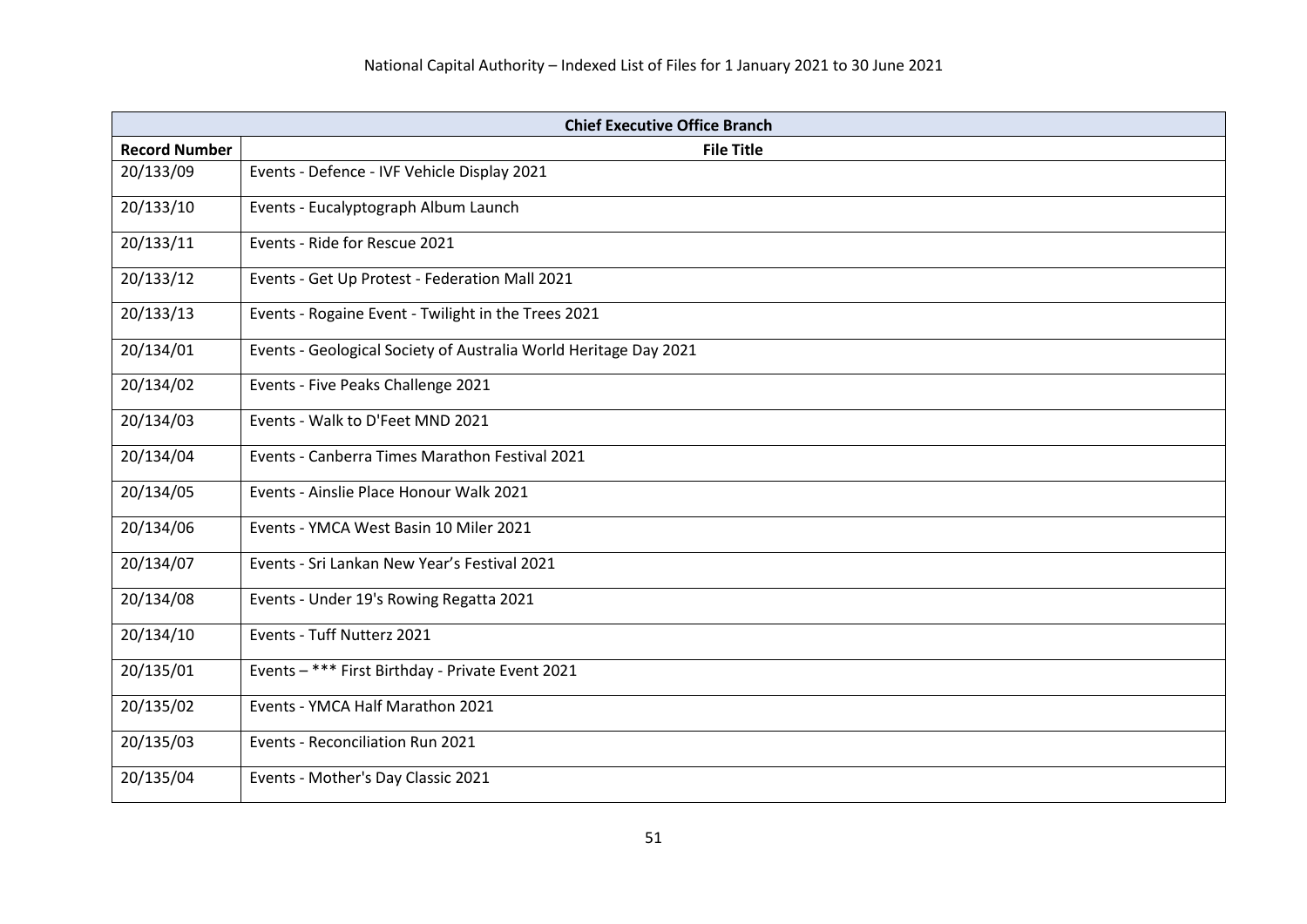| <b>Chief Executive Office Branch</b> |                                                                                                                   |
|--------------------------------------|-------------------------------------------------------------------------------------------------------------------|
| <b>Record Number</b>                 | <b>File Title</b>                                                                                                 |
| 20/135/05                            | Events - YMCA 10 Miler 2021                                                                                       |
| 20/135/06                            | Events - Change the Age of Centrelink Independence Protest 2021                                                   |
| 20/135/07                            | Events - OPORD - Commemorative Service                                                                            |
| 20/136/01                            | Events - Close the Gap 2021                                                                                       |
| 20/136/02                            | Events - Sri Chinmoy Half Marathon 2021                                                                           |
| 20/136/03                            | Events - Dragon Boat Festival 2021                                                                                |
| 20/136/04                            | Events - Australian Federation Guard (AFG) Blanket Approvals 2021 - 2022                                          |
| 20/136/05                            | <b>Events - Dog Registration Signage</b>                                                                          |
| 20/136/06                            | Events - 460 Squadron Barbecue Blanket Approval 2021                                                              |
| 20/137/01                            | Events - Hayman Partners Dinner - Chimes Room 2021                                                                |
| 20/138/01                            | Events - Royal Flying Doctor Service of Australia 2021                                                            |
| 20/139/01                            | Events - Wall to Wall Ride for Remembrance 2021                                                                   |
| 20/140/01                            | Events - Red Hot Summer Tour 2021                                                                                 |
| 20/140/02                            | Events - Run for the Reef 2021                                                                                    |
| 20/141/01                            | Events - Carillon Projections - AIATSIS                                                                           |
| 20/430/03                            | Events - 'The Island' 2021                                                                                        |
| 21/4                                 | Chief Executive Correspondence 2021                                                                               |
| 21/5                                 | 2021 PDMS (Parliamentary Document Management System) - Final Ministerial Submissions/Correspondence, Briefs, QoNs |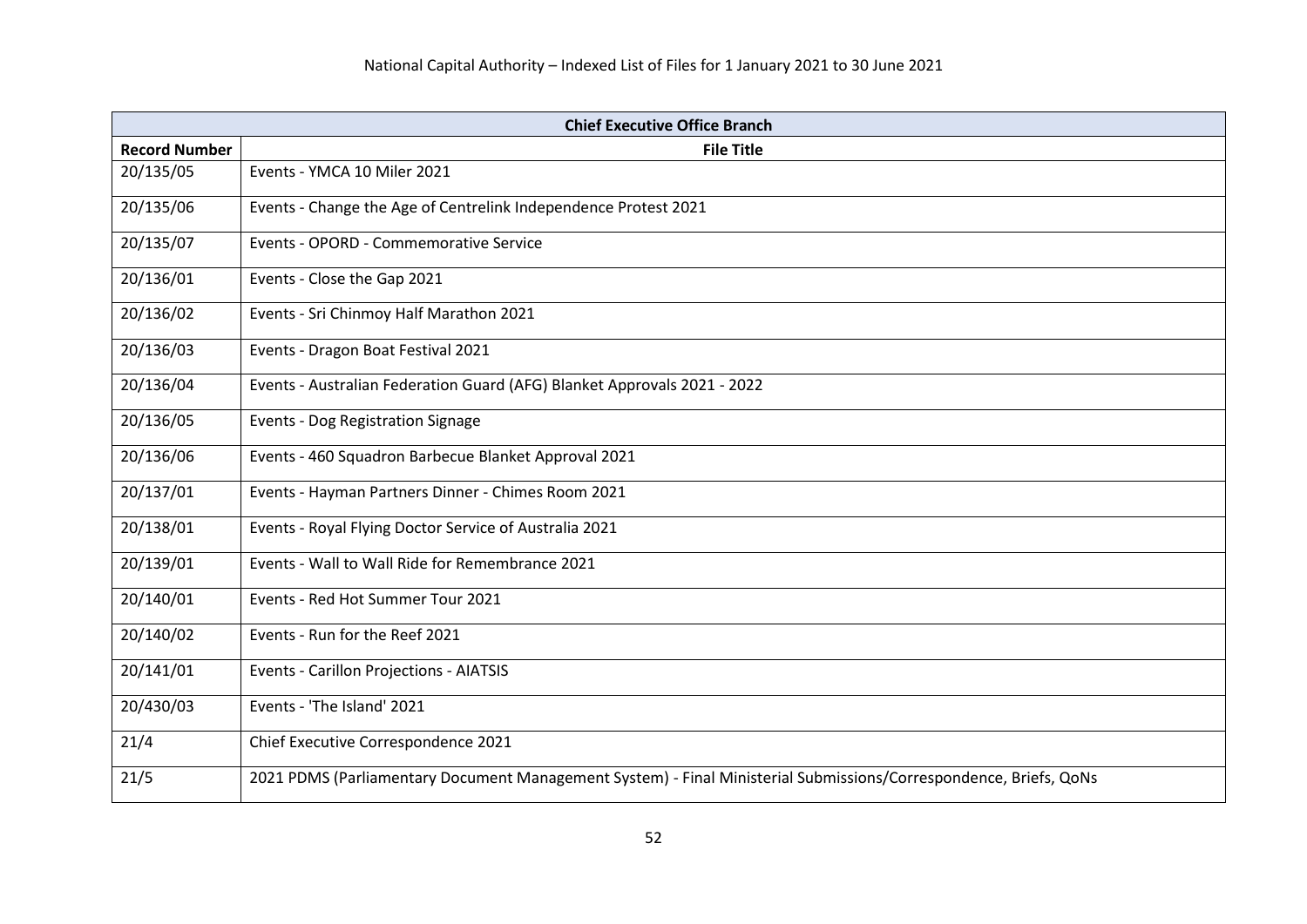| <b>Chief Executive Office Branch</b> |                                                                       |
|--------------------------------------|-----------------------------------------------------------------------|
| <b>Record Number</b>                 | <b>File Title</b>                                                     |
| 21/10/02                             | Events - Christmas Party - Synergy *** - December 2020                |
| 21/10/03                             | Events - Christmas Party - *** - December 2020                        |
| 21/10/04                             | Events - Christmas Party - Treasury - December 2020                   |
| 21/10/05                             | Events - Christmas Party - Volleyball Australia - December 2020       |
| 21/10/06                             | Events - Christmas Party - Wedding Industry Network - December 2020   |
| 21/10/07                             | Events - Christmas Party - West Lawn ***- December 2020               |
| 21/10/08                             | Events - Christmas Party - Woman's Council - December 2020            |
| 21/10/09                             | Events - Christmas Party - *** - December 2020                        |
| 21/10/10                             | Events - Christmas Party - *** Group - December 2020                  |
| 21/10/11                             | Events - Christmas Party - *** - December 2020                        |
| 21/10/12                             | Events - Christmas Party - NEC - December 2020                        |
| 21/10/13                             | Events - Christmas Party - Treasury Kids Party - December 2020        |
| 21/10/14                             | Events - Christmas Party - DFAT End of Year Gathering - December 2020 |
| 21/10/15                             | Events - Christmas Party - *** East Lawns - December 2020             |
| 21/10/16                             | Events - Covid Plan - APS Christmas Parties - December 2020           |
| 21/10/17                             | Events - East African Independence Day Celebration - December 2020    |
| 21/10/18                             | Events - Filming - Drone - December 2020                              |
| 21/10/19                             | Events - Filming - Neighbours - December 2020                         |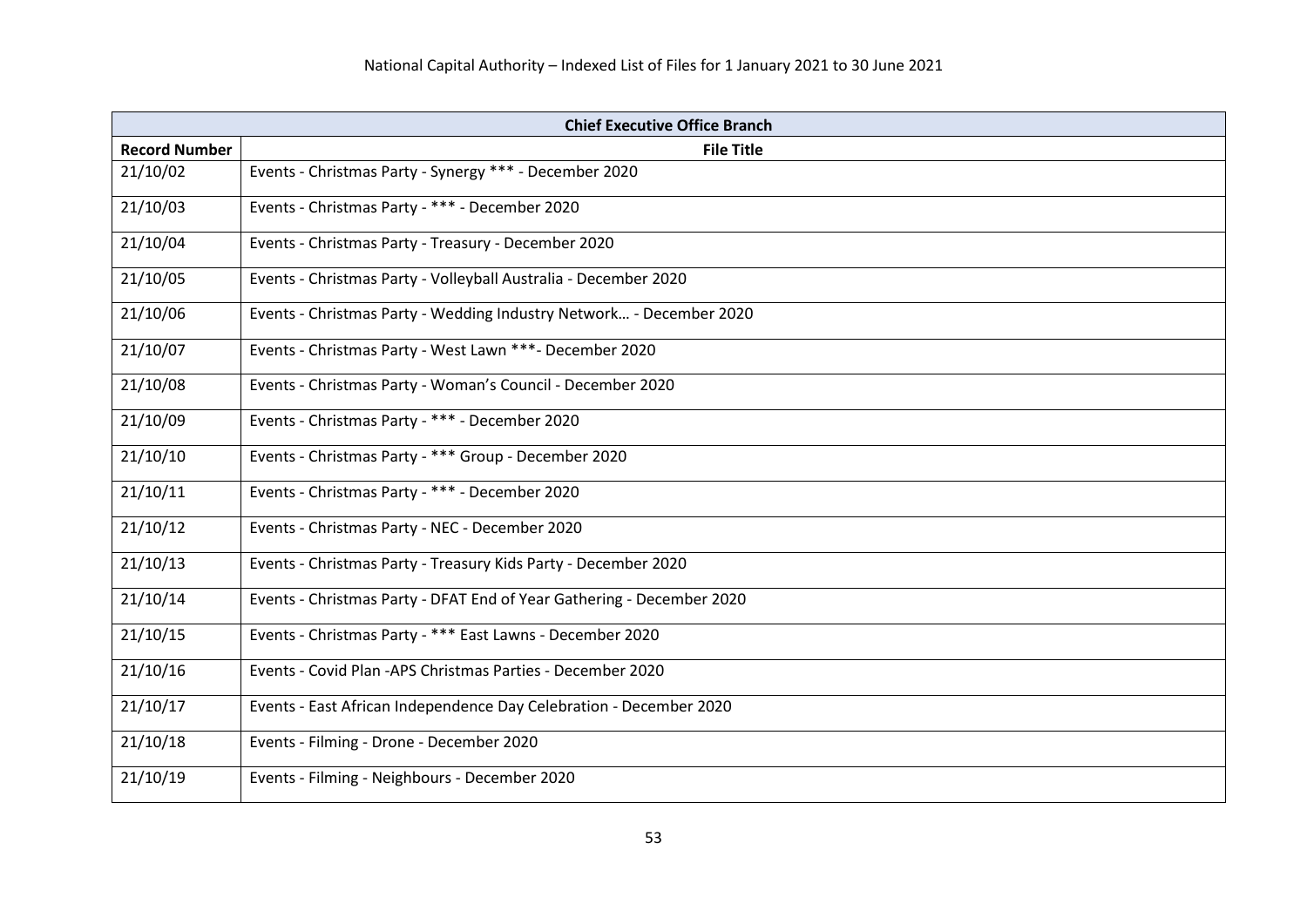| <b>Chief Executive Office Branch</b> |                                                                |
|--------------------------------------|----------------------------------------------------------------|
| <b>Record Number</b>                 | <b>File Title</b>                                              |
| 21/10/20                             | Events - House of Reps Enquiry - *** - December 2020           |
| 21/10/21                             | Events - Lighting - Orange - Canada - December 2020            |
| 21/10/22                             | Events - Lighting Qatar Day - December 2020                    |
| 21/10/23                             | Events - Music for Canberra - December 2020                    |
| 21/10/24                             | Events - New Year's Eve - Events ACT - December 2020           |
| 21/10/25                             | Events - Nick Cave - December 2020                             |
| 21/10/26                             | Events - *** Bridesmaid Proposal Picnic - December 2020        |
| 21/10/27                             | Events - Post 2020 ACT Election Picnic - December 2020         |
| 21/10/28                             | Events - Road Must Truck NBN - Department of I - December 2020 |
| 21/10/29                             | Events - Senate Booking - *** 26 December - December 2020      |
| 21/10/30                             | Events - Smoking Ceremony - December 2020                      |
| 21/10/31                             | Events - Unveiling of Sir John McEwen Statue - December 2020   |
| 21/10/32                             | Events - Uroc Stage 88 - December 2020                         |
| 21/10/33                             | Events - WA Black Mt Peninsula - December 2020                 |
| 21/10/34                             | Events - Wedding - *** and *** - December 2020                 |
| 21/10/35                             | Events - Wedding - *** - December 2020                         |
| 21/10/37                             | Events - We Ride - FedMall - December 2020                     |
| 21/10/38                             | Events - Works Approval - *** - December 2020                  |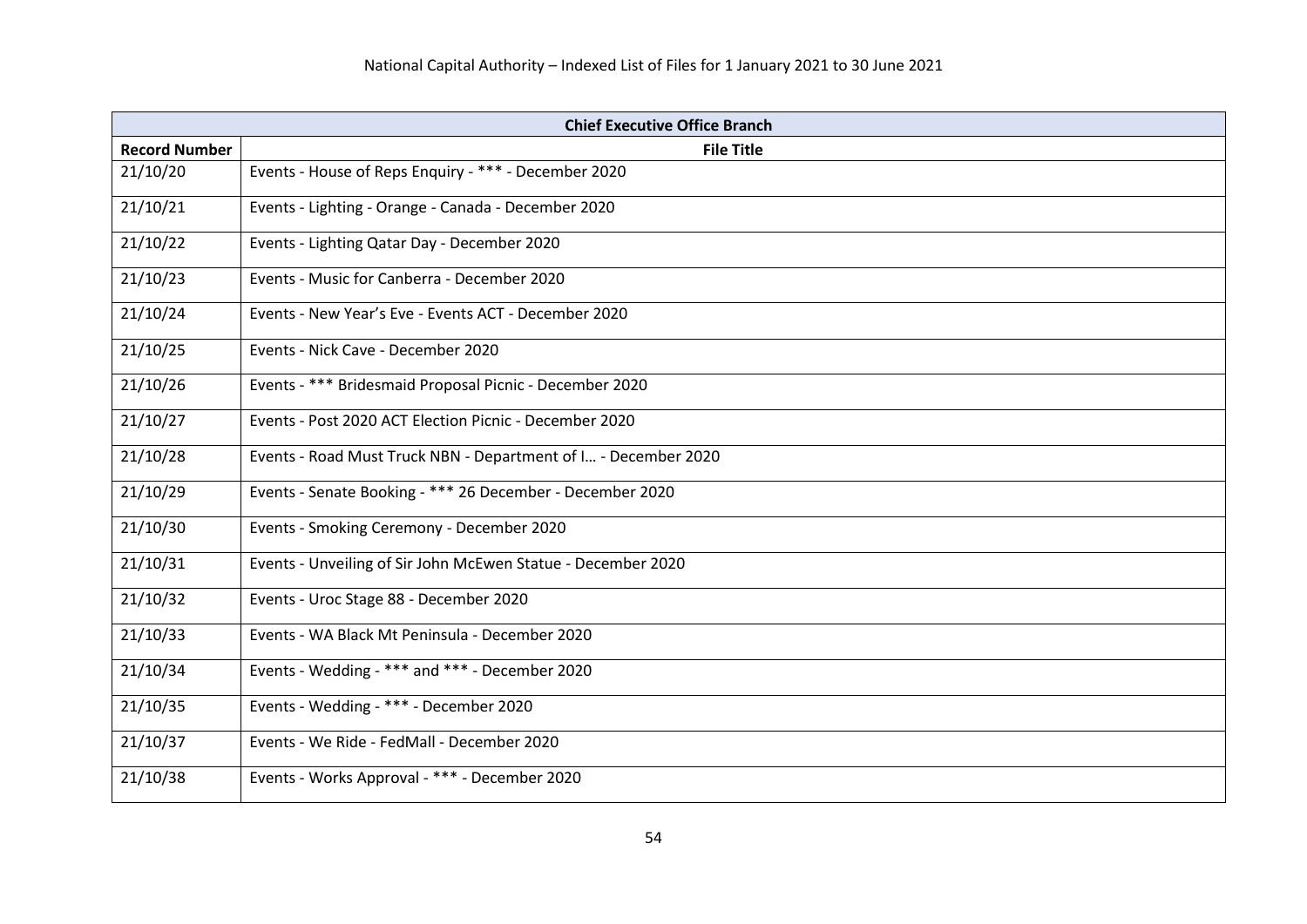| <b>Chief Executive Office Branch</b> |                                                                   |
|--------------------------------------|-------------------------------------------------------------------|
| <b>Record Number</b>                 | <b>File Title</b>                                                 |
| 21/10/39                             | Events - Works Approval - Windlab Christmas Party - December 2020 |
| 21/10/40                             | Events - Works Approval - Peaceful March - December 2020          |
| 21/10/41                             | Events - Youth Mentoring Event - December 2020                    |
| 21/41                                | Senate Estimates Hearings - March 2021                            |
| 21/41/01                             | Senate Estimates - March 2021 - Questions on Notice               |
| 21/47                                | Authority Meeting - 13 April 2021                                 |
| 21/51                                | Events - ANZAC Day 2021                                           |
| 21/83                                | Events - Floriade 2021                                            |
| 21/83/01                             | Events - Floriade 2021   Remediation                              |
| 21/83/02                             | Events - Floriade 2021   Nightfest                                |
| 21/83/03                             | Events - Floriade 2021   Events Works Approval (WA 2 / 3)         |
| 21/83/04                             | Events - Floriade 2021   Works Approval 1                         |
| 21/83/05                             | Events - Floriade 2021   Invoicing                                |
| 21/83/06                             | Events - Floriade 2021   Estate and Maintenance                   |
| 21/83/07                             | Events - Floriade 2021   Dilapidation reports                     |
| 21/83/08                             | Events - Floriade 2021   Flower crates (NCA)                      |
| 21/83/09                             | Events - Floriade 2021   Administration                           |
| 21/83/10                             | Events - Floriade 2021   Compound                                 |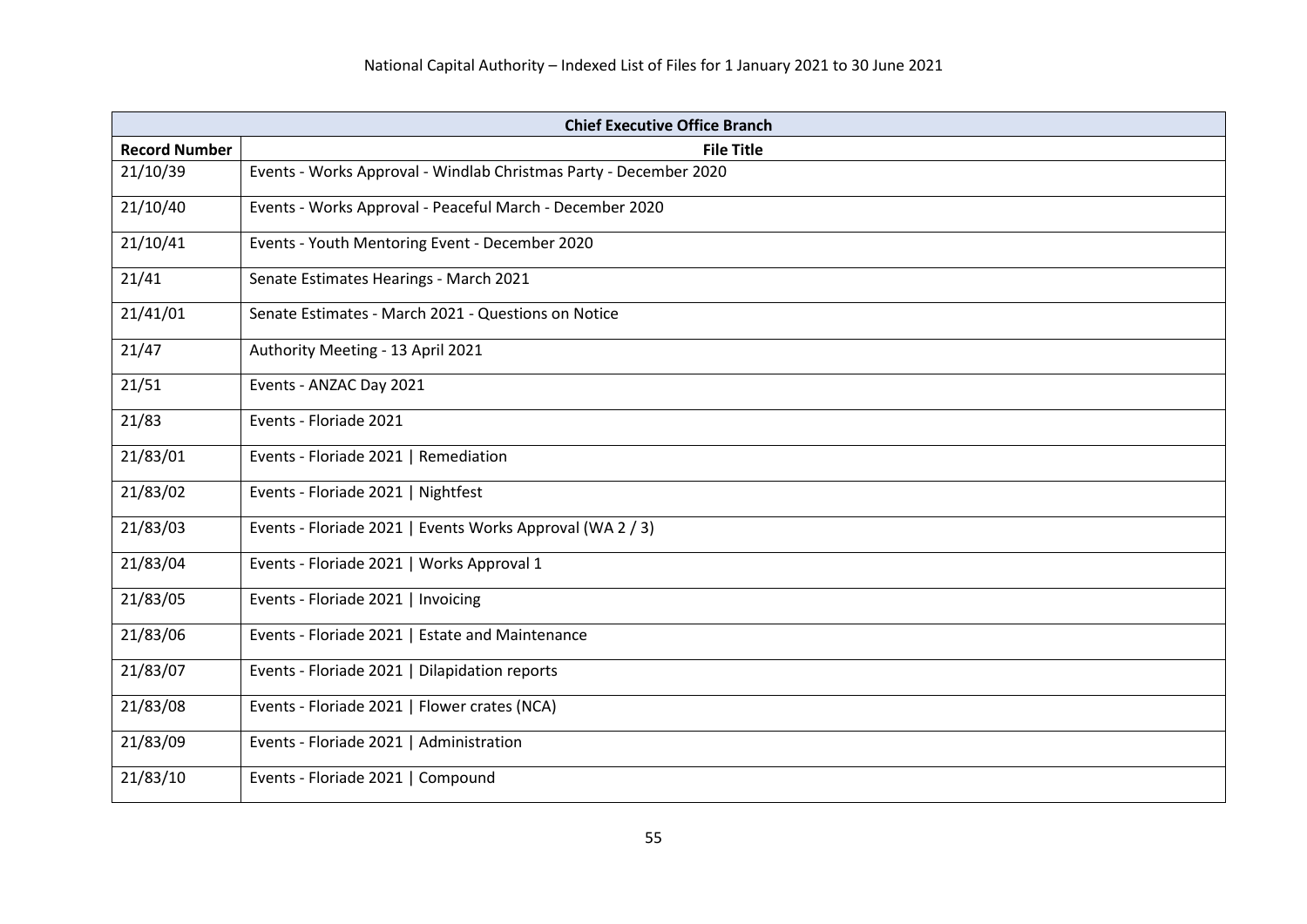| <b>Chief Executive Office Branch</b> |                                                                                                  |
|--------------------------------------|--------------------------------------------------------------------------------------------------|
| <b>Record Number</b>                 | <b>File Title</b>                                                                                |
| 21/102                               | Authority Meeting - 9 June 2021                                                                  |
| 21/122                               | NCA Corporate Plan - 2021-22 to 2024-25                                                          |
| 21/124                               | Senate Estimates Hearings - May-June 2021                                                        |
| 21/124/01                            | Senate Estimates Hearings - May-June 2021 - Questions on Notice                                  |
| 21/140                               | Events - 2020 Events - February Part 2                                                           |
| 21/140/01                            | Events - YMCA - ACT Racing Championships - February 2020                                         |
| 21/140/02                            | Events - You're Truly Desired - Valentines - February 2020                                       |
| 21/149                               | Authority Meeting - Special Meeting (Australian War Memorial) - 2 June 2021                      |
| 21/150                               | Magic of Marion: 150th anniversary year                                                          |
| 21/150/01                            | Magic of Marion: 150th anniversary year - External partners - Meetings and Events                |
| 21/150/02                            | Magic of Marion activities                                                                       |
| 21/154                               | Joint Standing Committee on the National Capital and External Territories - Hearings - June 2021 |
| 21/167                               | Authority Meeting - 19 August 2021                                                               |
| 21/174                               | Events 2022 - January                                                                            |
| 21/175                               | Events 2022 - February                                                                           |
| 21/176                               | Events 2022 - March                                                                              |
| 21/176/01                            | Event - Wine Machine 2022                                                                        |
| 21/177                               | Events 2022 - April                                                                              |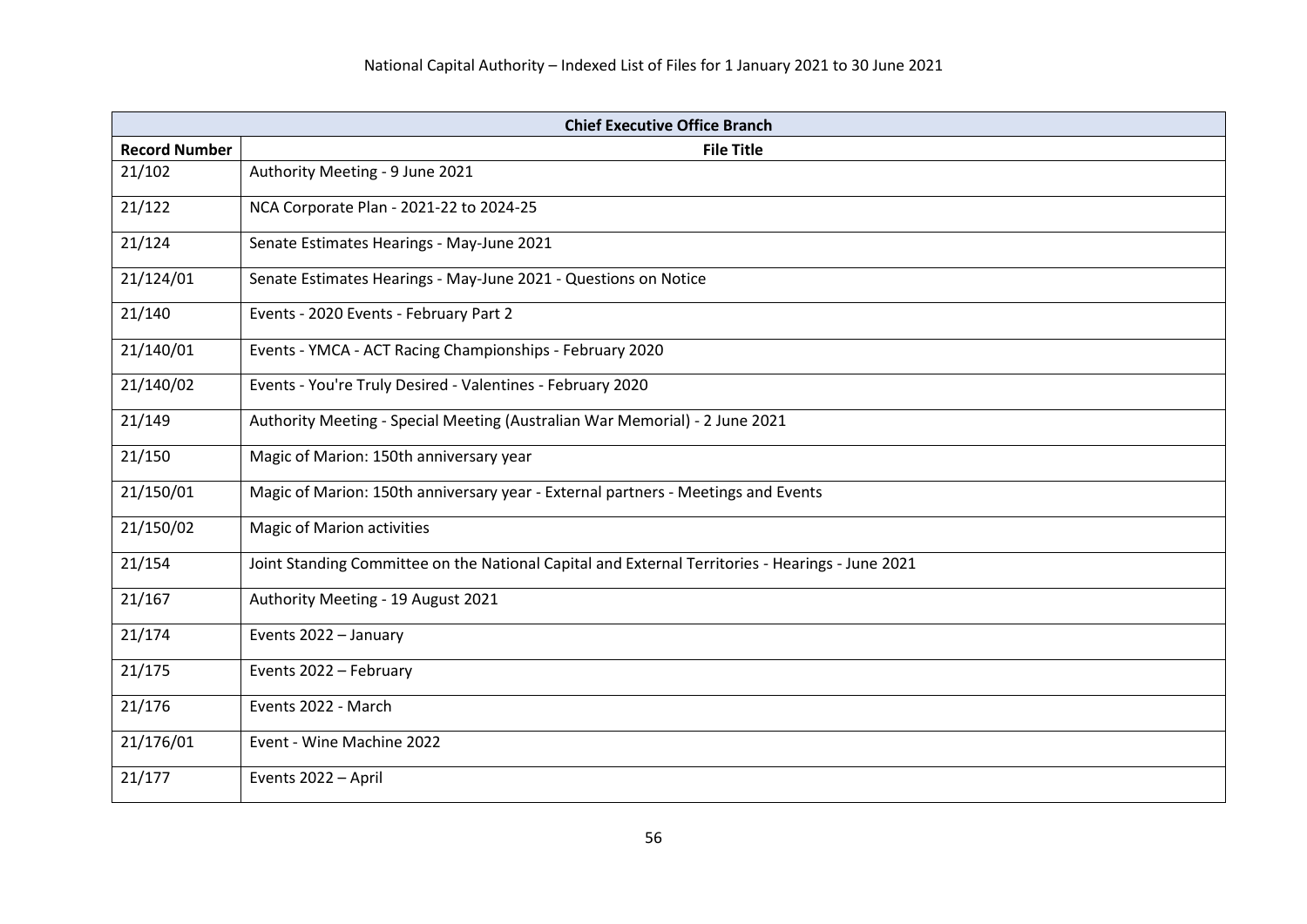| <b>Chief Executive Office Branch</b> |                                                                                         |
|--------------------------------------|-----------------------------------------------------------------------------------------|
| <b>Record Number</b>                 | <b>File Title</b>                                                                       |
| 21/178                               | Events 2022 - May                                                                       |
| 21/179                               | Events 2022 - June                                                                      |
| 21/180                               | Events 2022 - July                                                                      |
| 21/181                               | Events 2022 - August                                                                    |
| 21/182                               | Events 2022 - September                                                                 |
| 21/183                               | Events 2022 - October                                                                   |
| 21/184                               | Events 2022 - November                                                                  |
| 21/185                               | Events 2022 - December                                                                  |
|                                      | <b>Operations Branch</b>                                                                |
| <b>Record Number</b>                 | <b>File Title</b>                                                                       |
| 14/629/09                            | <b>National Carillon drawings</b>                                                       |
| 20/63/06                             | Open Space Maintenance (OSM) RFT Document Peer Review                                   |
| 20/63/07                             | Open Space Management RFT Documents for Austender 2021                                  |
| 20/63/08                             | Open Space maintenance RFT emails and communications during Tender Period (inc Addenda) |
| 20/63/09                             | RFT Open space maintenance (OSM) Evaluation                                             |
| 20/63/10                             | NCA Open space management services - RFT submissions received                           |
| 20/63/11                             | Contract Negotiations with Preferred Tenderer (***)                                     |
| 20/63/12                             | Correspondence with Stakeholders regarding MOU arrangements under new contract          |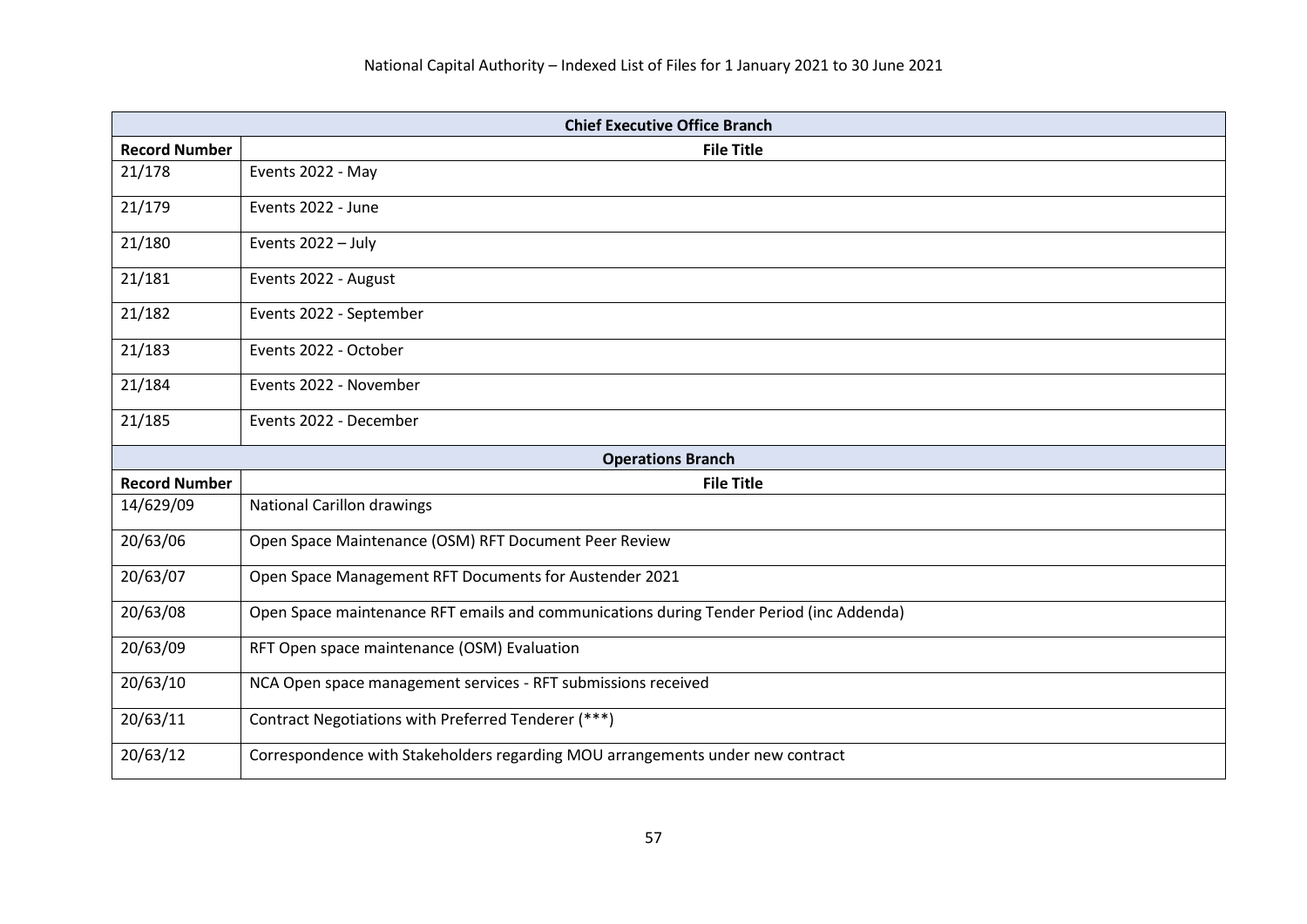| <b>Operations Branch</b> |                                                                                      |
|--------------------------|--------------------------------------------------------------------------------------|
| <b>Record Number</b>     | <b>File Title</b>                                                                    |
| 20/301/06                | Artwork Stakeholder Correspondence                                                   |
| 20/301/07                | Kamal Ataturk Memorial - Stakeholder Correspondence                                  |
| 20/301/08                | Netherlands Memorial Correspondence                                                  |
| 20/372/03                | Air Force Memorial Grove - Federal Highway                                           |
| 20/411/08                | Operations and Maintenance Services for Scrivener Dam - Emergency Unplanned Works    |
| 20/411/09                | Operation and Maintenance Services for Scrivener Dam - Non-emergency Unplanned Works |
| 21/173/01                | Parking Permit Arrangements for Volunteers - Solution testing                        |
| 21/173/02                | Parking Permit Arrangements for Volunteers - Consultation                            |
| 21/8                     | <b>Memorial Conditions and Works</b>                                                 |
| 21/28/01                 | Section 33 charging review 2021 - Discussion with other councils                     |
| 21/28/02                 | Section 33 charging review 2021 - Stakeholder consultation                           |
| 21/28/03                 | Section 33 charging review 2021 - Meetings                                           |
| 21/13                    | Open Space Sign Catalogue                                                            |
| 21/19                    | Australasian Bat Society - Flying Fox Monitoring in Commonwealth Park - 21-24        |
| 21/21                    | Clean-Up Lake Burley Griffin Day 2021                                                |
| 21/28                    | Section 33 charging review 2021                                                      |
| 21/35                    | Customer Relationship Management System (CRM) Development                            |
| 21/35/01                 | CRM Correspondence File                                                              |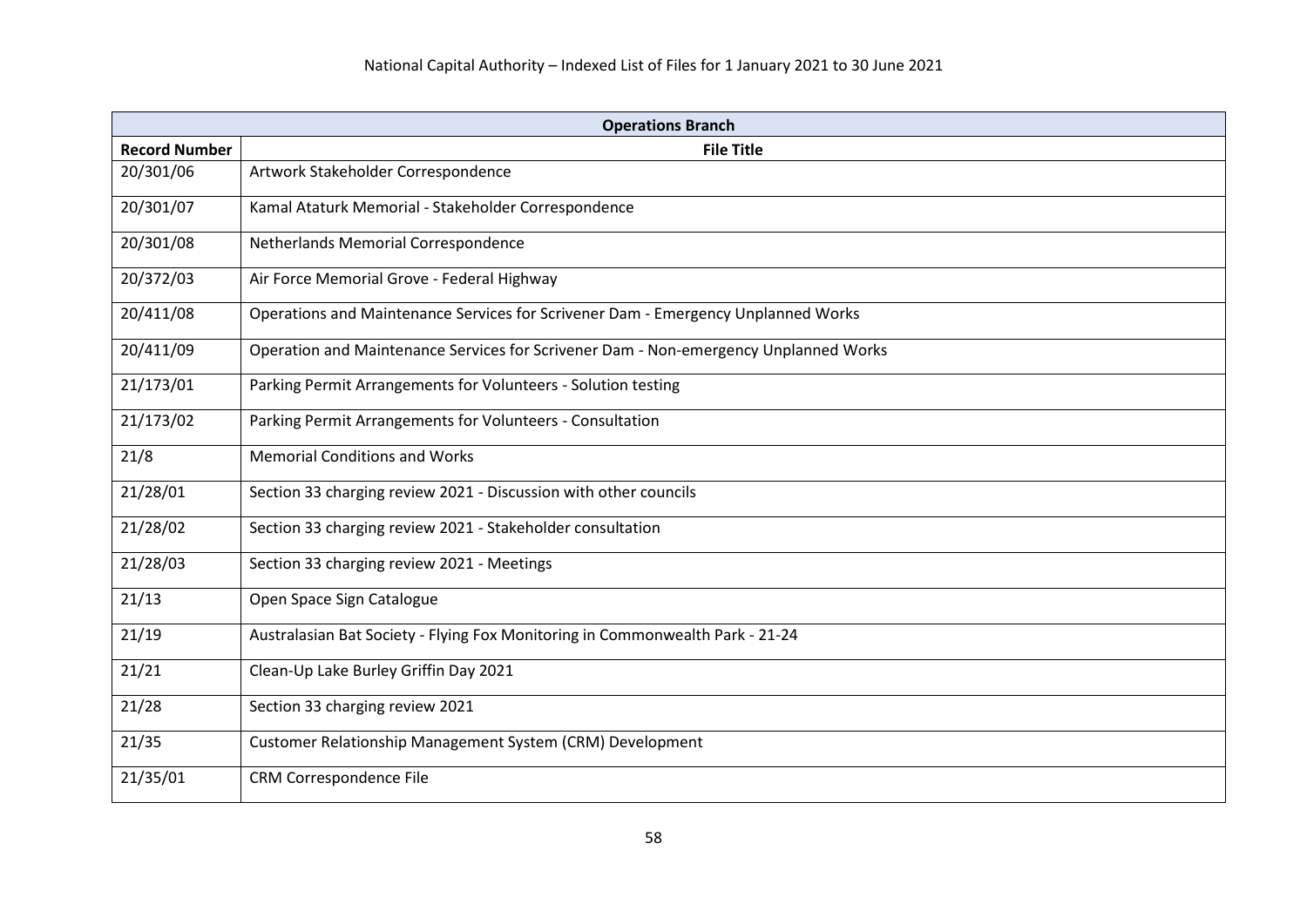| <b>Operations Branch</b> |                                                                                                                               |
|--------------------------|-------------------------------------------------------------------------------------------------------------------------------|
| <b>Record Number</b>     | <b>File Title</b>                                                                                                             |
| 21/35/02                 | <b>CRM Finance File</b>                                                                                                       |
| 21/35/03                 | <b>CRM Procurement and Variations File</b>                                                                                    |
| 21/35/04                 | CRM Meetings, Audit and Inspections File                                                                                      |
| 21/35/05                 | CRM Internal Reports and Reporting File                                                                                       |
| 21/35/06                 | CRM External Stakeholder and Outreach File                                                                                    |
| 21/35/07                 | CRM Request for Tender (RFT) Documentation Development File                                                                   |
| 21/35/08                 | CRM Approach to Market (ATM) Phase File                                                                                       |
| 21/35/09                 | <b>CRM Procurement Evaluation Phase File</b>                                                                                  |
| 21/70                    | Estate Management Agreement Between NCA and Museum of Australian Democracy (MOAD) - Memorandum of Understanding 2021<br>(MOU) |
| 21/116                   | Accountable Authority Instructions 2021 Update                                                                                |
| 21/126                   | NCA Open Space Garden Renewals                                                                                                |
| 21/128                   | Investigations into transfer of asset ownership for memorials and artworks                                                    |
| 21/151                   | Open Space Horticulture Project Support Services                                                                              |
| 21/153                   | Casey House - Yarralumla - NCA owned land between Russian Embassy and Casey House                                             |
| 21/156                   | Queen Victoria Terrace - Correspondence soft landscape and trees - *** - *** - QTRA                                           |
| 21/165                   | Environmental Care Agreement with Friends of Grasslands 2021-2023                                                             |
| 21/170                   | *** Potable Water Supply 2021/2022 Supporting Folder for C21/109                                                              |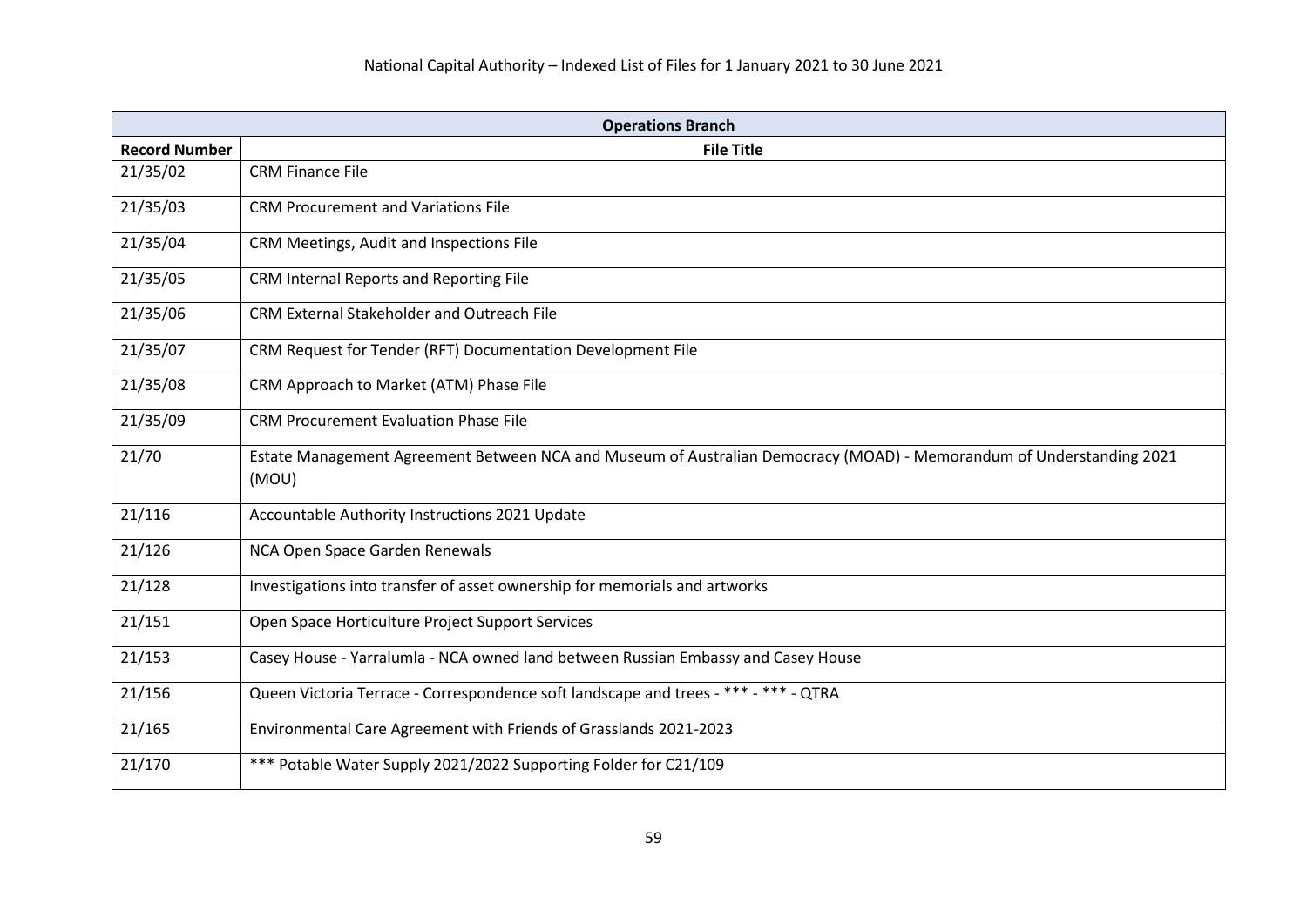| <b>Operations Branch</b> |                                                        |
|--------------------------|--------------------------------------------------------|
| <b>Record Number</b>     | <b>File Title</b>                                      |
| 21/173                   | Parking Permit Arrangements for Volunteers - June 2021 |
| A21/002                  | Scrivener Dam Survey Protection Works (Survey)         |
| A21/007                  | Scrivener Dam Survey Protection Works (Construction)   |
| A21/008                  | <b>Carpark Engineering</b>                             |
| A21/009                  | Scrivener Dam Sump Pump Replacement - ***              |
| A21/010                  | Scrivener Dam Sump Pump Replacement - ***              |
| A21/012                  | NCC Upgrade Works - Carillon Fire Compliance           |
| A21/013                  | NCC Upgrade Works - Carillon Structural Assessment     |
| A21/014                  | <b>Carpark Construction Works</b>                      |
| A21/015                  | Cleaning of Scrivener Dam gates                        |
| A21/016                  | NCC Upgrade Works - Carillon ** Architectural          |
| A21/017                  | NCC Upgrade Works - Carillon Lift Works                |
| A21/019                  | Estate Bridge Bearing Works - Engineering              |
| A21/020                  | Blundell's Heritage Scope - Fire                       |
| A21/021                  | Blundell's Heritage Scope - Civil                      |
| A21/022                  | <b>Estate HAZMAT Removal</b>                           |
| A21/026                  | Digital Marketplace                                    |
| A21/027                  | <b>Streetlight Controllers</b>                         |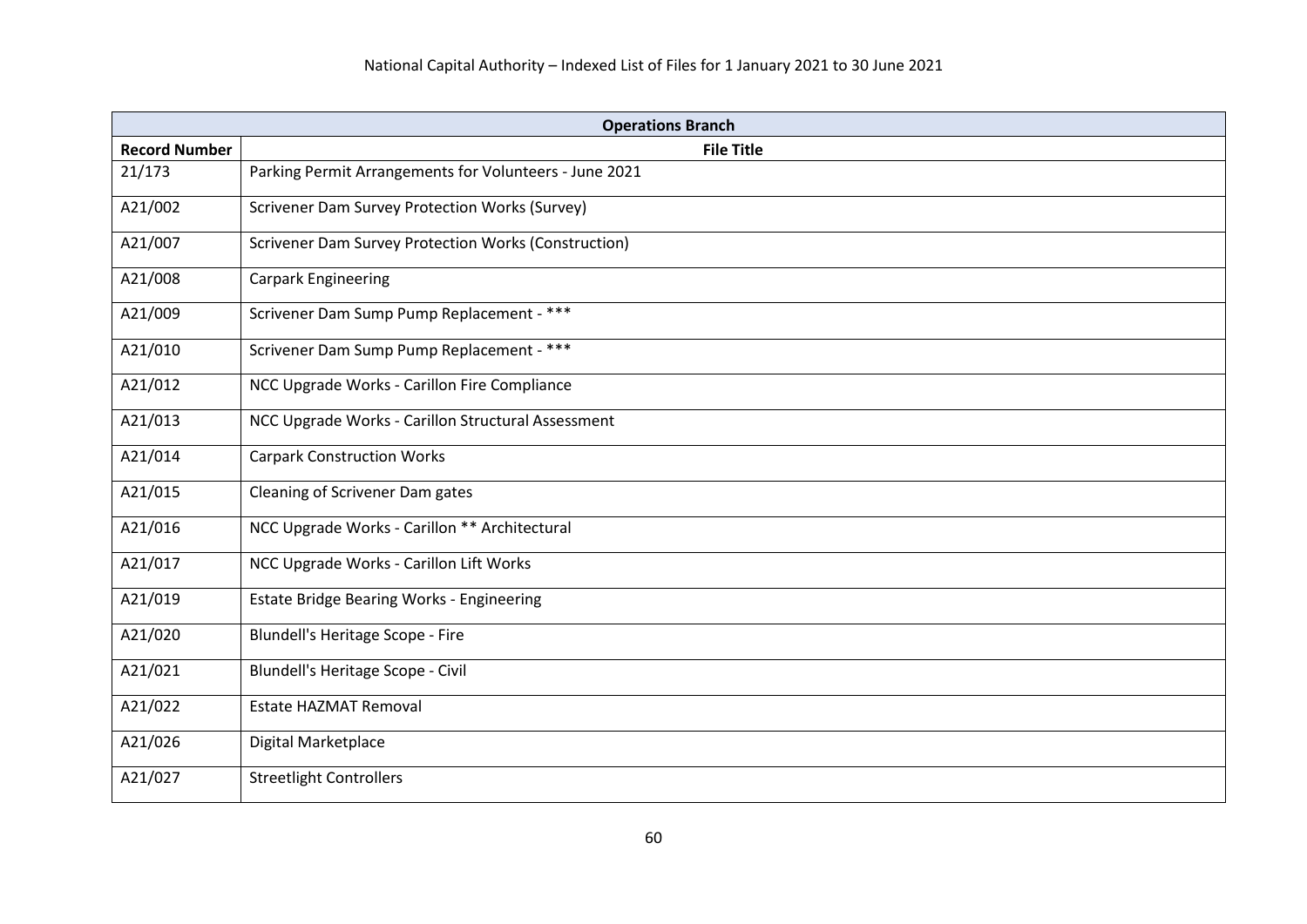| <b>Operations Branch</b> |                                                                                         |
|--------------------------|-----------------------------------------------------------------------------------------|
| <b>Record Number</b>     | <b>File Title</b>                                                                       |
| A21/029                  | <b>HAZMAT Removal Package 2</b>                                                         |
| A21/030                  | <b>Estate Line Marking</b>                                                              |
| A21/031                  | Estate Footpaths - North Commonwealth Ave                                               |
| A21/032                  | Estate Footpaths - South Commonwealth Ave                                               |
| A21/034                  | Dam Safety Training                                                                     |
| A21/036                  | Scrivener Dam - 2021 - River Corridor works                                             |
| A21/037                  | Scrivener Dam - 2021 - Dissipator Strengthening Project - Concept Design Consultant     |
| A21/038                  | <b>Scrivener Dam Minor Office Projects</b>                                              |
| P18/636/05               | Heavy Patching & Wearing Course Replacement Plan for Road, Footpath & Carpark Pavements |
| P19/566/13               | Lake Burley Griffin (LBG) Wall Remediation - WAE                                        |
| P19/684/05               | Operating and maintenance manual - Commonwealth Place Mechanical Services               |
| P19/740/03               | *** Final Report Bridge Bearing Inspections 2020                                        |
| P20/618/08               | Scrivener Dam Floating Gate Metallurgical Testing Specification                         |
| P20/618/09               | Scrivener Dam Sump Pump Replacement 2021                                                |
| P20/618/10               | Scrivener Dam - Gallery Fan Exhaust Project - 2021                                      |
| P20/618/11               | Scrivener Dam - Dissipator Strengthening Project - 2021                                 |
| P20/667/01               | <b>CCMJ</b> - Project Documentation                                                     |
| P20/724/01               | Adelaide Ave Guardrail Concept Design 2021                                              |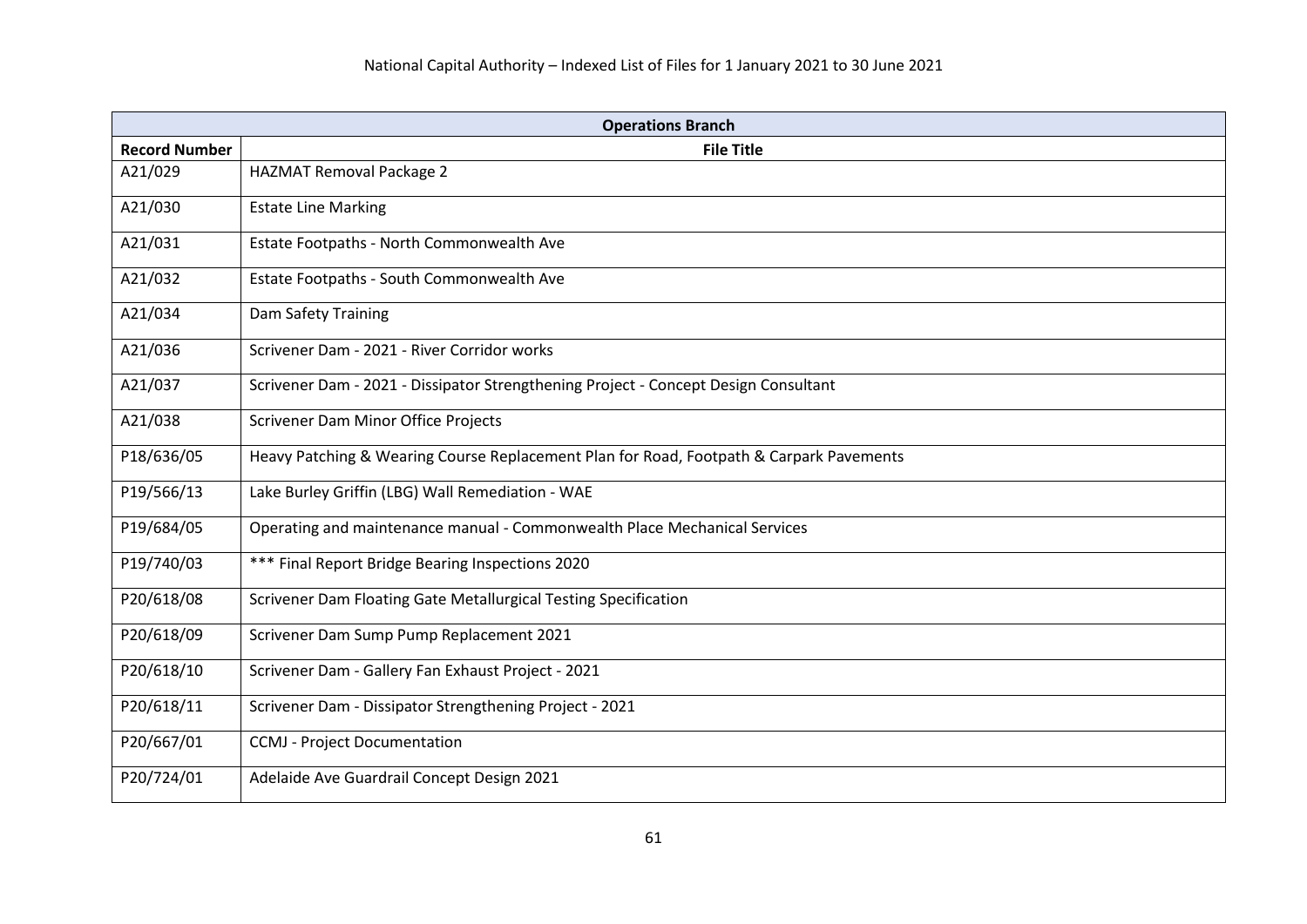| <b>Operations Branch</b> |                                                                  |
|--------------------------|------------------------------------------------------------------|
| <b>Record Number</b>     | <b>File Title</b>                                                |
| P20/769/02               | Regatta Point Engineering Assessment 2020                        |
| P20/770/05               | Commonwealth Ave & Coronation Dr Intersection 100% Design 2021   |
| P20/773/02               | Stormwater Repair Works - Rond Pond - WAE                        |
| P20/795/01               | Sabane Safety Documentation- Blundell's Minor Works              |
| P20/800/01               | NCC Upgrades - Carillon information                              |
| P20/800/02               | <b>Carillon Original Drawings</b>                                |
| P20/803/01               | Hazardous materials risk assessment survey                       |
| P20/804/02               | 2020/21 - Jetties - Springbank Island                            |
| P20/804/03               | 2020/21 - Jetties - Commonwealth Place Jetty Renewal 2020-21     |
| P20/806/01               | Historic Bridge as Built Documentation                           |
| P20/815/01               | Project Documentation - Capital Circle Tunnel                    |
| P21/082                  | NCA Treasury *** Works                                           |
| P21/199/02               | Parking Services - Legal Advice 2021-22 FY                       |
| P21/613                  | Lake and Dam - Administered Operating 2021                       |
| P21/613/01               | Lake and Dam - Water quality projects 2021                       |
| P21/613/02               | Lake and Dam - Reactive and Maintenance 2021                     |
| P21/667                  | <b>CCMJ Flow Control Replacement</b>                             |
| P21/710                  | Parking Services - Carpark Repairs and Maintenance in 2021-22 FY |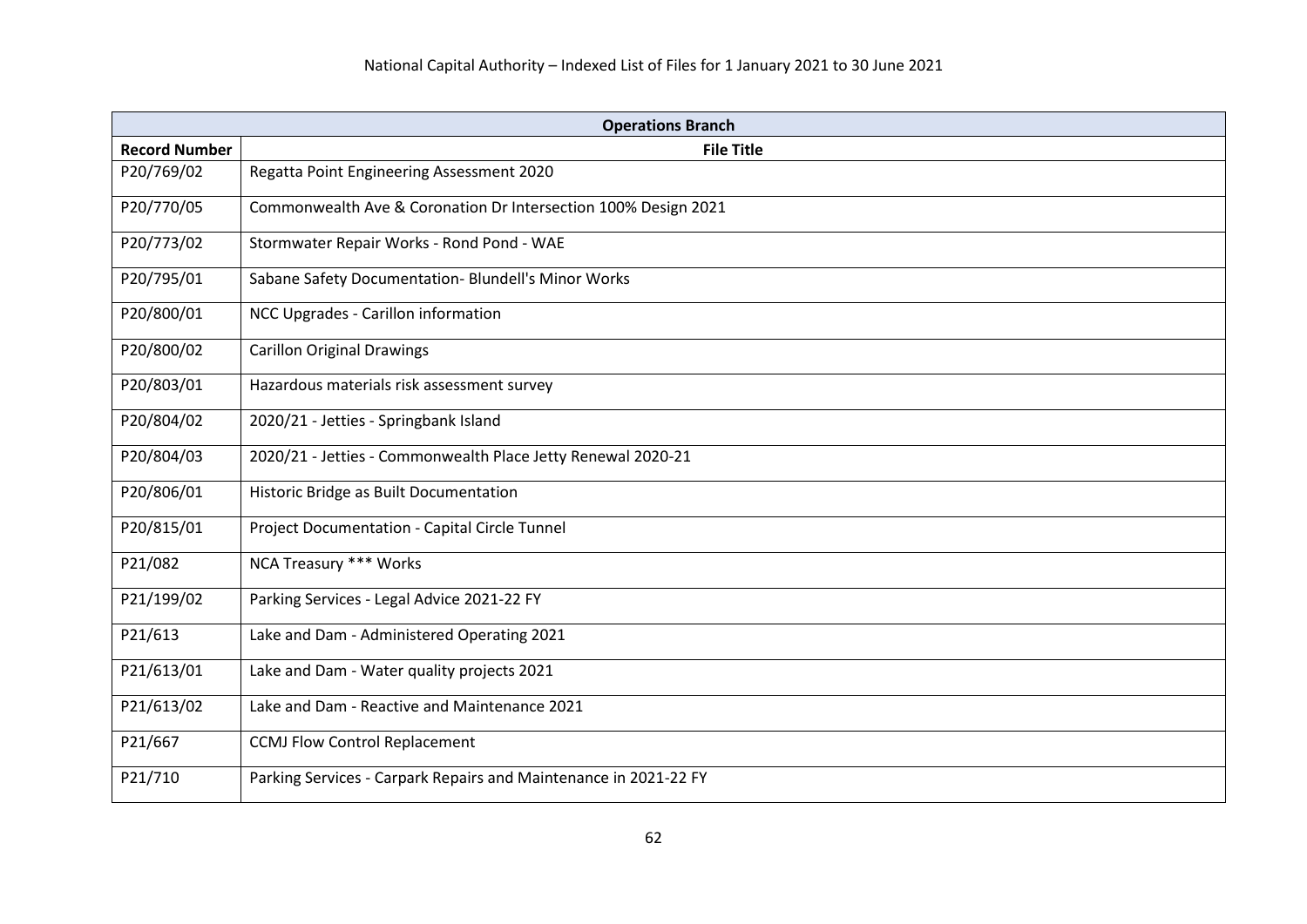| <b>Operations Branch</b> |                                                                                                         |
|--------------------------|---------------------------------------------------------------------------------------------------------|
| <b>Record Number</b>     | <b>File Title</b>                                                                                       |
| P21/724                  | <b>Adelaide Ave Guard Rails</b>                                                                         |
| P21/817                  | Limestone House Roof Repairs                                                                            |
| P21/817/01               | Limestone House Insurance Invoicing - AMA                                                               |
| P21/825                  | Scrivener Dam 2021 Projects                                                                             |
| P21/826                  | H Block - ACT Hospice Roof Refurbishment                                                                |
| P21/827                  | Medical Superintendent Residences - Roof Refurbishment                                                  |
| P21/828                  | <b>Commonwealth Park Power</b>                                                                          |
| P21/837                  | Playground Equipment Uplift                                                                             |
| P21/887                  | Replacement Flag Poles and Flags                                                                        |
|                          | <b>Plan Branch</b>                                                                                      |
| <b>Record Number</b>     | <b>File Title</b>                                                                                       |
| 17/527/07                | Removal and Replacement of Poplars at the National Library of Australia Forecourt - Statutory approvals |
| 20/249/01                | Block 7 Section 4 Yarralumla - Request for National Capital Plan Amendment                              |
| 20/249/02                | Block 7 Section 4 Yarralumla - Planning and development proposals - Community Correspondence            |
| 20/305/16                | Block 1587 Belconnen - Molonglo Valley Zone Sub Station                                                 |
| 20/305/17                | Rural Block 570 Majura - Monopole Proposal                                                              |
| 20/305/18                | City Hill irrigation and pump house proposal by ACT Government                                          |
| 20/305/19                | Section 98 O'Connor - Water Reservoir and Access Upgrades                                               |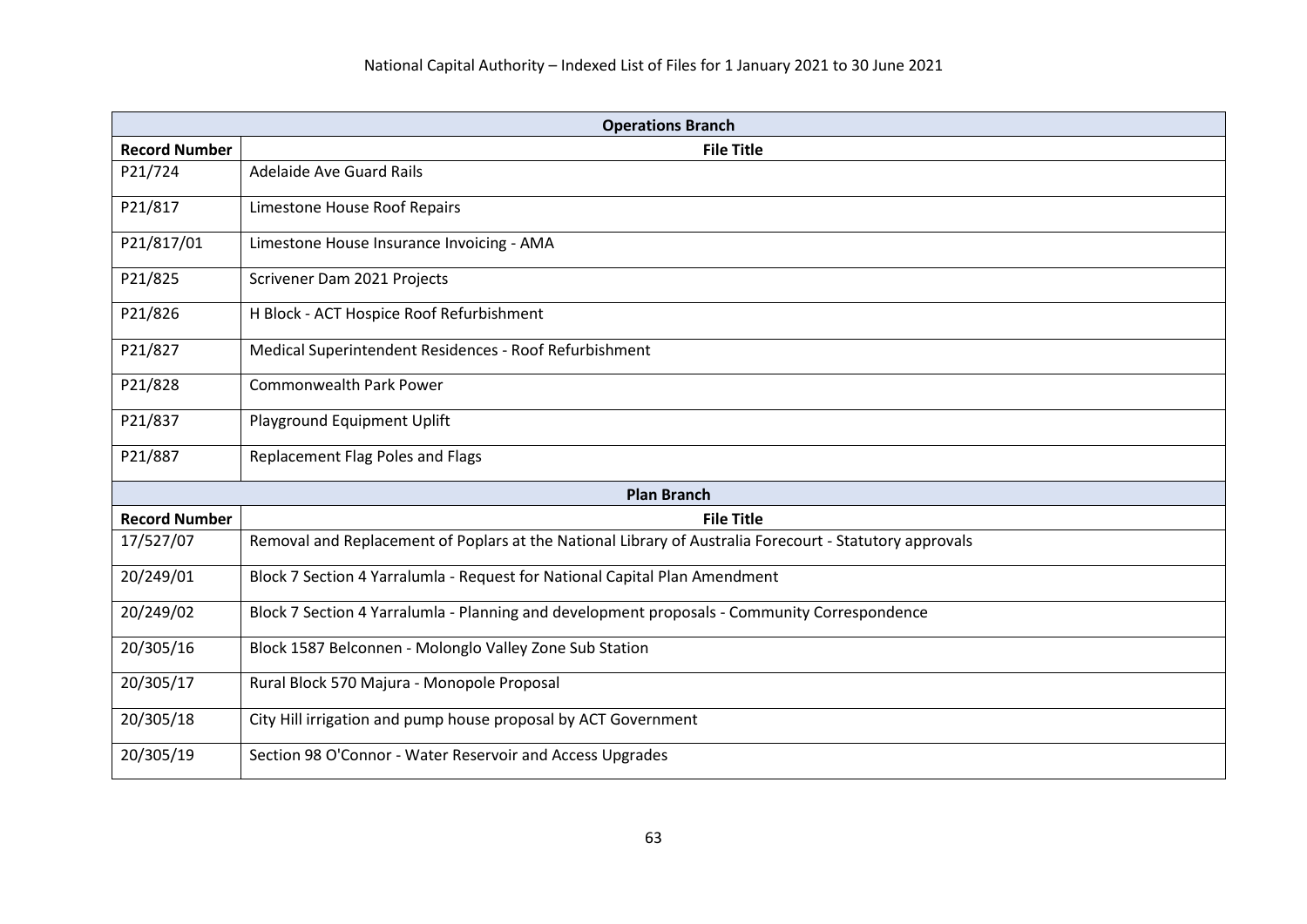| <b>Plan Branch</b>   |                                                                                                                  |
|----------------------|------------------------------------------------------------------------------------------------------------------|
| <b>Record Number</b> | <b>File Title</b>                                                                                                |
| 20/305/21            | Block 13 Section 6 Barton - Building Alterations                                                                 |
| 20/305/20            | Block 11 Section 67 Acton - Black Mountain Peninsula - Black Mountain Rowing Club Building Proposal (red centre) |
| 21/2                 | Seaplane proposal consultation                                                                                   |
| 21/2/01              | Seaplane trial background information                                                                            |
| 21/2/02              | Seaplane noise monitoring and acoustic consultant                                                                |
| 21/2/03              | Seaplanes on Lake Burley Griffin Discussion Paper - Public consultation                                          |
| 21/2/04              | Seaplane - Ministerial matters                                                                                   |
| 21/7                 | Block 17 Section 19 Yarralumla - Land transfer and gazettal                                                      |
| 21/15                | Territory Plan - Draft Planning Report - Block 2, 3, 4, 5 Section 14 City                                        |
| 21/17                | EPSDD Referral - EIS 201900029 - Block 27 and 2087 Jerrabomberra                                                 |
| 21/18                | Sections 19 and 63 City - Planning and design investigations                                                     |
| 21/31                | Seaplane landing 2020                                                                                            |
| 21/33                | EPSDD Referral - DA 201936691-S141E - Block 2 Section 115 Lyneham                                                |
| 21/34                | Block 6 Section 29 Forrest - 44 Sydney Avenue - Roof works                                                       |
| 21/36                | EPSDD Referral - DA 202038083 - Block 3 Section 8 Braddon                                                        |
| 21/37                | DA 202038123 - Block 20 Section 112 Symonston                                                                    |
| 21/39                | EPSDD Referral - DA 202038142 - Block 1 Section 96 Griffith                                                      |
| 21/40                | Development Control Plan - Section 19 Barton                                                                     |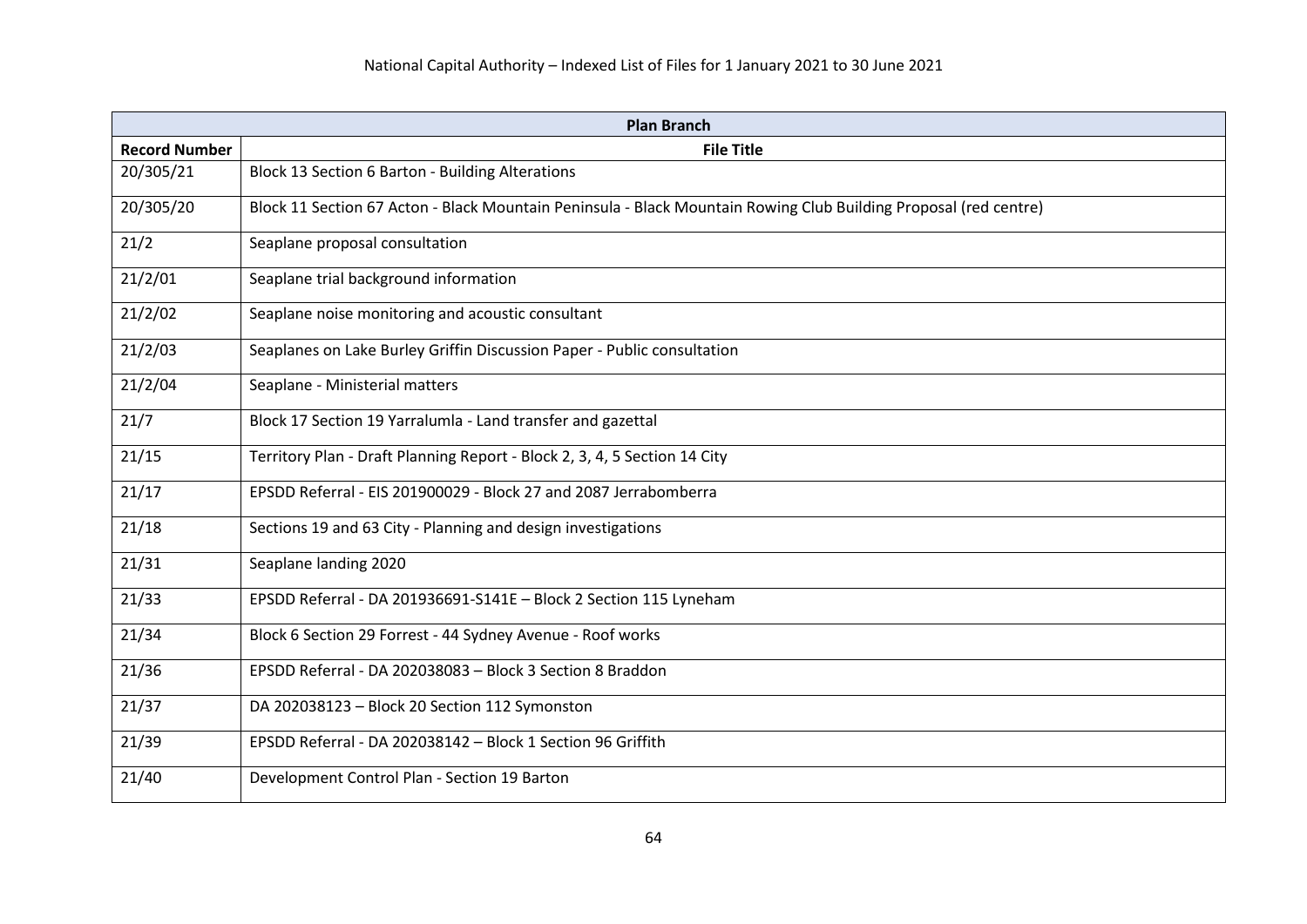| <b>Plan Branch</b>   |                                                                                                                                                                    |
|----------------------|--------------------------------------------------------------------------------------------------------------------------------------------------------------------|
| <b>Record Number</b> | <b>File Title</b>                                                                                                                                                  |
| 21/45                | EPSDD Referral - DA 202038096 - Block 12 Section 15 City                                                                                                           |
| 21/48                | Section 100, City                                                                                                                                                  |
| 21/49                | Commonwealth Avenue Bridge Strengthening - Initial approaches for participation                                                                                    |
| 21/50                | 40 Brisbane Avenue initial discussions                                                                                                                             |
| 21/52                | EPSDD Referral - DA 202038155 - Block 3 Section 12 Dickson                                                                                                         |
| 21/53                | EPSDD Referral - DA 202138280 - Block 6 Section 77 Dickson                                                                                                         |
| 21/56                | EPSDD Referral - DA 202038158 - Block 3 Section 12 Dickson                                                                                                         |
| 21/57                | Works Approval and Strategic Planning Key Stakeholder List                                                                                                         |
| 21/63                | EPSDD Referral - DA 201733166-S197E - Block 1 Section 77 Dickson                                                                                                   |
| 21/64                | EPSDD Referral - DA 201833533-S197M - Block 2 Section 7 Reid                                                                                                       |
| 21/68                | EPSDD Referral - DA 202037912 - Block 4 Section 12 City                                                                                                            |
| 21/69                | Central Basin - Temporary Marion Mahony Pavement Markers                                                                                                           |
| 21/71                | Blocks 10, 12 & 13 Section 11 City, (Part) London Circuit Verge and (Part) Constitution Avenue Road - Finlay Crisp Centre Upgrade and<br><b>Construction Works</b> |
| 21/72                | Barton Highway Upgrade Works                                                                                                                                       |
| 21/73                | National Circuit, Brisbane Avenue, Macquarie Street Barton - Telstra Cable Splicing and TTM Works                                                                  |
| 21/74                | Block 1 Section 39 Parkes - Old Parliament House (OPH) - Proposed HVAC Plant for Main Dining Rooms                                                                 |
| 21/75                | Works Approval - Australian War Memorial Early Works - WA102272 - Submissions                                                                                      |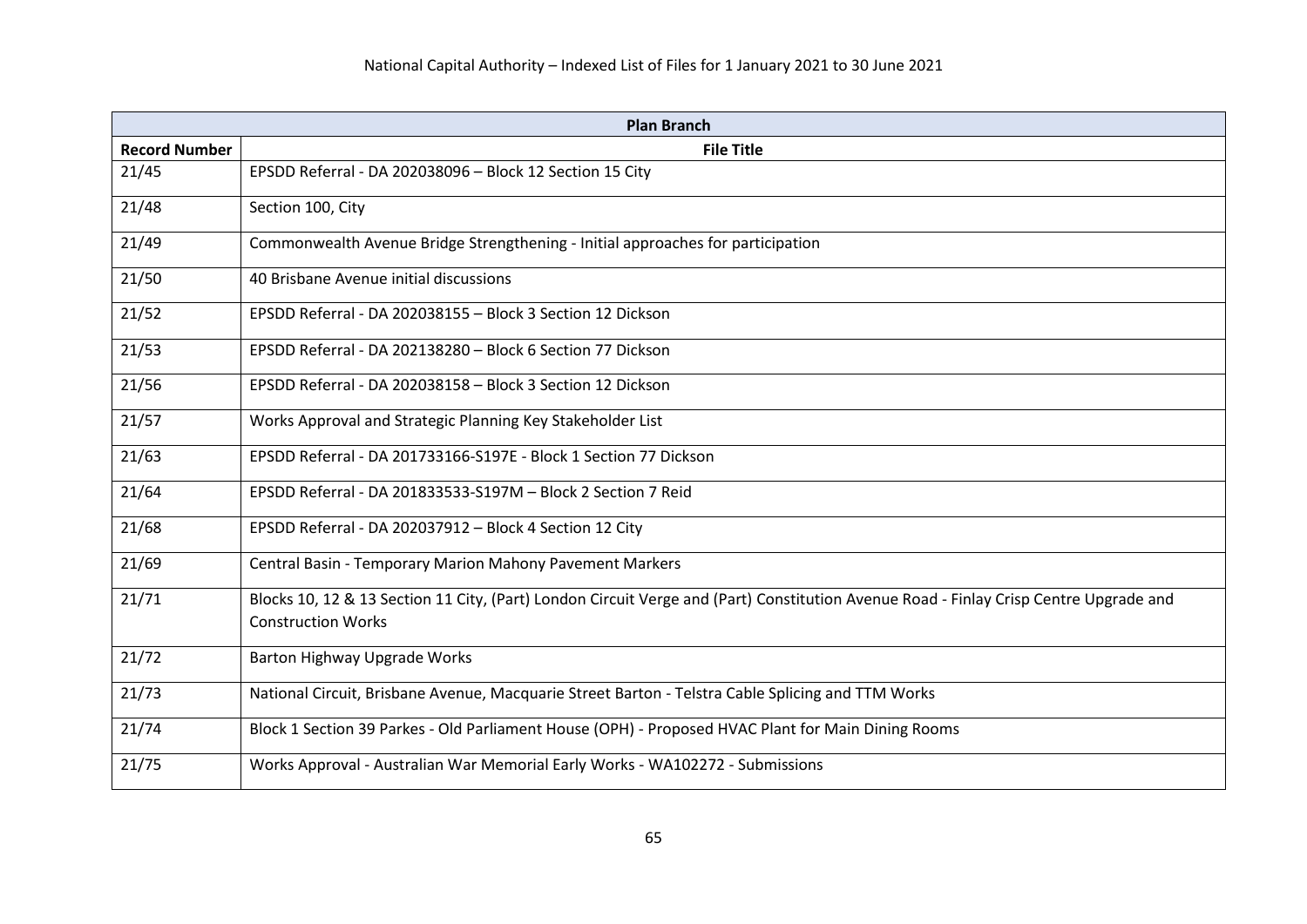| <b>Plan Branch</b>   |                                                                                                                        |
|----------------------|------------------------------------------------------------------------------------------------------------------------|
| <b>Record Number</b> | <b>File Title</b>                                                                                                      |
| 21/76                | Block 4 Section 99 Yarralumla - Chinese Embassy - Installation of Pole Mounted Security Cameras                        |
| 21/78                | <b>CSIRO National Collections Building</b>                                                                             |
| 21/79                | National Gallery Landscape Design Service                                                                              |
| 21/80                | National Capital Design Review Panel - Braddon Place                                                                   |
| 21/88                | National Capital Design Review Panel - Stoa - Dairy Road                                                               |
| 21/89                | EPSDD REFERRAL - DA 202038154 - Block 46 Section 6 Dickson                                                             |
| 21/90                | Territory Plan Draft Variation - Amtech Estate Symonston                                                               |
| 21/92                | North Curtin Diplomatic Estate Master Planning                                                                         |
| 21/92/01             | North Curtin Diplomatic Estate - previous studies and reports                                                          |
| 21/93                | Acton Tunnel Parkes Way - Temporary traffic management (TTM) - works for Ecowise fire system maintenance               |
| 21/94                | Flynn drive and Bowen place road reservations - High mast lighting replacement works                                   |
| 21/95                | Block 3 Section 2 Acton - CSIRO Black Mountain - Demolition of 23 Glasshouses, landscaping and associated works        |
| 21/96                | Block 18 Section 29 Parkes - National Gallery of Australia - Temporary installation of a marquee for Monet exhibition  |
| 21/97                | Block 10 Section 33 Reid - St John's carpark and landscape works                                                       |
| 21/98                | Northbourne Avenue Outbound Verge (between Masson Street, Turner and Macarthur Avenue, O'Connor) - Pothole Testing and |
|                      | Associated Temporary Traffic Management (TTM) Works                                                                    |
| 21/99                | Block 3 Section 19 City - ACT Legislative Assembly - Removal of One Silver Birch Tree                                  |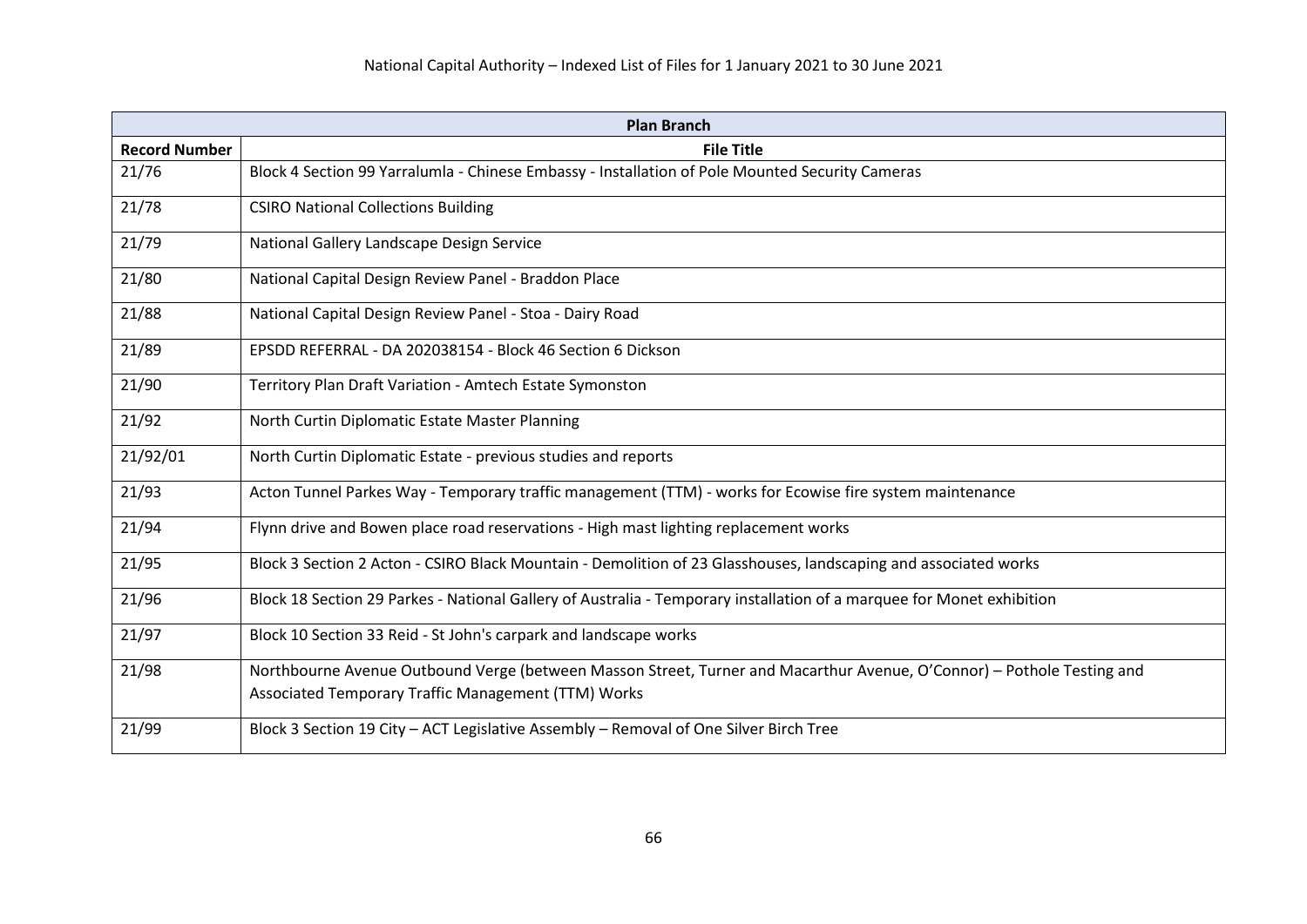| <b>Plan Branch</b>   |                                                                                                                                                                                                                                                        |
|----------------------|--------------------------------------------------------------------------------------------------------------------------------------------------------------------------------------------------------------------------------------------------------|
| <b>Record Number</b> | <b>File Title</b>                                                                                                                                                                                                                                      |
| 21/100               | Block 1 Section 63 Acton - Australian National University - Temporary Use of Mobile Crane and Associated Temporary Traffic Management<br>(TTM) for Roof Maintenance to Buildings 40A (Packard Wing Bruce Hall), 162 (Bruce Hall) and 163 (Wright Hall) |
| 21/101               | Block 1 Section 64 Campbell - Australian Defence Force Academy (ADFA) - Building 22 Chemistry Faculty - Building Alterations and<br>Additions                                                                                                          |
| 21/104               | Blocks 4 and 5 Section 38 Campbell - Statement of Reasons Request                                                                                                                                                                                      |
| 21/105               | Light Rail Stage 2A                                                                                                                                                                                                                                    |
| 21/107               | EPSDD Referral - EIS 202100015 - Blocks 393, 739, 765, 738 & 864 Gungahlin                                                                                                                                                                             |
| 21/114               | Preliminary Business Cases 2021-22 - Statutory Planning and Heritage Section                                                                                                                                                                           |
| 21/115               | Presentation to ACT Planning Committee                                                                                                                                                                                                                 |
| 21/117               | Block 34 Section 19 Campbell - Iskia Development - Blanket Approval for Sun Shading Devices to Town Houses                                                                                                                                             |
| 21/118               | Block 5 Section 119 Campbell - Royal Military College (RMC) Duntroon - Building 56 - Badcoe Hall - Roof Refurbishment Works                                                                                                                            |
| 21/119               | Block 2249 Jerrabomberra - HMAS HARMAN and Block 1212 Weston Creek - Australian Defence College (ADC) Weston - Tree Removal and<br><b>Replacement Works</b>                                                                                            |
| 21/120               | Blocks 10, 12 and 13 Section 11 City - Finlay Crisp Centre - Amendments to Previous Approved Works                                                                                                                                                     |
| 21/121               | Block 47 Section 6 Parkes (Boundless Playground), Block 11 Section 48 Parkes (Castle Playground) and Block 2 Section 5 Parkes (Regatta<br>Point Playground) - Installation of Three Permanent Signs                                                    |
| 21/125               | EPSDD Referral - DA 202138476 - Block 3 Section 12 Dickson                                                                                                                                                                                             |
| 21/129               | EPSDD Referral - DA 202038173 - Block 25 Section 33 Dickson                                                                                                                                                                                            |
| 21/131               | Block 14 Section 3 Deakin - 10 Canterbury Crescent Deakin - Proposal to sub-divide land into three separate parcel and construct new<br>footpath on Block 17 Section 3 Deakin for access from Block 14 Section 3 Deakin to State Circle                |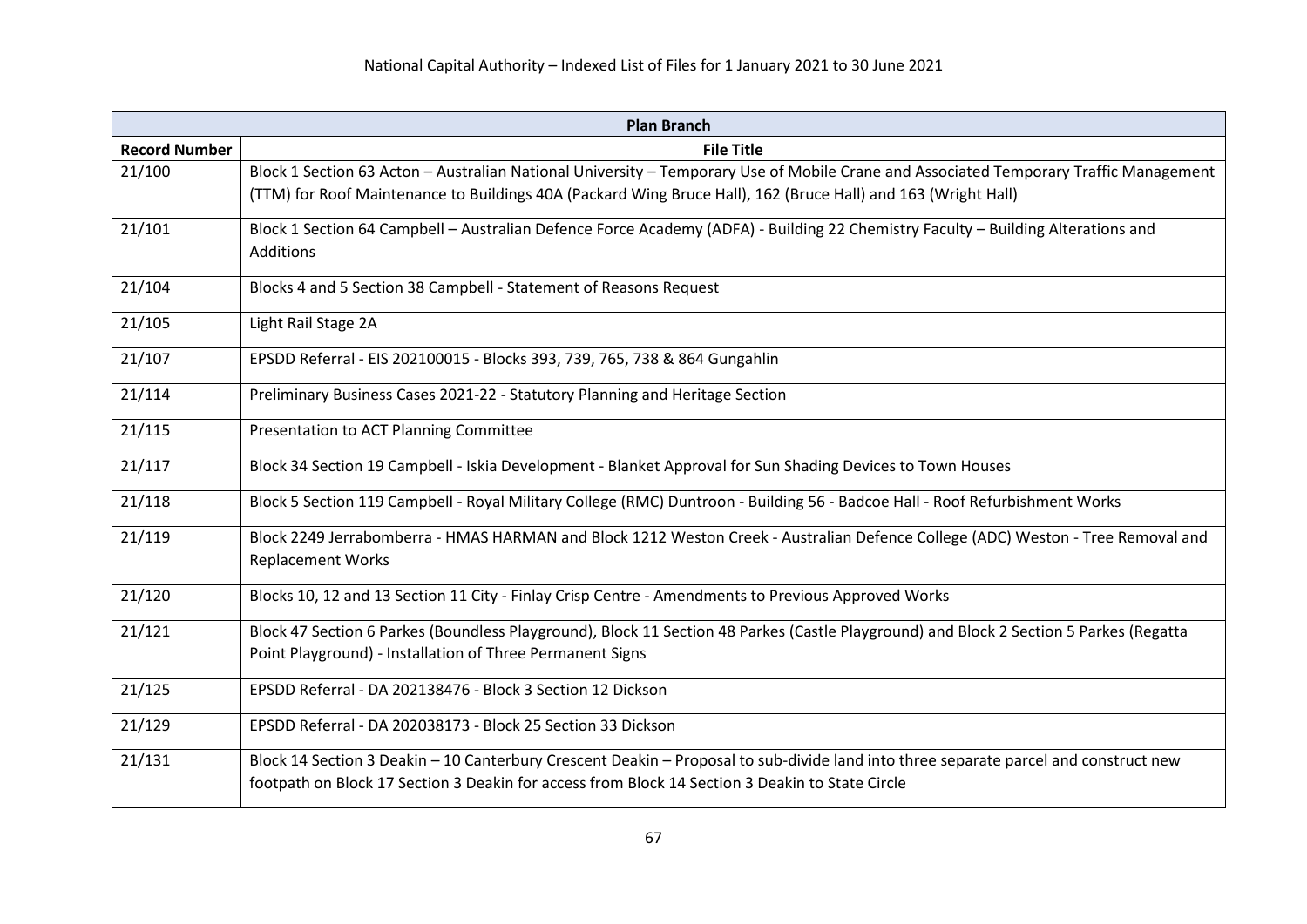| <b>Plan Branch</b>   |                                                                                                                                     |
|----------------------|-------------------------------------------------------------------------------------------------------------------------------------|
| <b>Record Number</b> | <b>File Title</b>                                                                                                                   |
| 21/135               | Tidbinbilla Canberra Deep Space Complex - Development Control Plan - 2021 - Paddys River Block 254                                  |
| 21/139               | Block 4 Section 115 Lyneham - Site Redevelopment Northbourne and Macarthur                                                          |
| 21/141               | Blackall Street Road Reservation, Block 16 Section 6 Barton, Block 23 Section 6 Barton - Optus Fibre Optic Cable Installation Works |
| 21/142               | <b>Capital Battens Sawmill location</b>                                                                                             |
| 21/143               | Advisory - ACT Government City Plan Urban Design Framework                                                                          |
| 21/155               | RFP East Kiosk 2021                                                                                                                 |
| 21/157               | Commonwealth Avenue - Landscape structure and heritage - Light rail                                                                 |
| 21/166               | Amtech Estate Development Control Plan 2021 - Symonston Section 112, 113, 118, 119                                                  |
| 21/167               | STRATEGIC MANAGEMENT - Agency - Authority Meeting - 19 August 2021                                                                  |
| 21/169               | Australian War Memorial - Declaration of National Land adjacent to Treloar Crescent                                                 |
| 21/171               | 2021 ACT Government Parkes Way Study                                                                                                |
| 21/172               | EPSDD Referral - William Hovell Drive Duplication - Draft EIS 202100014                                                             |
| 21/187               | Block 74 Molonglo Valley - Construction of a forest pod shelter                                                                     |
| A21/018              | NCE - Food Service Outlet - Facilities Expansion and Improvement - Regatta Point - Engineering Services                             |
| A21/024              | OPH Rose Plaque Installation - 2021                                                                                                 |
| A21/028              | North Curtin Diplomatic Estate - Design Consultant                                                                                  |
| A21/033              | Regatta Point - NCE Upgrade - Landscape architectural services                                                                      |
| A21/035              | Rond Terrace - Flagpole Supply                                                                                                      |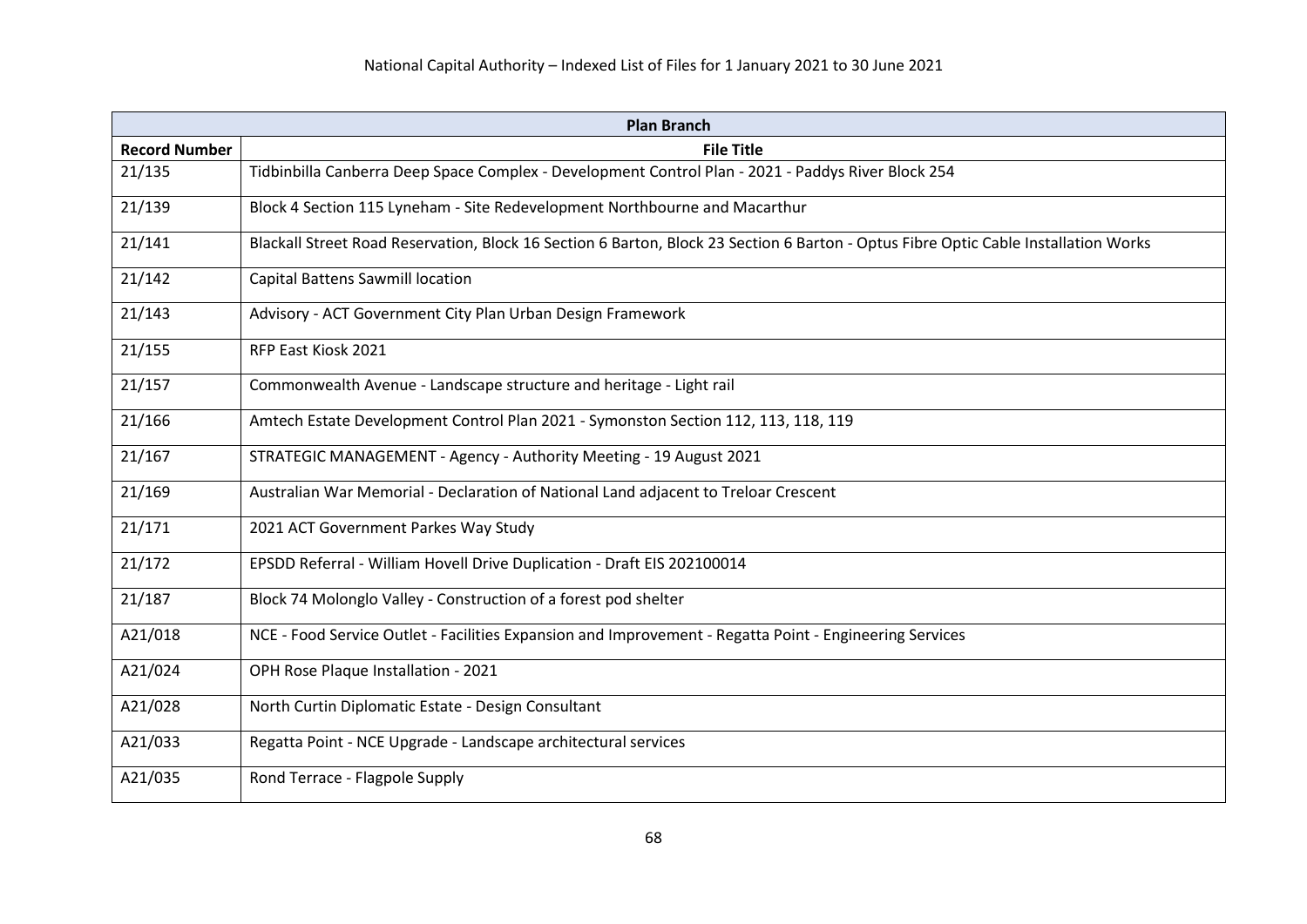| <b>Plan Branch</b>   |                                                                                       |
|----------------------|---------------------------------------------------------------------------------------|
| <b>Record Number</b> | <b>File Title</b>                                                                     |
| P20/785/05           | Kings Park - Boundless Carpark Extension - WAE and DLP                                |
| P20/785/06           | Kings Park - Boundless Carpark Extension - construction correspondence                |
| P20/785/07           | Kings Park - Parking Studies - Blundells and Boundless                                |
| P21/787              | North Curtin diplomatic estate preliminary design                                     |
| P21/787/01           | North Curtin Diplomatic Estate - Background                                           |
| P21/787/02           | North Curtin Diplomatic Estate - Procurement and Project Plan                         |
| P21/787/03           | North Curtin Diplomatic Estate - Concept Design, Design Development and Documentation |
| P21/787/04           | North Curtin Diplomatic Estate - Internal stakeholder Liaison                         |
| P21/787/05           | North Curtin Diplomatic Estate - External Stakeholder Liaison                         |
| P21/787/06           | North Curtin Diplomatic Estate - Statutory Approvals                                  |
| P21/787/07           | North Curtin Diplomatic Estate - Consultant Liaison                                   |
| P21/787/08           | North Curtin Diplomatic Estate - Contractor Liaison                                   |
| P21/787/09           | North Curtin Diplomatic Estate - Finance                                              |
| P21/787/10           | North Curtin Diplomatic Estate - Media & Communications                               |
| P21/787/11           | North Curtin Diplomatic Estate - Program and Reporting                                |
| P21/787/12           | North Curtin Diplomatic Estate - Legal Advice                                         |
| P21/787/13           | North Curtin Diplomatic Estate - Handover                                             |
| P21/838              | Rond Terrace Australia Day Commemorative Works                                        |